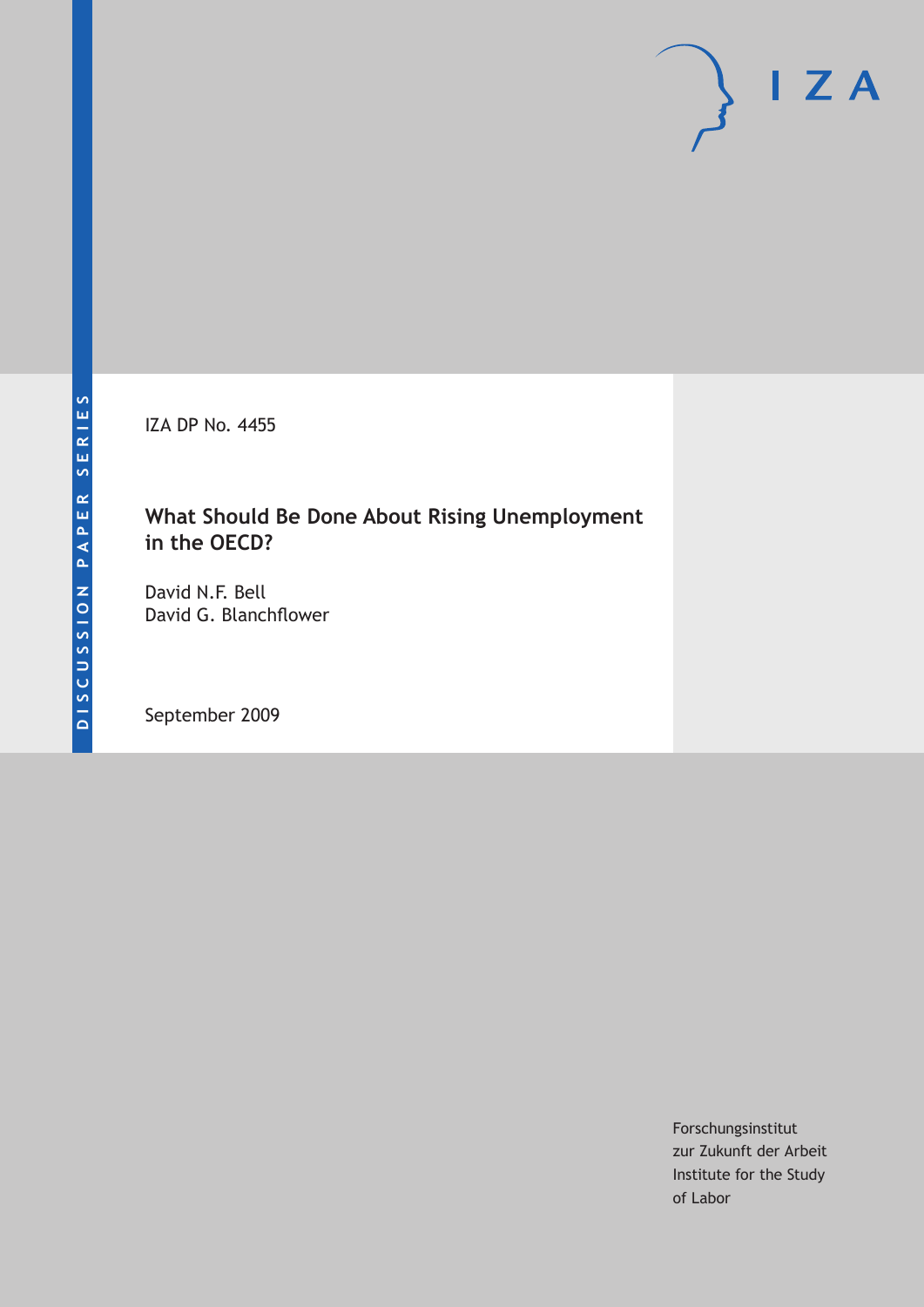# **What Should Be Done About Rising Unemployment in the OECD?**

### **David N.F. Bell**

*University of Stirling and IZA* 

### **David G. Blanchflower**

*Dartmouth College, University of Stirling, NBER, CESifo and IZA* 

Discussion Paper No. 4455 September 2009

IZA

P.O. Box 7240 53072 Bonn Germany

Phone: +49-228-3894-0 Fax: +49-228-3894-180 E-mail: iza@iza.org

Any opinions expressed here are those of the author(s) and not those of IZA. Research published in this series may include views on policy, but the institute itself takes no institutional policy positions.

The Institute for the Study of Labor (IZA) in Bonn is a local and virtual international research center and a place of communication between science, politics and business. IZA is an independent nonprofit organization supported by Deutsche Post Foundation. The center is associated with the University of Bonn and offers a stimulating research environment through its international network, workshops and conferences, data service, project support, research visits and doctoral program. IZA engages in (i) original and internationally competitive research in all fields of labor economics, (ii) development of policy concepts, and (iii) dissemination of research results and concepts to the interested public.

IZA Discussion Papers often represent preliminary work and are circulated to encourage discussion. Citation of such a paper should account for its provisional character. A revised version may be available directly from the author.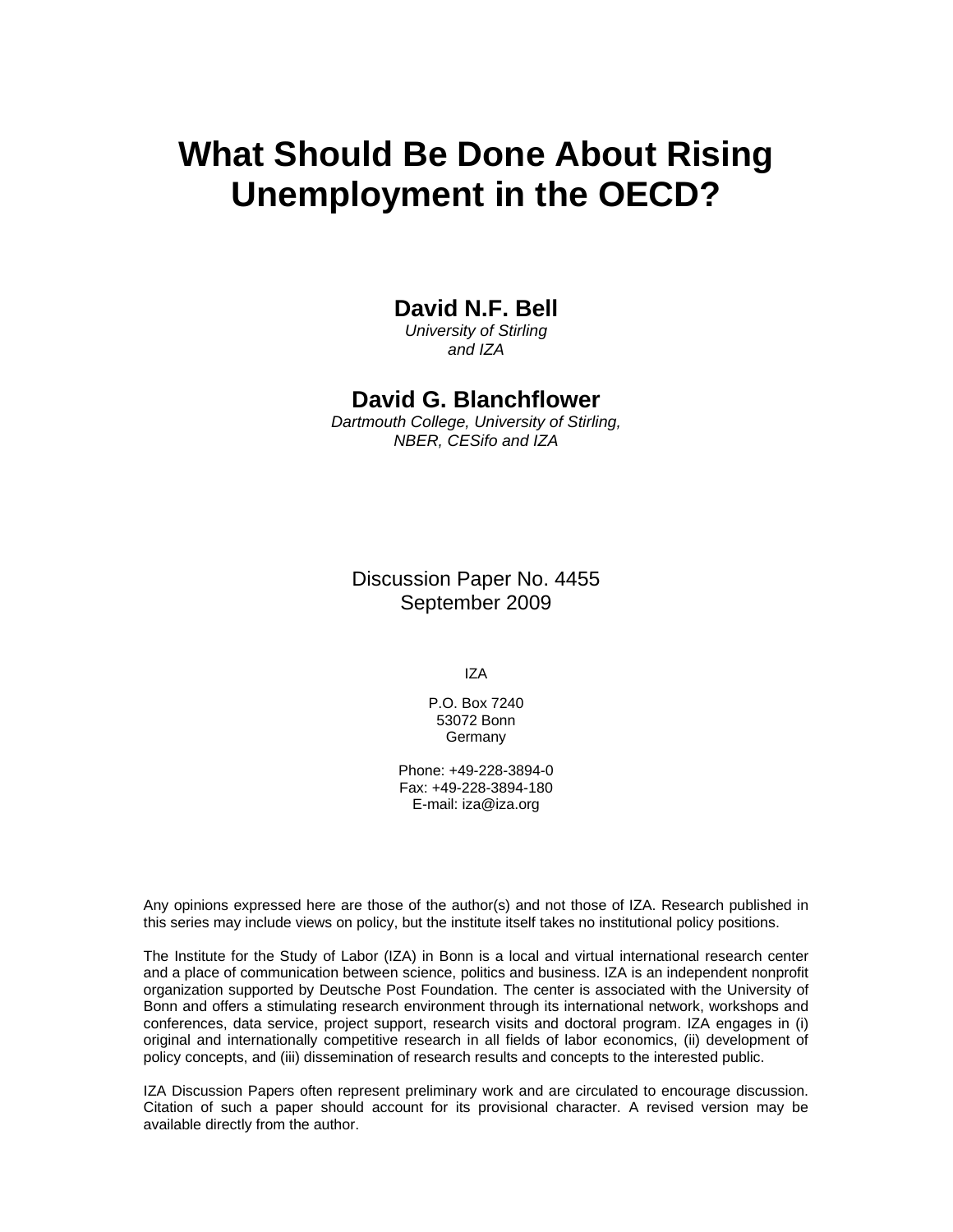IZA Discussion Paper No. 4455 September 2009

# **ABSTRACT**

### **What Should Be Done About Rising Unemployment in the OECD?**

There is a growing belief that the recession has run its course and that the goods market has started a period of slow, but sustainable, recovery. Improvement in the labor market may take some time, but many believe that unemployment will return to its 2007 level in the medium term. In this paper, we argue that recovery is by no means guaranteed and that the consequences for unemployment may be worse than anticipated.

JEL Classification: J64

Keywords: unemployment, youth

Corresponding author:

David G. Blanchflower Department of Economics 6106 Rockefeller Hall Dartmouth College Hanover, NH 03755-3514 USA E-mail: blanchflower@dartmouth.edu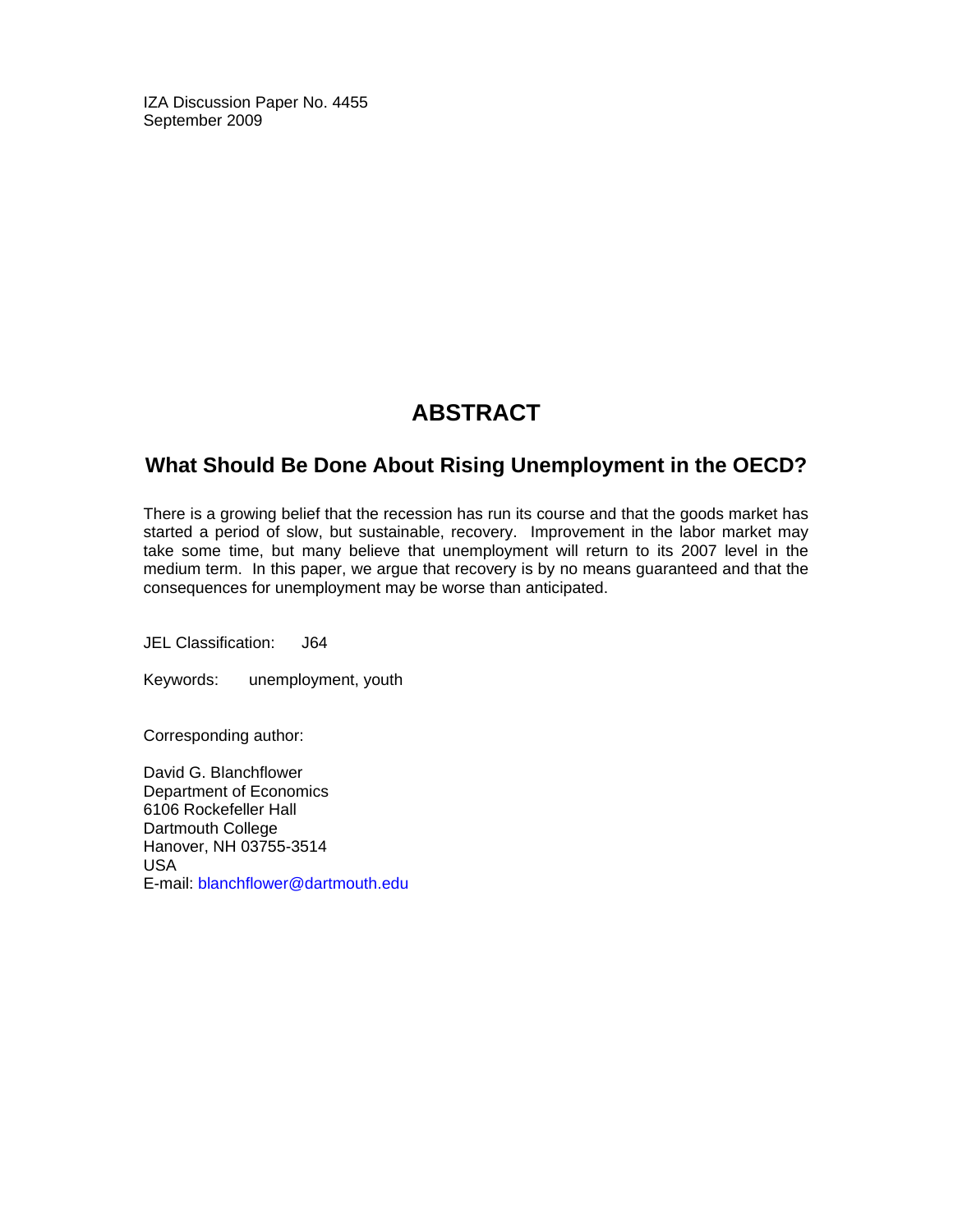#### **1. Introduction**

There is a growing belief that the recession has run its course and that the goods market has started a period of slow, but sustainable, recovery. Improvement in the labor market may take some time, but many believe that unemployment will return to its 2007 level in the medium term. In this paper, we argue that recovery is by no means guaranteed and that the consequences for unemployment may be worse than anticipated. Further, the human costs of the increase in unemployment are being consistently understated. As Stiglitz (2008) puts it, the collective failure of governments to adequately control aggregate demand will principally be "the human toll -- families whose life dreams are destroyed as they lose their homes, their jobs, and their life savings."<sup>[1](#page-3-0)</sup>

The November 2008 IMF forecast suggested that the global unemployment rate would rise from 5.7 per cent in 2007 to 6.1 per cent in 2009, increasing worldwide unemployment by 18 million. If instead the unemployment rate instead rises to 6.5 per cent during 2009, unemployment will increase by 30 million and in the IMF's worst case scenario, the world unemployment rate could rise to 7.1 per cent, increasing the global number of unemployed by more than 50 million people.

The costs of unemployment will not be shared evenly. They will vary across countries and between groups within populations. We start the paper by considering the world economic outlook, arguing that it is much more fragile than many commentators believe and that return to previous levels of unemployment is not guaranteed. We then examine the increases in unemployment that have already taken place at a country level, looking at how they relate to other economic indicators of the recession. Next we consider the human and social costs of increased unemployment, especially among the young, while the next to last section discusses some policy issues. In the final section we draw some conclusions.

### **2. Outlook for the World Economy**

At the beginning of 2009, the OECD economies experienced the most severe downturn in output since the Great Depression. Though the main contributory cause of the downturn lay in US credit markets, European economies which had similarly liberal credit environments or which were reliant on external demand experienced a substantial fall in demand from early 2008. By 2009 every member country of the OECD has experienced increasing unemployment rates.

The securitization of US sub-prime mortgages had a contagious effect on world credit markets. Many large financial institutions withdrew to their home markets and sought to increase their reserves by holding back on lending. It is clear that the price of risk had been too low and was going to have to be re-priced upwards. Almost overnight, credit became very scarce. The financial crisis had a dramatic effect on demand, causing output to decline steeply. Reinhardt and Rogoff (2009) show that financial crises have "deep and lasting

<span id="page-3-0"></span> $\overline{a}$ <sup>1</sup> Stiglitz, J. (2008) "Global Crisis - Made in America" in Spiegel Online International, December  $11<sup>th</sup>$ , Accessed at: <http://www.spiegel.de/international/business/0,1518,590028,00.html>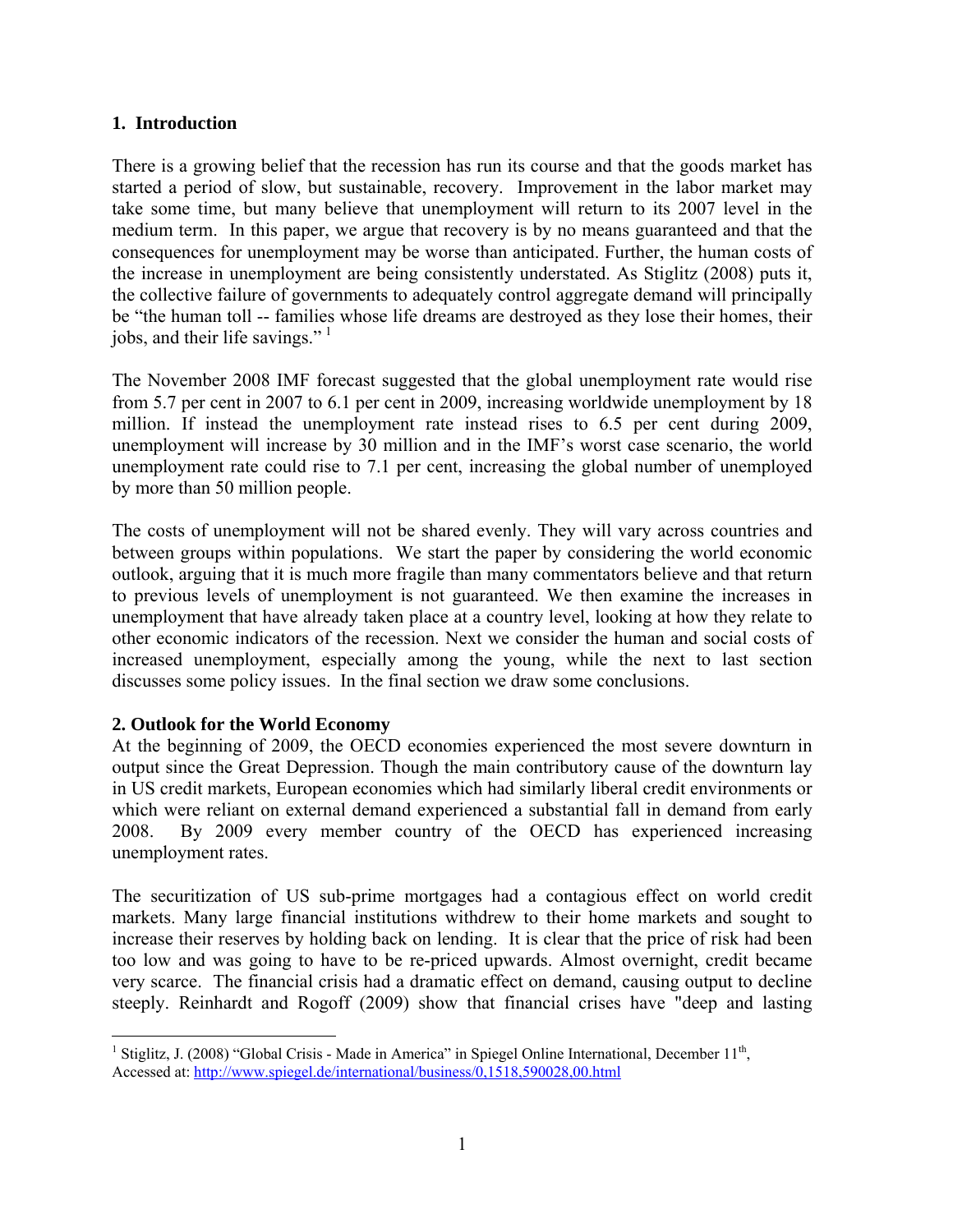effects on asset prices, output and employment".<sup>[2](#page-4-0)</sup> More often than not, they argue, the aftermath of severe *financial crises* share three characteristics. First, asset market collapses are deep and prolonged. Real housing price declines average 35 percent stretched out over six years, while equity price collapses average 55 percent over a downturn of about three and a half years. Second, the aftermath of banking crises is associated with large declines in output and employment. The unemployment rate increases, an average of 7 percentage points over the down phase of the cycle, which lasts, on average over four years. Output falls (from peak to trough) an average of over 9 percent, although the duration of the downturn, averaging roughly two years, is considerably shorter than for unemployment. Third, the real value of government debt tends to explode, rising an average of 86 percent in the major post– World War II episodes. The government budget constraint implies that any short-run fiscal expansions must be compensated by future reductions in demand and consequent weakened growth.

But the conventional wisdom among macroeconomists was that such a severe recession could not occur. Their attention had shifted from demand-side to supply-side causes of macroeconomic instability. Thus, as Blanchard (2005) notes, explanations of unemployment changed from the effects of shocks in the 1970s, to persistence mechanisms in the 1980s, and finally to labor market institutions such as employment protection and unemployment insurance in the 1990s.<sup>[3](#page-4-1)</sup> So in most OECD countries, recent policies have focused almost exclusively on removing imperfections from the supply side of the economy, particularly the labor market. Yet the current recession is driven by a collapse of demand - the result of a combination of significant imbalances in demand structures and unsustainable increases in credit. The recent dramatic rise in joblessness has little to do with supply-side explanations of unemployment such as the prevalence of trade unions, wage flexibility, the generosity of unemployment benefits or job protection (See Blanchflower, 2001).<sup>[4](#page-4-2)</sup>

There has been a reduction in the rate of decline of output in the last quarter in most countries. Indeed, in France and Germany, output has started to grow. However, Table 1 shows that out of the thirty-one countries for which data are available on seasonally adjusted volumes of GDP, for all but eight the most recent data show a decline. The exceptions are France (0.3), Germany (0.3%), Greece (0.3), Poland (0.5), Portugal (0.3), Slovenia (0.7%), Slovakia  $(2.2)$  following a quarterly loss of  $-11\%$  and Sweden  $(0\%)$ . More recent data also suggest that recovery may have started in Japan. This does not mean that growth may not turn negative again – a W-shaped recovery - as the demand-depressing effects of increased unemployment start to exert a further negative effect on production and sales. The

 $\overline{a}$ 

<span id="page-4-0"></span> $2$  C.M. Reinhart and K.S. Rogoff (2009), 'The aftermath of financial crises', NBER Working Paper #14656.

<span id="page-4-1"></span><sup>&</sup>lt;sup>3</sup> Blanchard, O. (2005) 'European Unemployment: The Evolution of Facts and Ideas', National Bureau of Economic Research, Working Paper 11750

<span id="page-4-2"></span><sup>4</sup> Blanchflower, D.G. (2001), "Unemployment, Well-Being and Wage Curves in Eastern and Central Europe", Journal of Japanese and International Economies, Volume 15, Issue 4, December, pp. 364-402.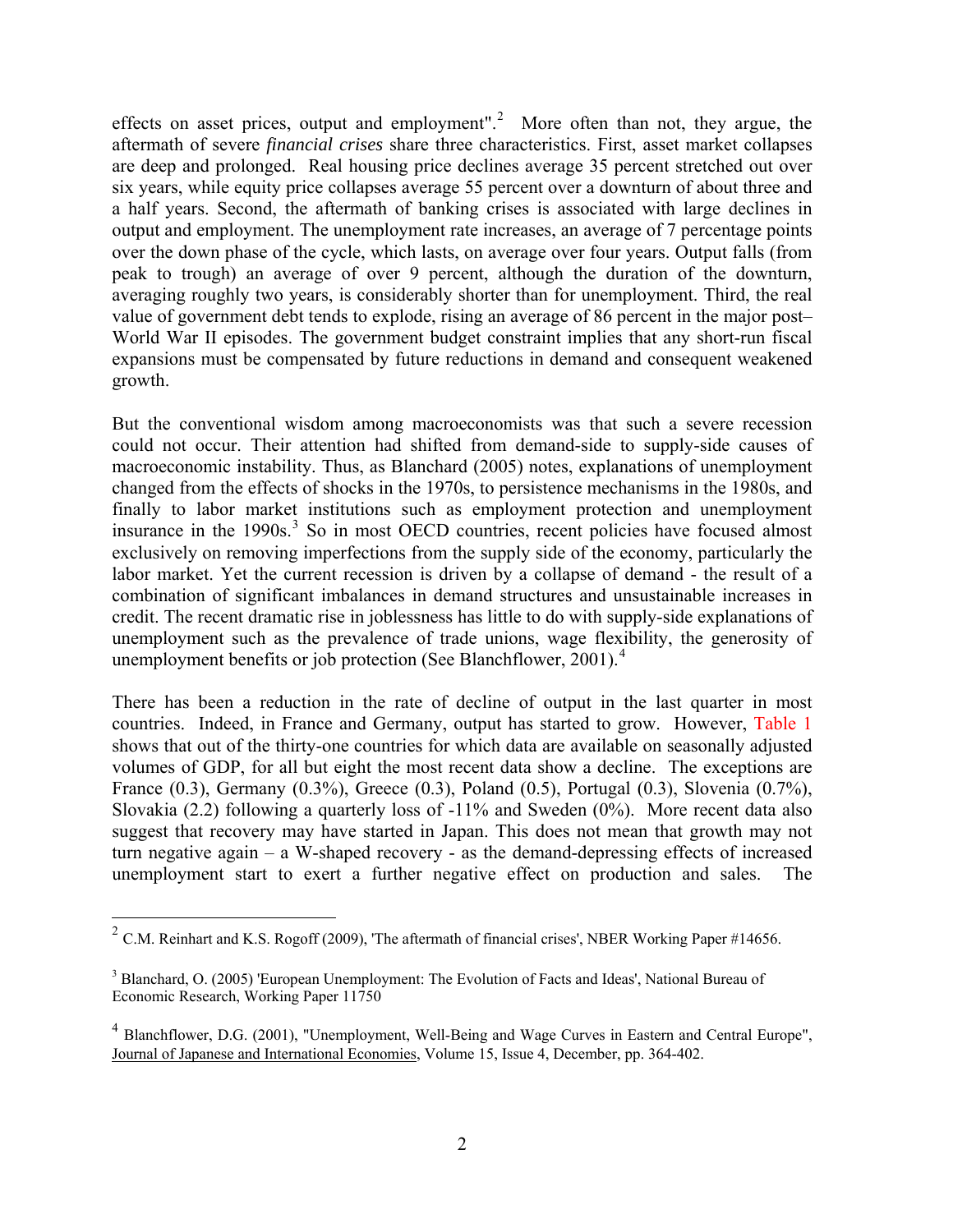interaction between rising unemployment, falling house prices and negative equity are likely to cause further difficulties in those countries where a major cause of the recession has been the collapse of credit markets. Further, it does not mean that the negative effects of this recession on the labor market will be over any time soon. Even if the growth rate turns positive it will be some time before the level of output is restored to pre-recession *levels*.

As the OECD noted in its interim assessment of the economic outlook for OECD countries on September  $3<sup>rd</sup>$  2009, there is some evidence of improvement.<sup>[5](#page-5-0)</sup> Corporate bond spreads have come down. Fewer banks are tightening credit. Share prices have rebounded. Money market stress has eased. Financial conditions have improved. Export orders have firmed. US housing construction may be nearing a bottom. Business confidence has recovered. Estimates for third quarter 2009 GDP have been revised up. However, CDS spreads for banks remain elevated. Consumer confidence remains at very low levels and unemployment continues to rise and employment to fall.

The recent evidence from the Baltic Dry index is also of particular concern (Figure 1). The Baltic Dry Index is a daily average of prices to ship raw materials. It represents the cost paid by an end customer to have a shipping company transport raw materials across seas on the Baltic Exchange, the global marketplace for brokering shipping contracts. The index is quoted every working day at 1300 London time. The Baltic is owned and operated by the member buyers and sellers. The BDI measures the demand to move raw materials and precursors to production, as well as the supply of ships available to move this cargo. "The BDI offers a real time glimpse at global raw material and infrastructure demand. Unlike stock and commodities markets, the Baltic Dry Index is totally devoid of speculative players. The trading is limited only to the member companies, and the only relevant parties securing contracts are those who have actual cargo to move and those who have the ships to move it".<sup>[6](#page-5-1)</sup>

The index moved from approximately its long run average of around 1700 to 11700 in early May 2008 before collapsing to 1463 in early September 2008. It recovered to 4291 in June 2009. Since then it has lost 45% of its value. On September 4<sup>th</sup> 2009 it stood at 2414. World demand looks to be falling back again.

It remains uncertain to this point whether the recovery, when it comes will be V-shaped or W-shaped or some other letter. The concern is that banks are not lending and much of the positive evidence we have seen is driven by government fiscal and monetary interventions. Countries such as the USA have injected huge fiscal stimuli. The European economies have largely followed suit, including France and Germany. There have been 'cash for clunkers programs, temporary cuts in VAT and subsidies to labour costs that look to have been successful. Monetary policy has also been extremely loose. Interest rates in the Euro area and in the UK and the US are close to the zero bound and even negative in the case of Sweden. Attempts to increase the money supply through quantitative easing continue apace.

<span id="page-5-0"></span> $\overline{a}$ <sup>5</sup> http://www.oecd.org/dataoecd/10/32/43615812.pdf

<span id="page-5-1"></span><sup>6</sup> http://www.wikinvest.com/index/Baltic\_Dry\_Index\_-\_BDI\_%28BALDRY%29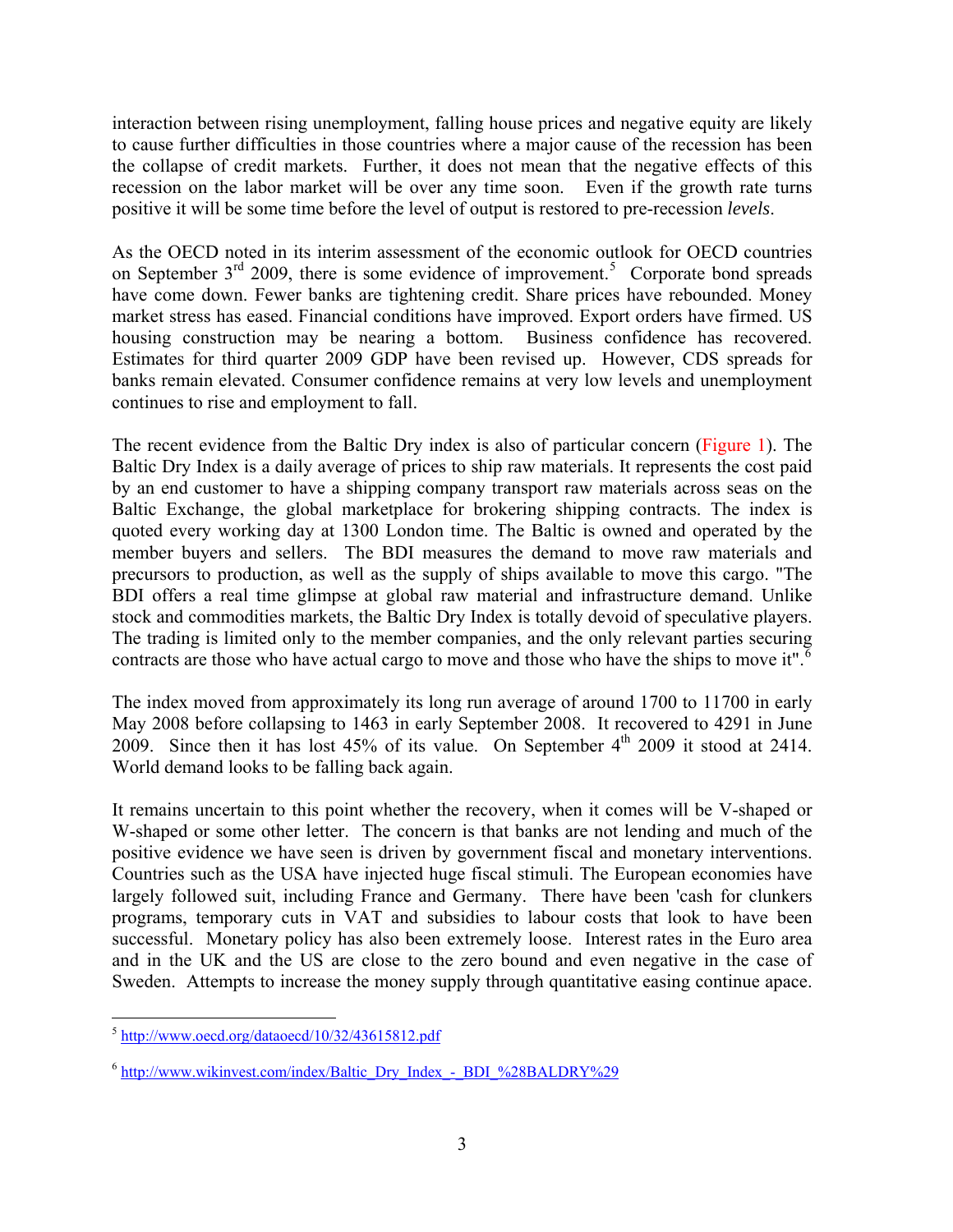The worry is that once this public stimulus is withdrawn, the private sector is in no position to respond and the various economies will decline once again. This is what Keynes in 1930 called the 'semi-slump'.<sup>[7](#page-6-0)</sup>

'The duration of the slump may be much more prolonged than most people are expecting and … much will be changed both in our ideas and in our methods before we emerge. Not, of course the duration of the acute phase of the slump, but that of the long, dragging conditions of semi-slump, or at least sub-normal prosperity, which may be expected to succeed the acute phase."

Nouriel Roubini, writing in the Financial Times on August 23rd 2009 argued the risk of a 'double dip' recession is rising. Roubini called the recession earlier than most. There are several arguments he gives for a weak recovery which we need to take seriously. First, employment is still falling sharply in the US. Second, this is a crisis of solvency, not just liquidity, but true de-leveraging has not begun yet because the losses of financial institutions have been socialized and put on government balance sheets. This, he argues, limits the ability of banks to lend, households to spend and companies to invest. Third, in countries running current account deficits, consumers need to cut spending and save much more, yet debtburdened consumers face a wealth shock from falling home prices and stock markets and shrinking incomes and employment. Fourth, the financial system - despite the policy support - is still severely damaged. Most of the shadow banking system has disappeared, and traditional banks are saddled with trillions of dollars in expected losses on loans and securities while still being seriously under-capitalized. The globalization of the capital market has been abruptly halted, with many banks retreating from foreign markets. Fifth, weak profitability - owing to high debts and default risks, low growth and persistent deflationary pressures on corporate margins - will constrain companies' willingness to produce, hire workers and invest. Sixth, the re-leveraging of the public sector through its build-up of large fiscal deficits risks crowding out a recovery in private sector spending. Moreover, Roubini argues that the effects of the policy stimulus "will fizzle out by early next year", requiring greater private demand to support continued growth. Seventh, the reduction of global imbalances implies that the current account deficits of profligate economies, such as the US, will narrow the surpluses of countries that over-save (China and other emerging markets, Germany and Japan).

The recovery is certainly not over and is threatened by countries removing the various stimuli too quickly. This was exactly the point made by Dominique Strauss-Kahn, Managing Director of the International Monetary Fund, at the Sixth Annual Bundesbank Lecture in Berlin on September 4, 2009.<sup>[8](#page-6-1)</sup>

1

<span id="page-6-0"></span> $7$  'An economic analysis of unemployment' by J.M. Keynes in 'Unemployment as a world-problem' By Quincy Wright, John Maynard Keynes, Karl Přibram, Edward Joseph Phelan, 1931. http://books.google.com/books?id=zDFzEjOK5tgC&printsec=frontcover&dq=1931+harris+foundation+lecture s&client=firefoxa&source=gbs\_book\_other\_versions\_r&cad=0\_1#v=onepage&q=1931%20harris%20foundatio n%20lectures&f=false

<span id="page-6-1"></span><sup>8</sup> http://www.imf.org/external/np/speeches/2009/090409.htm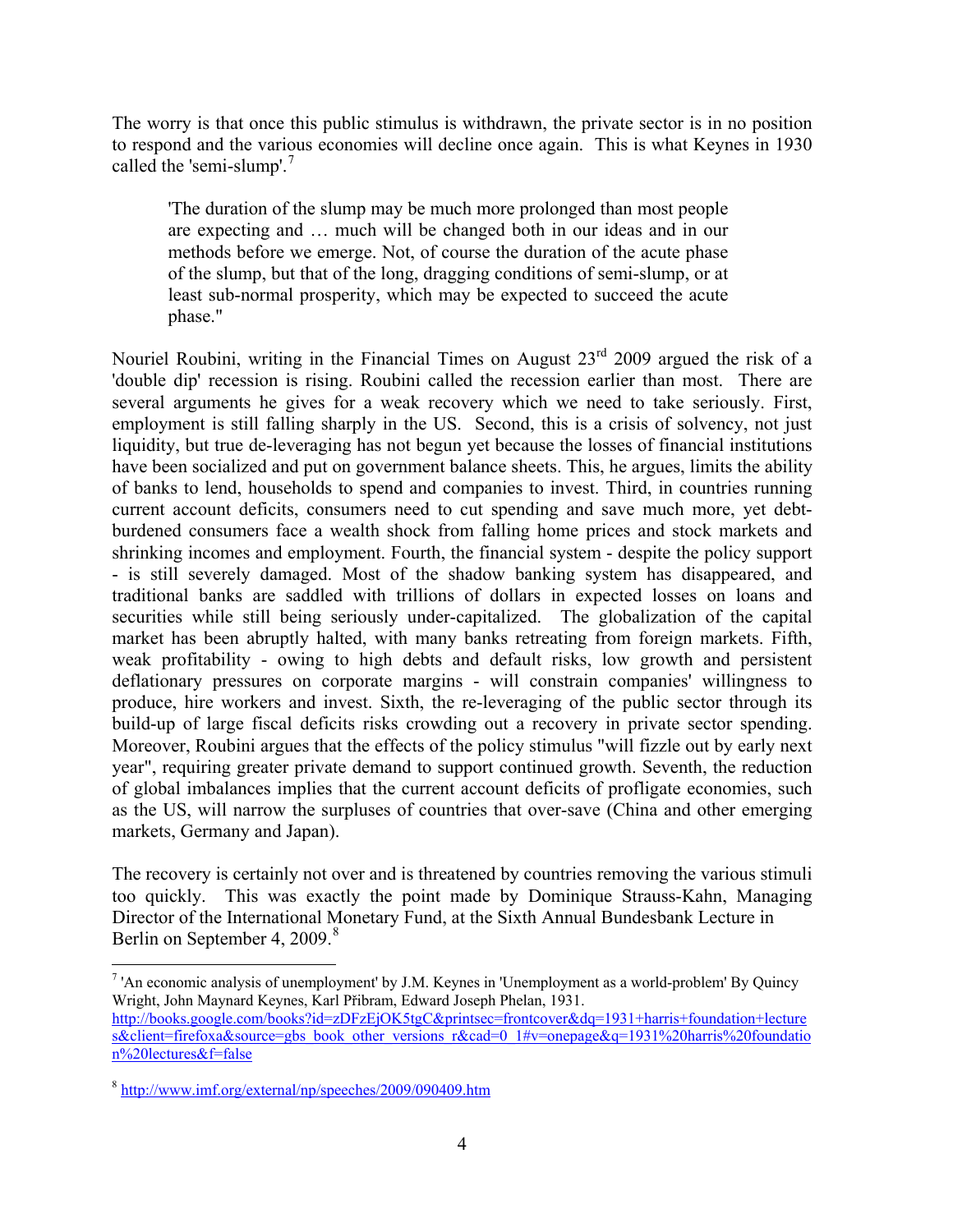"I expect this recovery to be relatively sluggish. In the advanced economies, it is still largely driven by policy stimulus and restocking, with underlying private demand remaining weak. The outlook for the emerging economies is considerably better, though the pace of recovery in advanced trading partners remains a risk.

Given the fragility of the recovery, there are risks that it could stall though thankfully these risks appear to be receding. Premature exit from accommodative monetary and fiscal policies is a principal concern. In addition, problems in the financial sector could persist or even intensify further, particularly if efforts to restore banks to health are not completed."

This looks right. And the inevitable consequence of a weak recovery is to delay further any sign of light in the labor market. In the next section, we look at the symptoms of the recession that are contributing to weakness in the labor market.

#### **3. Symptoms of Recession**

#### *1) Output*

 $\overline{a}$ 

The first lesson of labor economics is that labor is a derived demand, so it makes sense to begin by considering what has happened to output in recent quarters. Output has already fallen in many developed and less-developed countries. The extent of the decline in the G7 output is evident from Figure 2. It plots the deviation of G7 output from trend for the period 1[9](#page-7-0)61 to 2009 quarter  $1.^{\circ}$  By 2009Q1, output had fallen to almost 6% below trend, having ended 2007 nearly 2% above trend. This deviation is substantially in excess of any recession in the last 50 years, leading to a concern that this recession will be deeper and longer lasting than previous downturns. The extent of the monetary contraction is historically large as is the scale of the fiscal and monetary responses.

But within this overall fall in OECD output, there is huge variation among countries, as again evidenced from Table 1. Table 2 gives the turning points of recession based on output. The variation between countries reflects differential levels of financial stress, differences in exposure to international trade, and variations in fiscal and monetary responses to the downturn. The fall in world trade has been much more rapid than that of world output. Hence, countries such as Germany and Japan, where external demand forms a large proportion of total demand, have experienced a more rapid decline in output than countries less dependent on trade. Trade in manufactures has fallen more rapidly than trade in services, perhaps because it is possible to trade from inventories with manufactures, but not with services.

One issue is when recession actually began around the OECD. There are two main places to look. First, using changes in GDP and/or secondly to the labor market. It is often asserted

<span id="page-7-0"></span><sup>&</sup>lt;sup>9</sup> Data is detrended using the Hodrick-Prescott filter.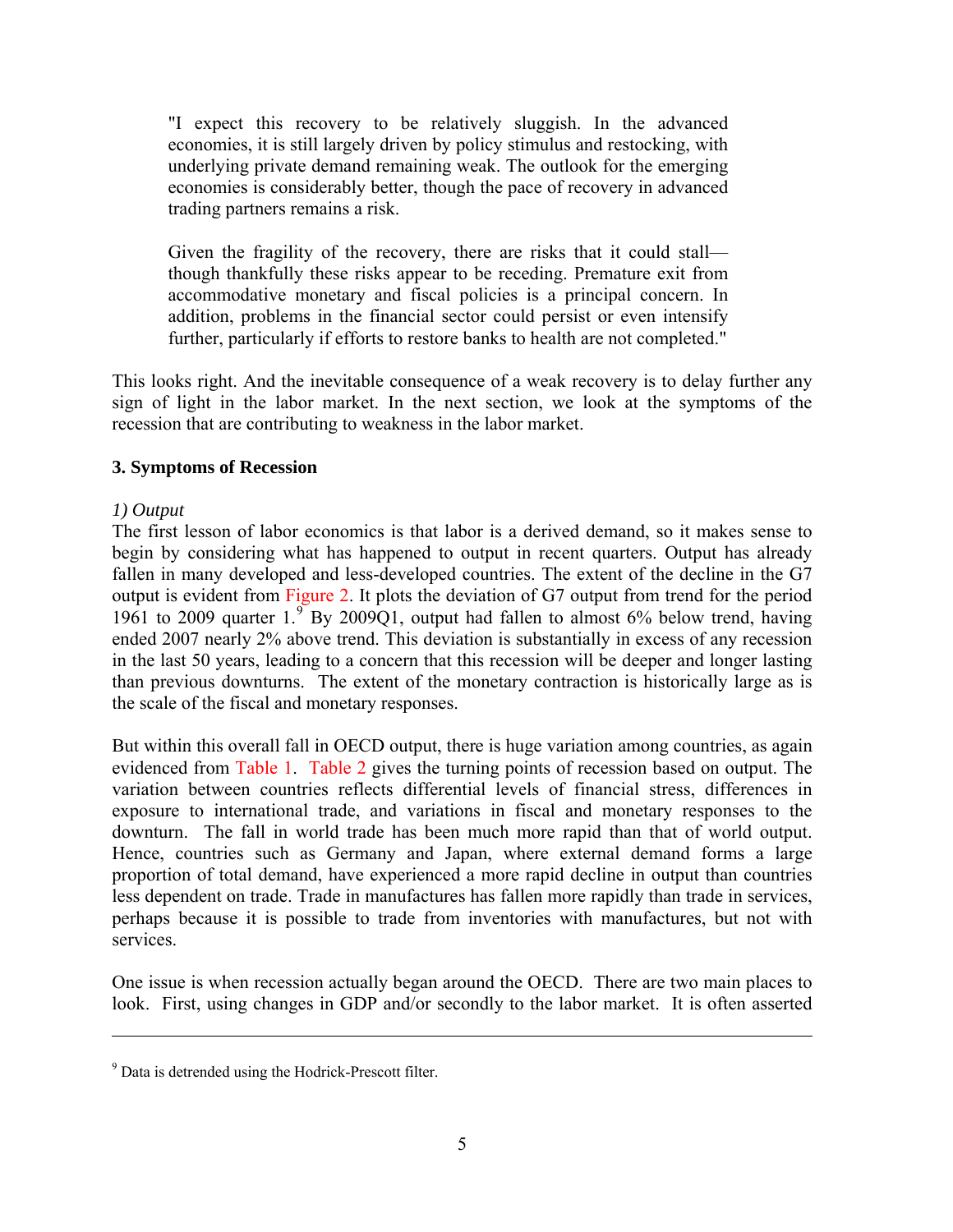that the labor market is a lagging indicator, but not this time in most countries. The NBER dating committee dated the start of the recession in the United States as being in December 2007. Their call was based on the change in the labor market, and principally on employment. In fact the unemployment rate started rising from around March 2007. Interestingly, output didn't start to fall until 2008Q2 in the United States. Of particular concern is that data revisions so far over the past year have suggested that the recession started earlier than first thought, for example in the UK, as revisions have been downward, in part due to the difficulties of seasonal adjustment.

Figure 3 shows more recent observations on some of the US data which the NBER used to time the beginning of the recession. The recent local minimum or maximum is indicated by a vertical red line. Data on house prices, unemployment, employment and real GDP are illustrated. Again, note that seasonal adjustment always introduces some noise into a data series, which may influence perceptions of turning points. However, Figure 3 does show an interesting set of correlations between data series, which may not be entirely causal, but which are certainly not coincidental.

House prices began to fall in 2006Q2, while unemployment started to rise in 2007. Two possible causal explanations are the negative wealth effects of declining house values on consumer demand and the reduction in activity in the construction sector. However, it appears that employment started to fall some time after unemployment began to increase. This may reflect supply characteristics.

Figure 4 illustrates the timing of the recession in Germany. It includes the same set of panels, other than house prices. The housing market is not implicated as a cause of the current difficulties in the German economy. The timing of the response to falling demand is more conventional in Germany than in the USA. Output starts to fall precipitously in 2008 Q1. The decline in employment begins two quarters later and unemployment starts to rise after a further quarter's delay. This is a textbook response to a fall in demand, where firms initially try to hoard labor, particularly skilled labor, before initiating layoffs. However, the increase in unemployment in Germany is much smaller than that in the USA. This is not wholly explained by its later entry to recession. It also reflects different policy responses. Wage subsidies have been introduced in Germany, France, Italy and Spain to slow the increase in unemployment. The UK and USA have resisted such measures, partly because their social insurance schemes are much less generous than those in continental Europe, and therefore the *net* cost of such schemes would be much higher in the USA and UK.

Figure 5 and Figure 6 provide similar information on timing of the recession for France and the UK. Germany and France have experienced similarly modest reductions in employment. But output and unemployment in the two countries have behaved quite differently. Germany has experienced a much more significant fall in output, perhaps reflecting its greater dependence on exports as a source of demand. But unemployment has grown much more rapidly in France, which is surprising, given the similarity of the decline in employment in the two countries. This may stem from differences in the supply-side of the respective labor markets and from differences in policy responses to the recession.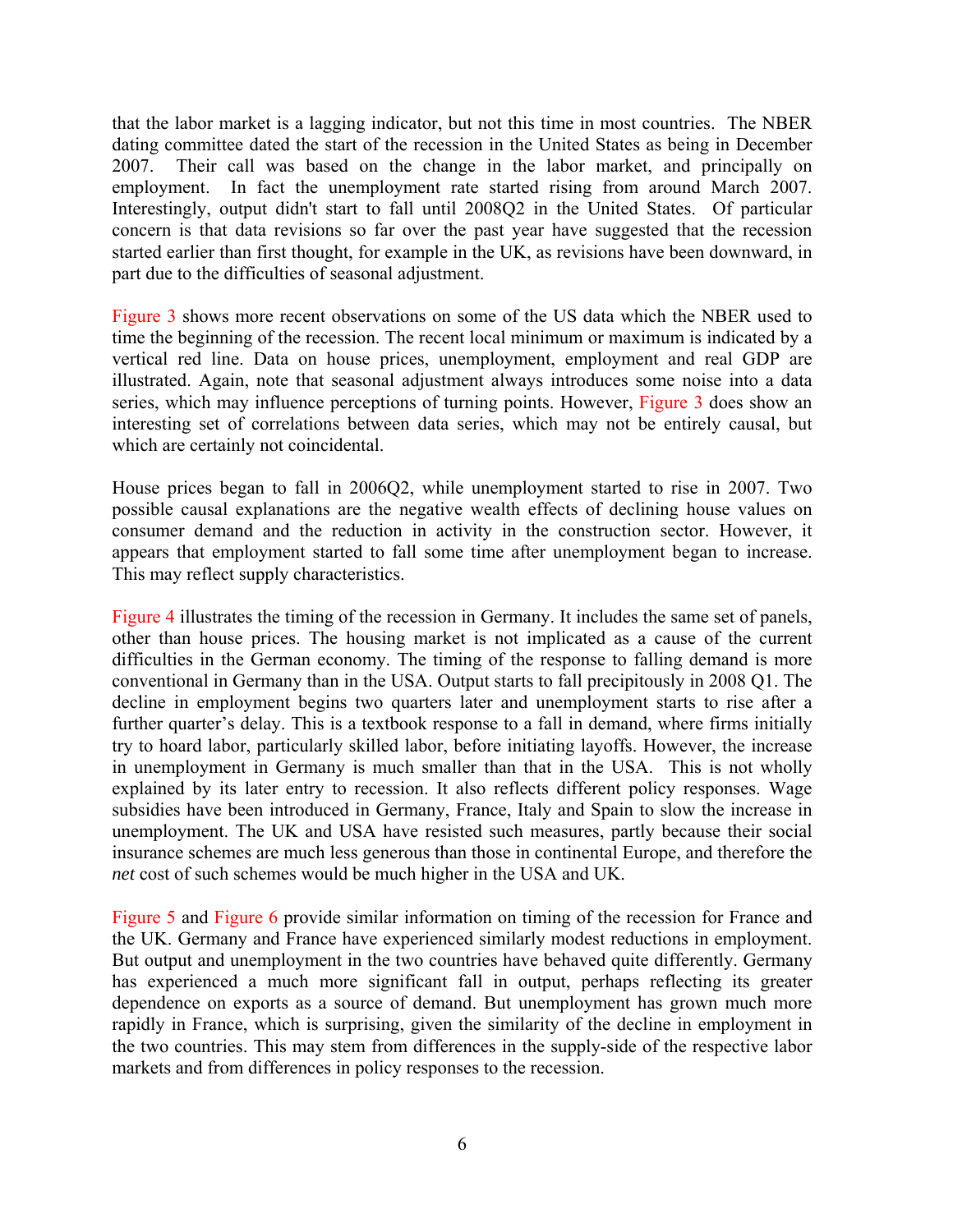The pattern of events in the UK is much closer to the USA than either France of Germany. As with the USA, there was a very significant house price bubble in the UK prior to the recession. This came to an end in 2007 Q4, more than a year after the downturn in US house prices. Unemployment started to rise, and employment and output began to fall around 2007 Q4 and 2008 Q1. As in the USA, the rise in unemployment in the UK quickly exceeded the levels experienced during this decade, and now stands at its highest level since 1996. Thus far, unemployment in France and Germany remains below its previous peak in this decade.

#### *2) House Price Inflation*

Table 3 shows annual levels of house price inflation to the first quarter of 2009. It demonstrates how deep has been the fall in the price of housing in some countries. It shows that house-owners in the UK and USA have been among the hardest hit by the fall in value of what is likely to be their largest single asset. The Baltic Republics, with the exception of Lithuania, Poland, along with Ireland and Denmark have also experienced significant drops in value. On the other hand, there has been modest *growth* in values in some countries, such as Israel, the Czech Republic and Switzerland.

Changes in asset values will influence real behavior, as mentioned previously. Reductions in the value of housing will have wealth effects on consumers and will affect the construction sector. In addition, turnover is likely to fall if sellers price expectations are unrealistically high. This may impede efficiency as workers find it more difficult to migrate to take up new employment opportunities.

#### *3) The Labor Market*

Tables 4 and 5 contain information on the labor market response to the fall in demand. Table 4 shows the falls in employment and turning points. Countries are ranked by the percentage decline in employment from the peak. Up to the first half of 2009, Ireland, Spain and the United States experienced the greatest declines. As noted earlier the US went into recession on this measure in 2007 Q4, while Hungary entered even earlier in 2007 Q2. Most other countries entered recession in 2008 Q2. This includes the UK, Denmark, Italy, Portugal, and Turkey. France, Germany, Austria, Canada, the Czech Republic, Greece, Norway didn't see declining job numbers until the final quarter of 2008. By 2009Q1 *all* of the countries had declining employment.

The final column reports the relationship between the decline in employment and its scale compared with the size of the increase in unemployment since the peak. For example, in the United States employment has fallen by 5,684,000 but unemployment has risen by 7,567,000 so the ratio in the final column is 75.1%. In part this is why youth unemployment has risen so fast, firms have simply stopped hiring. We return to this issue below.

Table 5 contains similar information on unemployment. The most recent monthly unemployment rates for each OECD country are presented in Appendix Table 1 from January 2008-July 2009. It can be see from Table 5 that the turning point when unemployment started to rise is somewhat earlier than when employment started to fall. This occurred in 2007 in Spain, Ireland, the United States, Luxembourg, Japan and Italy.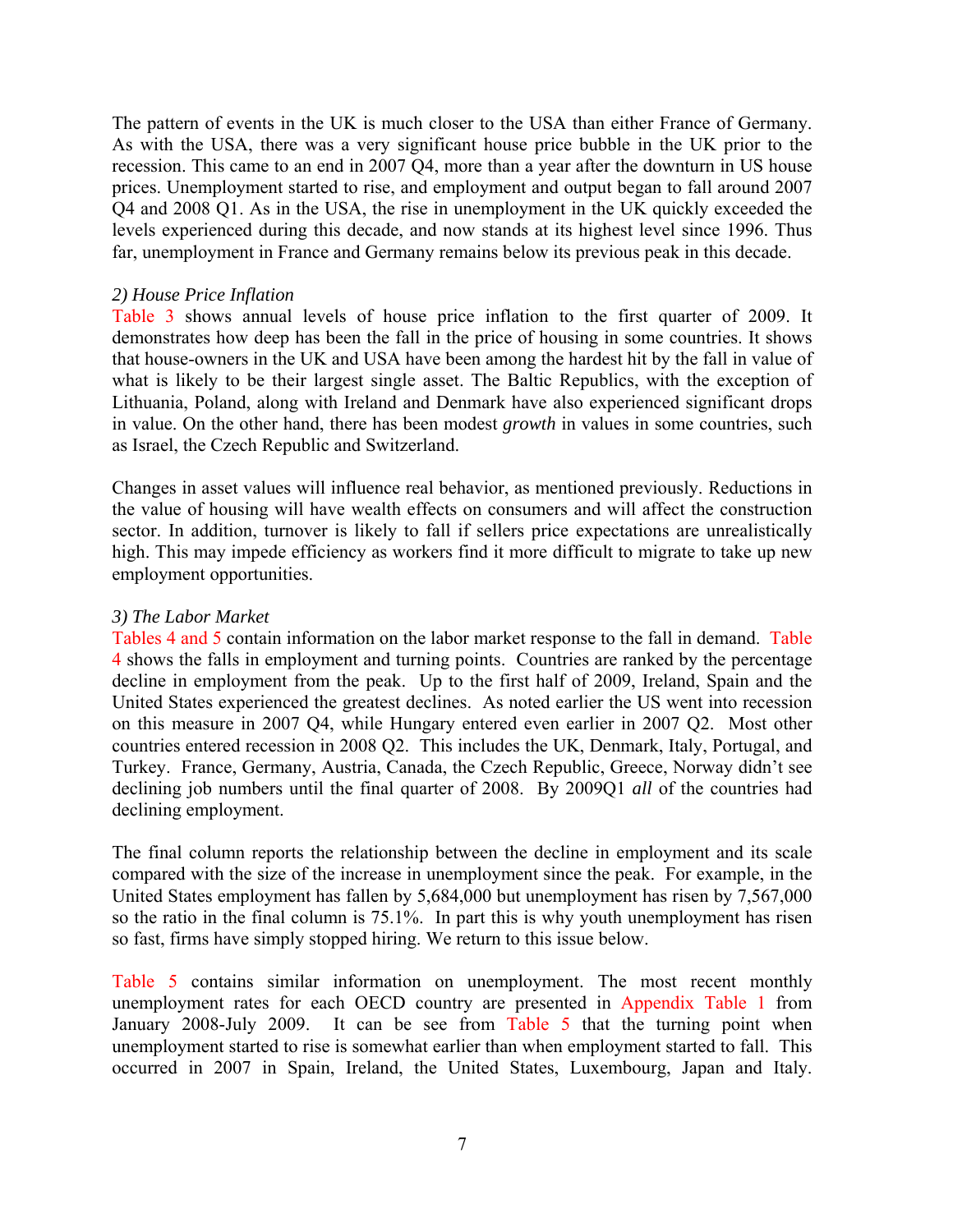Unemployment rates started to rise in the G7 and the OECD in June 2007. In all of these countries unemployment was rising by the beginning of 2009.

Table 6 brings together information from the goods market and the labor market. It shows the extent of the deterioration in employment and output since their most recent turning points for a range of countries. Countries are listed according to the fall in employment and output that they have experienced: less than 2 per cent; between 2 per cent and 4 per cent; and more than 4 per cent. The Baltic States and Ireland have experienced the most dramatic fall in demand, perhaps because their financial institutions were particularly exposed to the wholesale credit market. They have either not been able, or not been willing, to cushion the effects of the fall in demand on their respective labor markets and thus have experienced very large declines in employment. Spain has also experienced a very substantial fall in employment, though apparently without such a dramatic fall in employment. This may have arisen because demand falls have been concentrated in low productivity industries. It may also have been relatively easy for employers to reduce the size of their workforce, given that many workers in these industries are on temporary contracts and Spain has the highest concentration of workers on temporary contracts in Europe, at around 24 per cent of the workforce.

Some countries have largely been unaffected by the recession, because other factors offset the negative effects from demand. Thus countries like Norway and Australia may benefit from their production of natural resources where demand is relatively inelastic, while the Polish economy is benefiting from a reallocation of demand within Europe due to its relatively low costs. However, large numbers of migrant workers who worked in the UK and Ireland in particular have now returned, presumably to unemployment. As the remittances they sent home have presumably fallen considerably and which boosted the Polish economy in the past, this does not augur well for Poland in the next few years. Similar but smaller effects are likely to also be seen in Lithuania and Latvia where even higher proportions of the workforce went abroad, principally to the UK and Ireland, in search of work from 2004 when the A8 Accession countries joined the EU. The Dutch have had a relatively large drop in output of nearly five percentage points without much commensurate change to this point in either employment or unemployment. More recent evidence does suggest a considerable deterioration in the Dutch labour market.

The remaining countries have experienced larger falls in output than in employment: a mixture of labour hoarding by employers and the effects of policy measures taken by governments. Both of these effects may be time limited: employers may become unable to afford to hold on to staff unless there is a significant upturn in demand and governments may withdraw subsidies to employment due to worries about their fiscal stance.

Who has been impacted the most, by the rising levels of unemployment? The answer is the *young, in every country.* Table 7 shows the rise in youth unemployment rates from July 2008 to July 2009. Currently youth unemployment rates for the under 25s in the Eu27 are 19.7% and 17.8% in the United States. They are especially high in Spain (38.4%). They are everywhere higher than adult rates. The next to last column gives the overall rate and the final column the ratio of youth: overall rates. Rates are two and a half times that of overall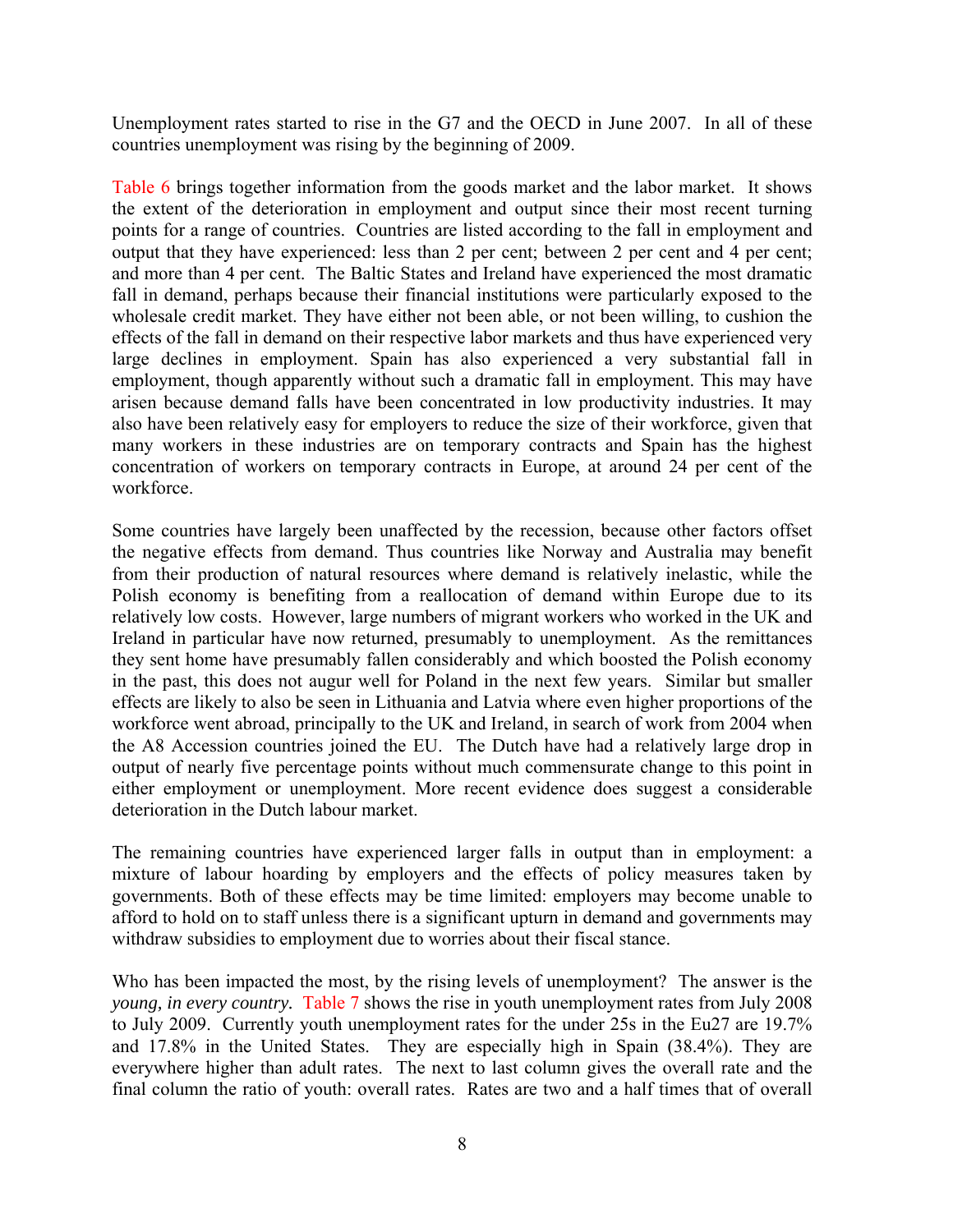rates or more in Belgium, Finland, France, Hungary, Luxembourg, Slovenia, Sweden and the United Kingdom.

Table 8 provides some of the reason for this. The youth cohort is especially large at a time when the labor market is in the doldrums. The table sets out the size of four single age cohorts in comparison to the size of the cohort of twenty year olds, which is set to 100. In some countries the number of twenty five year olds is a maximum, some it is other ages but this is done for simplicity. What we find is that a) in some Western countries the number of twenty year olds is greater than the number of twenty five year olds. Examples are the UK, Sweden, the Netherlands, Italy and Denmark that have very high youth unemployment rates. b) The big exceptions to that are in Eastern Europe (Armenia, Belarus, Estonia, Georgia, Latvia, Lithuania, Moldova, Romania, Russia and the Ukraine) that are well known to have declining birth rates and hence aging populations. c) However, very quickly the size of the youth cohort will collapse, especially in Eastern Europe. In five years time the number of twenty year olds, based on how many fifteen year olds there are now, declines rapidly, and even more so in ten and fifteen years time. The decline in the size of the cohort, in ten years time say, is smaller in the US than in other countries, in part because of the larger role of immigration. Immigrants tend to be young. In ten years time in the Euro area the number of twenty year olds will have dropped by twelve percent. In ten years time the size of the youth cohort is going to be smaller in all countries except Denmark, Luxembourg and Norway.

There is also some evidence from around the world, that the least educated, as well as those with the lowest skill levels, plus minorities and immigrants are especially impacted by the drop in demand. In the US for example, in August 2009, black unemployment rates stand at 15.1% and Hispanics at 13.0% compared with 8.9% for whites.[10](#page-11-0) Unemployment rates for high school dropouts were 15.6% compared with 9.7% for high school graduates, 8.2% for those with some college and 4.7% for those with a college degree and higher.

In the UK unemployment rates are much higher for the least skilled occupations. According to weighted data from the recently available UK 2009Q2 Labour Force Survey, unemployment rates by highest qualification were as follows.

| Degree or equivalent          | $3.7\%$ |
|-------------------------------|---------|
| Higher degree                 | 2.7%    |
| First degree                  | 3.8%    |
| Other degree                  | 3.3%    |
| Higher education              | 4.2%    |
| GCE A level or equivalent     | $7.3\%$ |
| GCSE grades A-C or equivalent | 9.6%    |
| Other qualifications          | 10.7%   |
| No qualifications             | 14.4%   |

 $\overline{a}$ 

<span id="page-11-0"></span><sup>&</sup>lt;sup>10</sup> Source: 'The employment situation', Bureau of Labor Statistics, August 2009. http://www.bls.gov/news.release/empsit.nr0.htm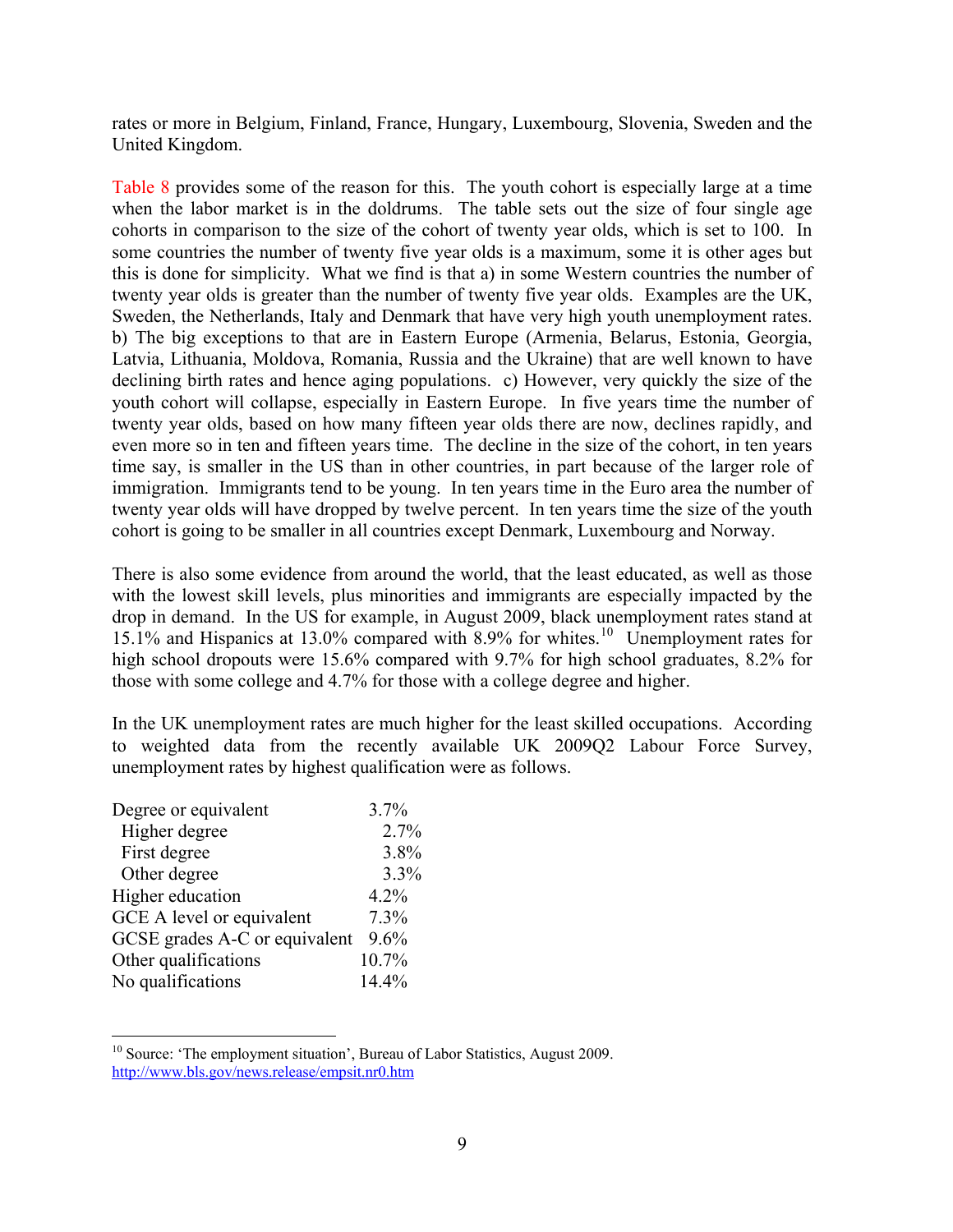Unemployment rates, which average 7.7%, by racial group were whites 7.1%, mixed race 17.2%; Asians 11.8%, blacks 17.3% and Chinese 4.2%. The unemployment rate of those whose country of origin was outside the UK was 9.3%. The distribution of UK occupations based on last occupation, is presented below in the first column for the unemployed along with the distribution of those currently employed in the second column. So 25.7% of the unemployed were employed in elementary occupations in their last job before they became unemployed, compared with 11.3% of the currently employed.

|                                       | Unemployed | Employed |
|---------------------------------------|------------|----------|
| Managers and senior officials         | 8.2        | 15.6     |
| Professional occupations              | 5.0        | 13.6     |
| Associate professional and technical  | 8.8        | 14.7     |
| Administrative and secretarial        | 9.1        | 11.4     |
| Skilled trades occupations            | 14.5       | 10.6     |
| Personal service occupations          | 5.4        | 8.7      |
| Sales and customer service occupation | 11.5       | 73       |
| Process, plant and machine operatives | 11.9       | 6.9      |
| Elementary occupations                | 25.7       | 113      |

Note that the unemployed were more likely to be from elementary and skilled trade occupations and less likely to be from managerial or professional occupations.

According to the most recent *Eurobarometer* survey of individuals available #70.1 which surveyed respondents in the EU27 between October and November 2008, the weighted EU27 average unemployment rates by education attainment suggested unemployment rates of 4.7% for individuals who left school at age 20 or higher and 9.0% for those who left school at a younger age.<sup>[11](#page-12-0)</sup> Unemployment rates were 7.6% for the indigenous populations and 11.1% for immigrants.

Table 9 provides evidence of unemployment rates by qualification across OECD countries. It is quite clear that for all age groups and countries, unemployment rates are higher for the least educated.

#### **4. Attitudes to Unemployment**

1

It is of interest to examine the attitudes of both individuals and firms at this stage in the cycle, not least because consumer and business confidence fell very early as countries moved into recession. In the USA consumer confidence started to fall around the middle of 2007, for example on the Conference Board balances presented below. It has recovered a little since the beginning of 2009 but remains at a low level.

| $Jan-07$ 110.2 | $Jan-08$ 87.3 | Jan-09 $37.4$ |  |
|----------------|---------------|---------------|--|
| Feb-07 111.2   | Feb-08 76.4   | Feb-09 $25.3$ |  |
| Mar-07 108.2   | Mar-08 $659$  | Mar-09 26.9   |  |

<span id="page-12-0"></span> $11$  Data are available on approximately 25,000 individuals in the workforce.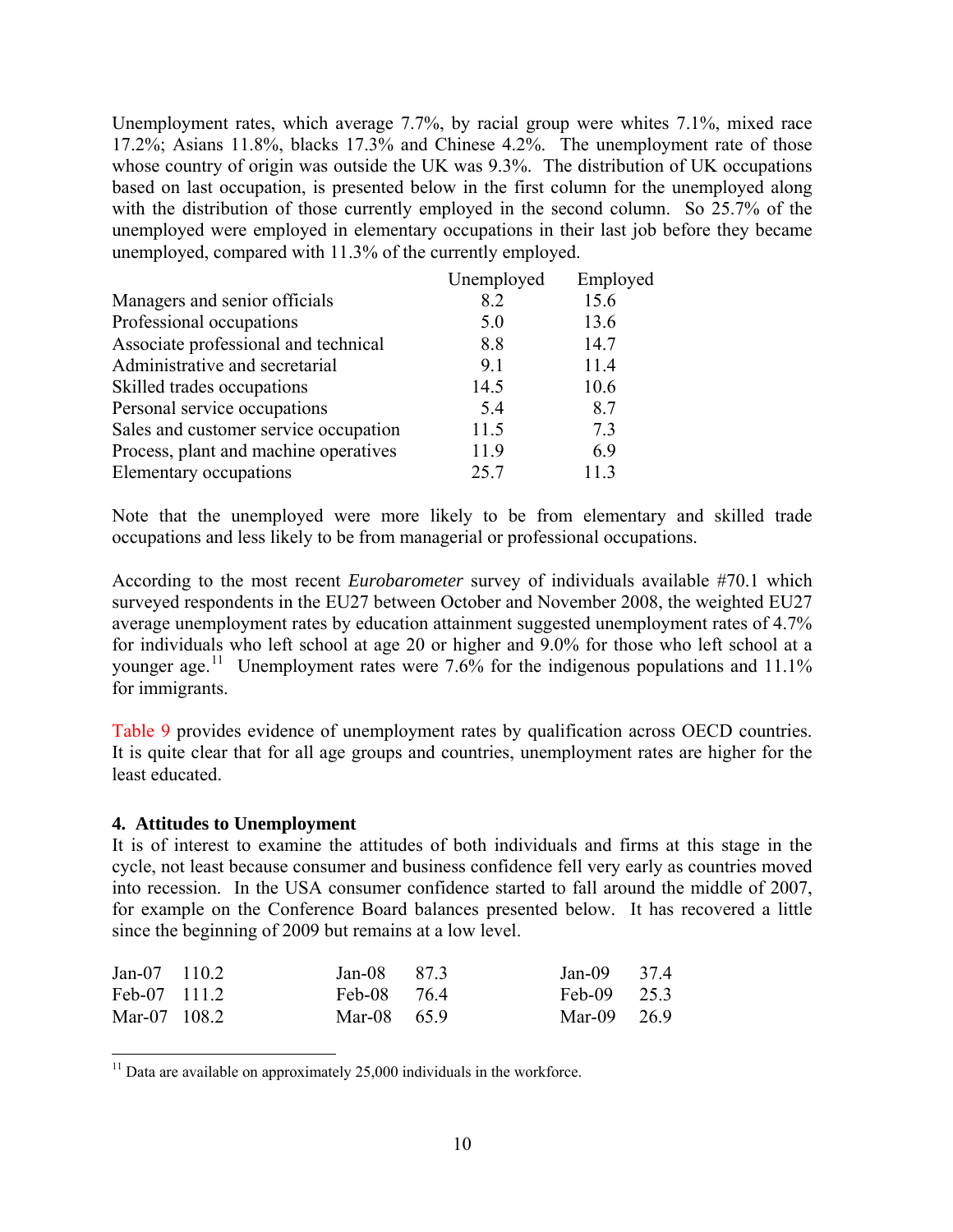| Apr-07 106.3 |       | Apr-08    | 62.8 | Apr-09    | 40.8 |
|--------------|-------|-----------|------|-----------|------|
| May-07 108.5 |       | $May-08$  | 58.1 | May-09    | 54.8 |
| $Jun-07$     | 105.3 | $Jun-08$  | 51.0 | $Jun-09$  | 49.3 |
| $Jul-07$     | 111.9 | $Jul-08$  | 51.9 | $Jul-09$  | 47.4 |
| Aug- $07$    | 105.6 | Aug- $08$ | 58.5 | Aug- $09$ | 54.1 |
| $Sep-07$     | 99.5  | $Sep-08$  | 61.4 |           |      |
| $Oct-07$     | 95.2  | $Oct-08$  | 38.8 |           |      |
| $Nov-07$     | 87.8  | $Nov-08$  | 44.7 |           |      |
| $Dec-07$     | 90.6  | $Dec-08$  | 38.6 |           |      |

Consumer confidence in Europe also fell from the middle of 2007, predating the increase in the unemployment rate. Below we present data on the overall confidence indicator balances taken from the EU consumer confidence surveys. They also started to improve in 2009 even though the EU entered the recession several months after the US. However, it should be said that consumer confidence is still at low levels compared with the overall series average since January 1985 of minus 11.

| $Jan-07$  | $-6$ | $Jan-08$  | $-10$ | $Jan-09$  | $-31$ |
|-----------|------|-----------|-------|-----------|-------|
| Feb-07    | $-5$ | Feb-08    | $-11$ | Feb-09    | $-32$ |
| Mar- $07$ | $-4$ | Mar-08    | $-11$ | Mar-09    | $-32$ |
| Apr-07    | $-4$ | Apr-08    | $-12$ | Apr-09    | $-28$ |
| $May-07$  | $-1$ | May-08    | $-13$ | May-09    | $-26$ |
| $Jun-07$  | $-1$ | $Jun-08$  | $-16$ | $Jun-09$  | $-23$ |
| $Jul-07$  | $-1$ | $Jul-08$  | $-20$ | $Jul-09$  | $-21$ |
| Aug- $07$ | $-3$ | Aug- $08$ | $-19$ | Aug- $09$ | $-20$ |
| $Sep-07$  | $-5$ | $Sep-08$  | $-19$ |           |       |
| $Oct-07$  | $-5$ | $Oct-08$  | $-24$ |           |       |
| $Nov-07$  | $-7$ | $Nov-08$  | $-26$ |           |       |
| $Dec-07$  | -8   | $Dec-08$  | $-29$ |           |       |

Tables 10 and 11 provide some evidence on people's views on changes they expect in the labor market. Table 10 is restricted to the United States. Part a) uses data from the University of Michigan surveys of Consumer Confidence. Here we report evidence on people's views on whether unemployment over the next twelve months will 'be more than now, the same or less'. Two main facts stand out. The fear of unemployment – measured by the proportion saying they expected it to rise, began to pick up from November 2007 just around the time the NBER dated the recession. It rose to 64%, fell a little a year ago but was at 66% in January 2009, the latest date we have data for. The story is broadly similar if we examine the proportion that say it would be less, until January 2009 when the proportion rose to 12%.

Part b) of Table 10 provides comparable, and more timely, data for the United States from the Conference Board from January 2007 through August 2009. The series is available back to January 1978. Respondents were asked are jobs plentiful currently – responses are coded as plentiful, not so plentiful or hard to find. We also report the monthly US unemployment rate. As with the University of Michigan survey, the labor market appeared to start to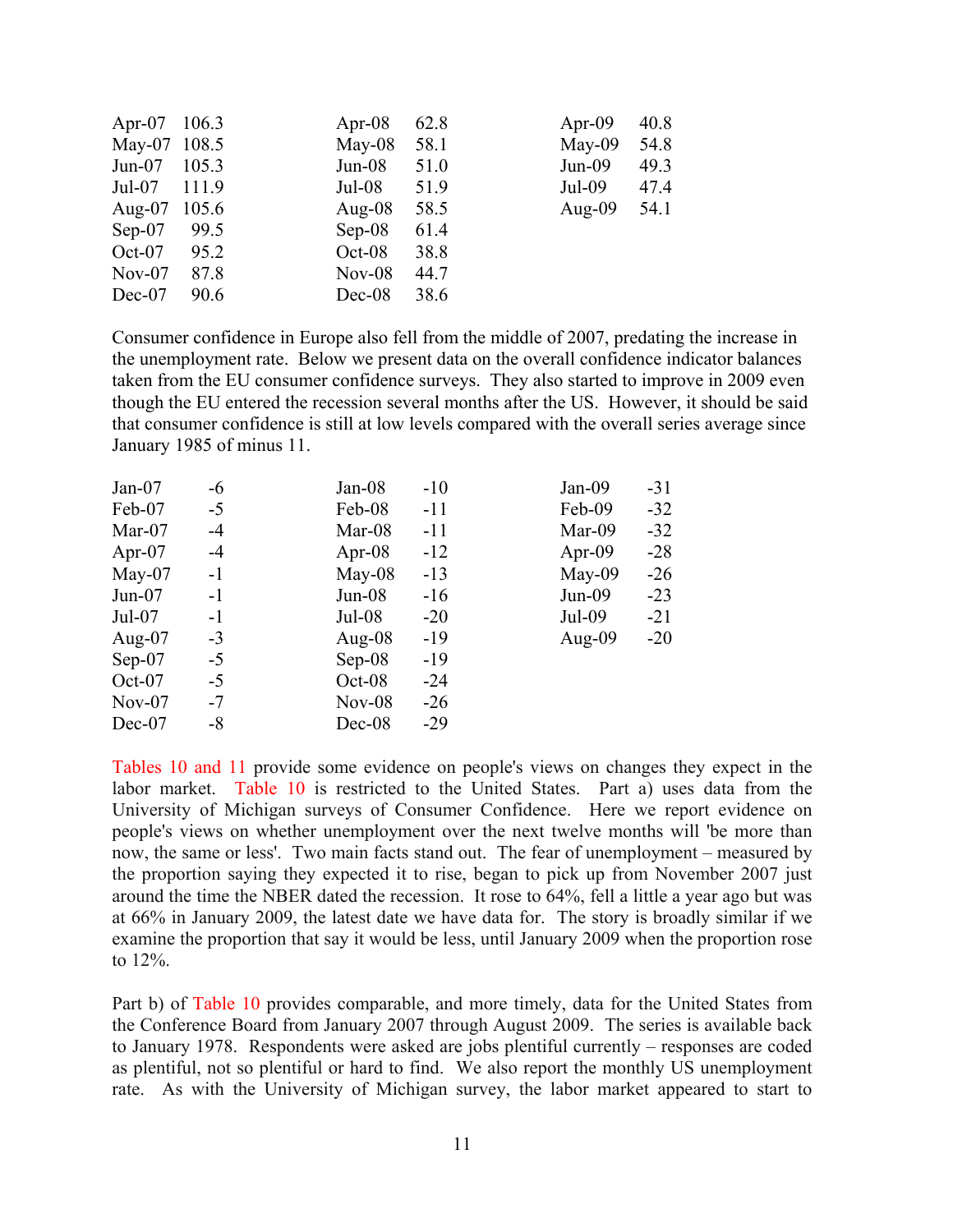slacken on these data ate the end of 2007. This is true whether we base it on the proportion of respondents in the 'plentiful' or 'hard to find' categories. The series has remained broadly stable as unemployment continued to increase during 2009.

US respondents seem to understand that unemployment is not going to improve much any time soon. Unfortunately respondents in Europe have a different view. They are much more optimistic that things are going to get much better when the evidence is to the contrary. This may well be a problem.

Responses are available in each member country of the EU each month to a very similar question to that asked in the Michigan survey. "How do you expect the number of people unemployed in the country to change over the next 12 months?" Answers are provided in five categories ranging from 'increase sharply' to 'decrease sharply. The series for the EU as a whole is reported in Figure 7 since its inception in 1985 as a survey balance. The series jumped sharply in mid-2007 well before unemployment started to rise, so people understood what was coming before the data showed it. We take the view there is something in these fear of unemployment series (Blanchflower, 1994, and Blanchflower and Shadforth, 2009).<sup>12</sup> The fear of unemployment has helped to contain wage pressure.

However, just as unemployment started to rise rapidly from the beginning of 2009 (Appendix Table 1) in *all countries*, inexplicably, the fear of unemployment series improved. People appear to believe unemployment is going to improve. Why remains unclear. Respondents appear to believe the talk of green shoots. There is very little likelihood of that being the case according to most forecasts, including those of the OECD. Table 11 provides individual balances by country as well as how the balances are calculated. This phenomenon of a declining fear of unemployment, which is not present apparently in the USA, seems to be true in most countries except Latvia, Lithuania and Romania. This is likely to be a particular concern for policy makers if unemployment is rising and people don't expect that is going to be the case, especially as it interacts with falling house prices and negative equity. The fear of unemployment, it should be said, is still high historically across all countries.

Interestingly, despite the improvement in the fear of unemployment series in Europe by individuals there is less evidence that businesses have the same view. The EU also conducts a series of business monitors where it asks business owners for their views on a number of issues including how *employment* will change over the next three months.<sup>[13](#page-14-1)</sup> Separate surveys are conducted in construction, industry, retail and services. The survey balances for the EU27 are presented below.

 $\overline{a}$ 

<span id="page-14-0"></span><sup>&</sup>lt;sup>12</sup> Blanchflower, D.G. (1991). 'Fear, unemployment and pay flexibility', Economic Journal, March, pp. 483– 496. Blanchflower, D.G. and C. Shadforth (2009), "Fear, Unemployment and Migration", Economic Journal, 119(535), February, pp. F136-F182.

<span id="page-14-1"></span><sup>&</sup>lt;sup>13</sup> Respondents were asked 'how do you expect your firm's total employment to change over the next 3 months? It will...+ increase; = remain unchanged − decrease'.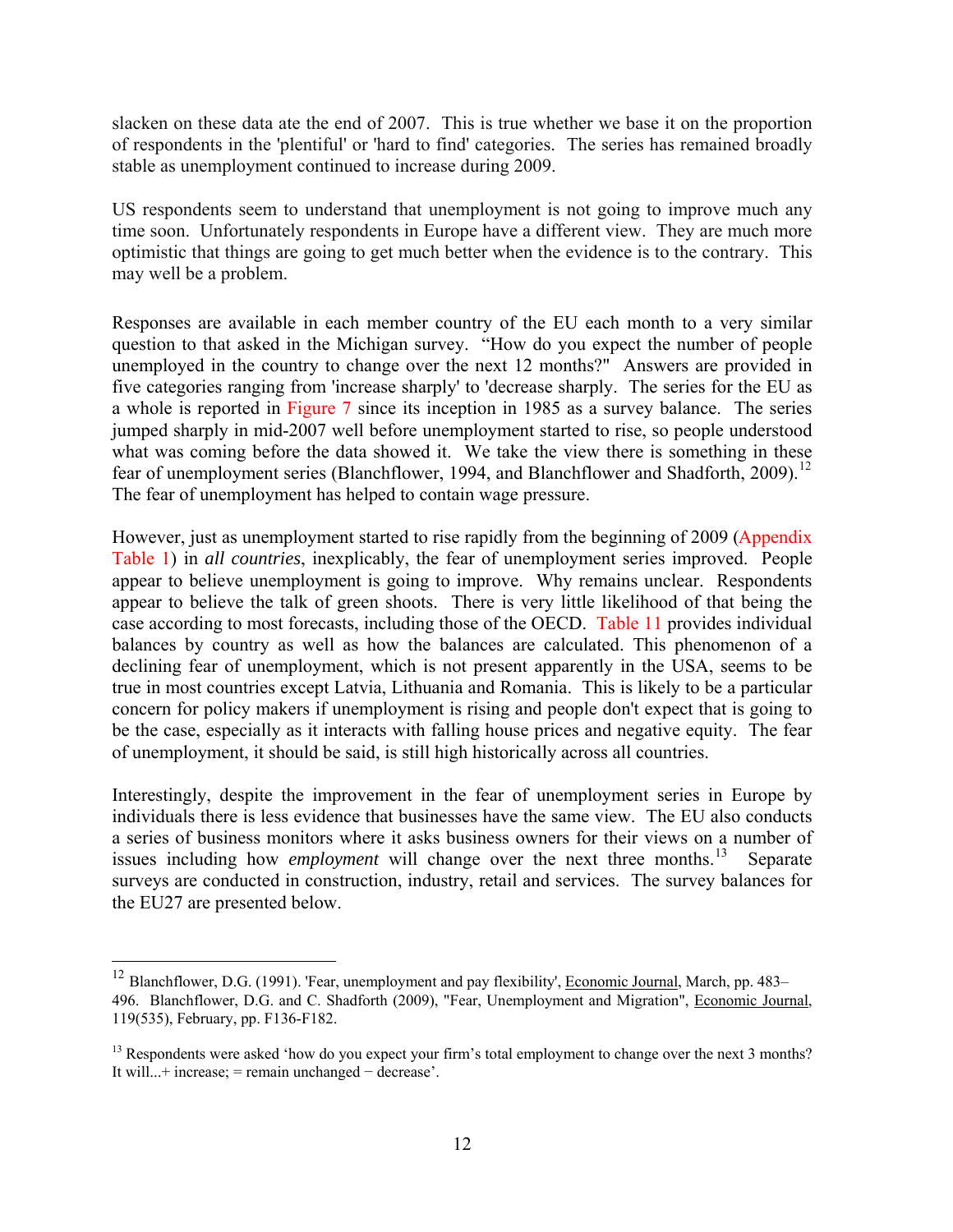|               | <b>Building</b> | Industry | Retail | Services       |
|---------------|-----------------|----------|--------|----------------|
| $Jan-08$      | 4               | $-2$     | 5      | 10             |
| Feb-08        | $\overline{0}$  | $-3$     | 5      | 8              |
| Mar-08        | $-1$            | $-3$     | 4      | 10             |
| Apr-08        | $-4$            | -4       | 3      | 6              |
| May-08        | $-4$            | -6       | 1      | 8              |
| $Jun-08$      | $-5$            | $-8$     | $-1$   | 4              |
| Jul-08        | $-9$            | $-11$    | $-3$   | 4              |
| Aug- $08$     | $-10$           | $-11$    | $-3$   | 5              |
| Sep-08        | $-13$           | $-13$    | $-4$   | $\overline{3}$ |
| Oct-08        | $-18$           | $-19$    | $-3$   | $-1$           |
| <b>Nov-08</b> | $-20$           | $-24$    | $-5$   | $-5$           |
| Dec-08        | $-24$           | $-31$    | $-14$  | $-9$           |
| Jan-09        | $-31$           | $-34$    | $-18$  | $-16$          |
| Feb-09        | $-32$           | $-37$    | $-16$  | $-18$          |
| Mar-09        | $-31$           | -41      | $-16$  | $-21$          |
| Apr-09        | $-30$           | $-39$    | $-16$  | $-22$          |
| May-09        | $-28$           | $-38$    | $-13$  | $-22$          |
| $Jun-09$      | $-27$           | $-36$    | $-15$  | $-22$          |
| Jul-09        | $-27$           | $-33$    | $-13$  | $-23$          |
| Aug-09        | $-25$           | $-31$    | -13    | $-17$          |

<span id="page-15-2"></span>All of the surveys declined steadily from early 2008. There is little evidence of improved sentiment in any sector by businesses in 2009.

#### **5. The Consequences of Unemployment**

 $\overline{a}$ 

Bell and Blanchflower (2009) show that the major reasons why we care about unemployment are as follows:  $14$ 

1) Because of the lost output involved. During a long period of unemployment, workers can lose their skills, causing a loss of human capital.

2) Unemployment is a stressful life event that makes people unhappy.<sup>[15](#page-15-1)</sup>

3) Unemployment increases susceptibility to malnutrition, illness, mental stress, and loss of self-esteem, leading to depression.<sup>[16](#page-15-2)</sup> Goldsmith, Veum and Darity (1996, 1997) found, for

<span id="page-15-0"></span> $14$  D.N.F. Bell and D.G. Blanchflower (2009), 'What should be done about rising unemployment in the UK? Scotecon Working Paper available at http://www.dartmouth.edu/~blnchflr/papers/speech379paper.pdf

<span id="page-15-1"></span><sup>&</sup>lt;sup>15</sup> L. Winkelmann and R. Winkelmann (1998), 'Why are the unemployed so unhappy? Evidence from panel data', Economica, 65(257), pp. 1-15. A.E. Clark and A.J. Oswald (1994), 'Unhappiness and unemployment', Economic Journal, 104(424), pp. 648-659. B.S. Frey and A. Stutzer (2002), Happiness and Economics, Princeton University Press. Ahn, N., J.R. García and J.F. Jimeno (2004), 'The impact of unemployment on individual well-being in the EU', European Network of Economic Policy Institutes, Working Paper No 29.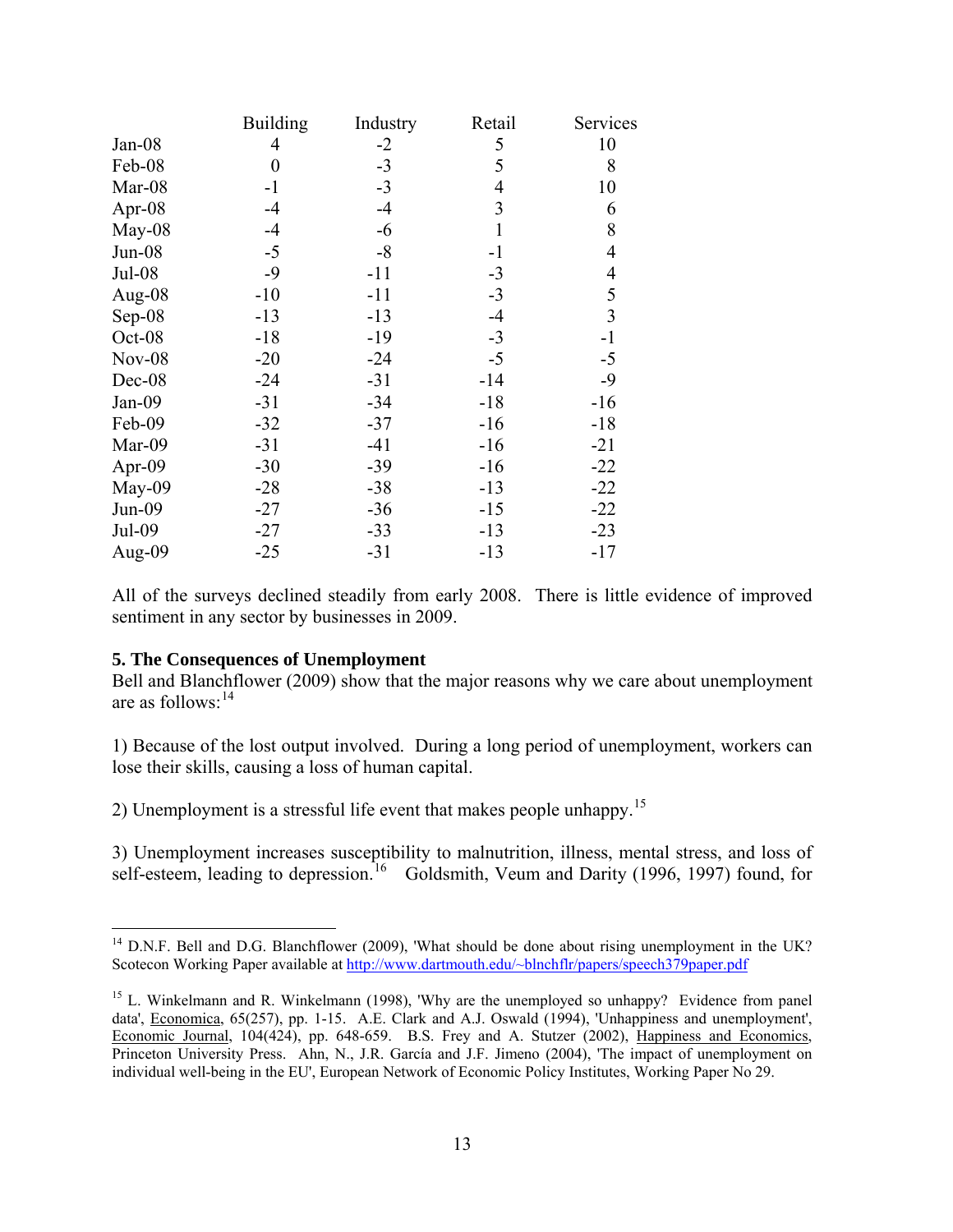example, using data from the NLSY that being jobless injures self-esteem and fosters feelings of externality and helplessness among youths. Moreover, they also found evidence that the psychological imprint of joblessness persists.

4) Increases in the unemployment rate tend to be associated with increases in the suicide rate.<sup>[17](#page-16-0)</sup> The unemployed appear to have a higher propensity to commit suicide.

5) Being unemployed can also reduce the life expectancy of workers.<sup>[18](#page-16-1)</sup>

6) Unemployment increases the probability of poor physical health outcomes such as heart attacks in later life.[19](#page-16-2)

<span id="page-16-0"></span><sup>17</sup> S. Platt (1984), 'Unemployment and suicidal behaviour: a review of the literature', Social Science and Medicine, 19(2), pp. 93-115. C. Pritchard (1992), ' Is there a link between suicide in young men and unemployment? A comparison of the UK with other European Community Countries?', The British Journal of Psychiatry, 160, pp. 750-756. T.A. Blakely, S.C.D. Collings, J. Atkinson (2003), 'Unemployment and suicide. Evidence for a causal association?', Journal of Epidemiology and Community Health, 57, pp. 594-600. D.S. Hamermesh and N.M. Soss. 'An economic theory of suicide', Journal of Political Economy, January/February 1974, 82(1), pp. 83-98. D.G. Blanchflower and R.B. Freeman (2000), 'The Declining Economic Status of Young Workers in OECD Countries,' in D.G. Blanchflower and R.B. Freeman (editors), Youth Employment and Joblessness in Advanced Countries, University of Chicago Press and NBER. M.C. Daly, D.J. Wilson and N.J. Johnson (2008), ' Relative status and well-being: evidence from U.S. suicide deaths', Federal Reserve Bank of San Francisco Working Paper 2007-12.

http://www.frbsf.org/publications/economics/papers/2007/wp07-12bk.pdf

<span id="page-16-1"></span><sup>18</sup> Brenner and Mooney (1984) ibid, K.A. Moser, P.O. Goldblatt, A.J. Fox and D.R. Jones (1987), 'Unemployment and mortality: comparison of the 1971 and 1981 longitudinal study census samples', British Medical Journal; 1, pp.86-90. K.A. Moser, P.O. Goldblatt, A.J. Fox and D.R. Jones (1990), 'Unemployment and mortality' in: Goldblatt P., editor. Longitudinal study: mortality and social organisation. London: OPCS, 1990. (Series LS No. 6.)

<span id="page-16-2"></span><sup>19</sup> N. Beale and S. Nethercott (1987), 'The health of industrial employees four years after compulsory redundancy', Journal of the Royal College of General Practitioners*,* 37 pp. 390-394. L. Iverson and S. Sabroe (1988), 'Participation in a follow-up study of health among unemployed and employed people after a company closedown: drop outs and selection bias,' Journal of Epidemiology and Community Health*,* 42: 396-401. I. Mattiasson, F. Lindgarde, J.A. Nilsson and T. Theorell (1990), 'Threats of unemployment and cardiovascular risk factors: longitudinal study of quality of sleep and serum cholesterol concentrations in men threatened with redundancy', British Medical Journal*,* 301, pp. 461-466.

<sup>&</sup>lt;sup>16</sup> M. Linn, R. Sandifer and S. Stein (1985), 'Effects of unemployment on mental and physical health', American Journal of Public Health*,* 75, pp. 502-506. M. Frese and G. Mohr (1987), 'Prolonged unemployment and depression in older workers: a longitudinal study of intervening variables, Social Science and Medicine*,* 25, pp. 173-178. P. Jackson and P. Warr (1987), 'Mental health of unemployed men in different parts of England and Wales', British Medical Journal*,* 295, p. 525. M.H. Banks and P.R. Jackson (1982), 'Unemployment and the risk of minor psychiatric disorder in young people: cross-sectional and longitudinal evidence', Psychological Medicine*,* 12, pp. 789-798. Darity, W.R. Jr. and A.H. Goldsmith (1996), 'Social psychology, unemployment and macroeconomics', Journal of Economic Perspectives, 10(1), Winer, pp. 121-140. A.H. Goldsmith, J.R. Veum and W. Darity (1996), 'The psychological impact of unemployment and joblessness', Journal of Socio-Economics, 25(3), April, pp. 333-358. A.H. Goldsmith, J.R. Veum and W. Darity (1997), 'Unemployment, joblessness, psychological well-being and self-esteem: theory and evidence', Journal of Socio-Economics, 26(2), April, pp. 133-158. M.H. Brenner and A. Mooney (1983), Unemployment and health in the context of economic change', Social Science and Medicine, 17(16), pp. 1125-1138.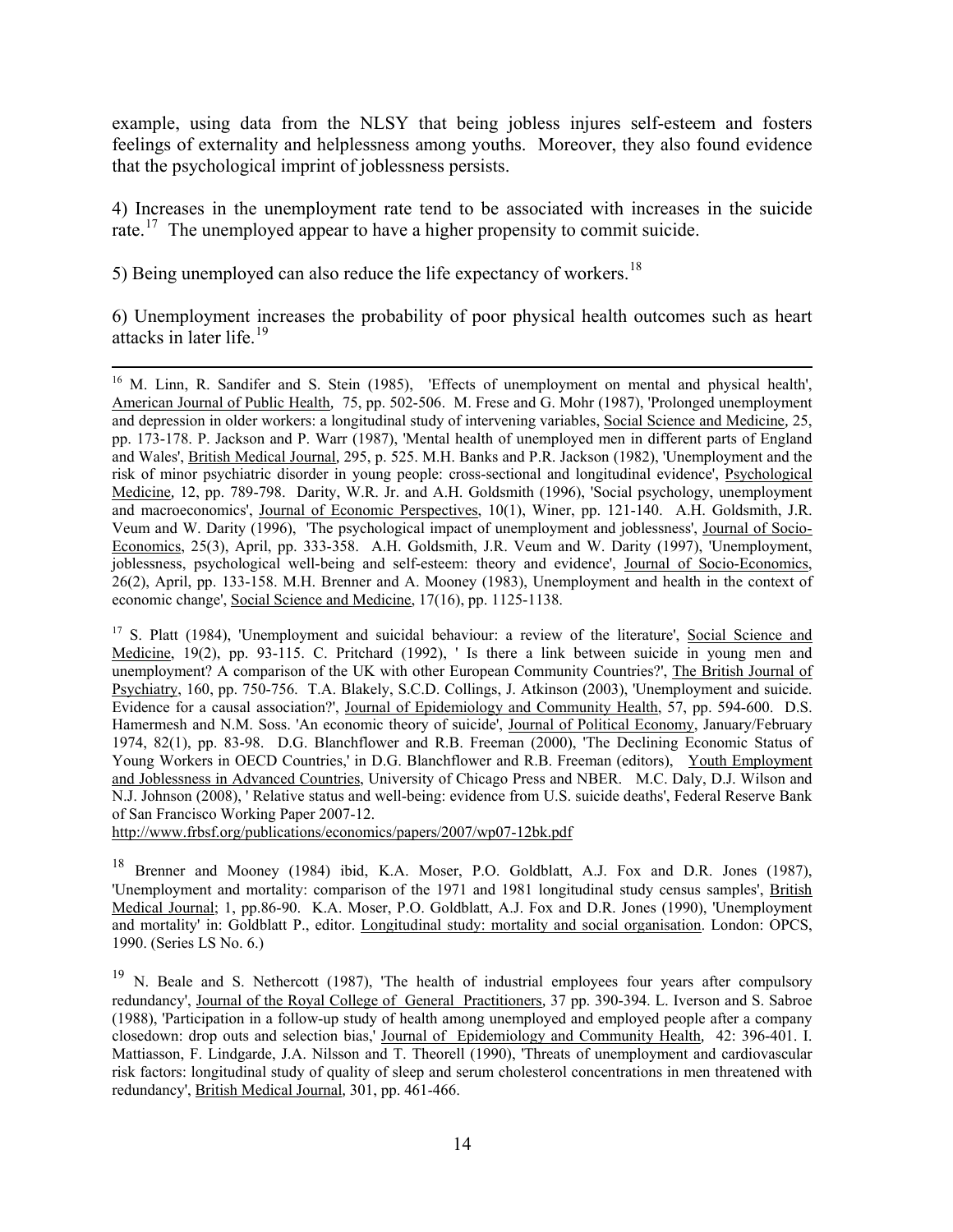7) The long-term unemployed are at a particular disadvantage trying to find work.<sup>[20](#page-17-0)</sup> The effects of unemployment appear to depend a lot on how long the person has been unemployed for. People's morale sinks as the duration of unemployment rises. Long-term unemployment is especially harmful. "The long-term unemployed have largely given up hope," (Layard, 1986, p.96).<sup>[21](#page-17-1)</sup>

8) Unemployment while young, especially of long duration, causes permanent scars rather than temporary blemishes.[22](#page-17-2) For the young a spell of unemployment does not end with that spell; it raises the probability of being unemployed in later years and has a wage penalty. These effects are much larger than for older people.

9) As unemployment rates increase, crime rates tend to rise, especially property crime.[23](#page-17-3)

10) Increases in the unemployment rate, lowers the happiness of everyone, not just the unemployed. The fear of becoming unemployed in the future lowers a person's subjective wellbeing. $24$ 

The orthodox explanation of unemployment that argues that institutions matter has been subject to fairly extensive econometric testing, and in recent years, the validity of the

<u>.</u>

<span id="page-17-0"></span> $20$  S. Machin and A. Manning (1999), 'The causes and consequences of long-term unemployment in Europe', in Handbook of Labor Economics, Volume 3C, edited by O.C. Ashenfelter and D. Card, North Holland

<span id="page-17-1"></span> $^{21}$  R. Lavard (1986), How to beat unemployment, Oxford University Press.

<span id="page-17-2"></span><sup>&</sup>lt;sup>22</sup> David Ellwood (1982), 'Teenage Unemployment: Permanent Scars or Temporary Blemishes?' in The Youth Labor Market Problem: Its Nature, Causes and Consequences, edited by Richard B. Freeman and David A. Wise, pp. 349-390. Chicago: University of Chicago Press, 1982

<span id="page-17-3"></span> $23$  T. Thornberry and R. Christensen (1984), 'Unemployment and criminal involvement. An investigation of reciprocal causal structures', American Sociological Review, 56, pp. 609-627. M. Lin (2008), 'Does unemployment increase crime? Evidence from US data, 1974-2000', Journal of Human Resources, 43(2), Spring, pp. 413-436. S. Raphael and R. Winter-Ebmer (2001), 'Identifying the effect of unemployment on crime', Journal of Law and Economics, 44(1), pp. 259-283. D. Fougere, F. Kramarz and J. Pouget (2006) 'Youth unemployment and crime in France', CEPR Discussion paper # 5600. For a discussion of the relationship between unemployment and crime see R.B. Freeman (1999), 'The economics of crime', in Handbook of Labor Economics, Volume 3C, edited by O.C. Ashenfelter and D. Card, North Holland.

<span id="page-17-4"></span> $24$  Di Tella R., MacCulloch R.J. and A.J. Oswald (2001), 'Preferences over inflation and unemployment: evidence from surveys of happiness', American Economic Review, 91, pp. 335-341. Di Tella R., MacCulloch R.J. and A.J. Oswald (2003), 'The macroeconomics of happiness', Review of Economics and Statistics, 85, 809-827. D. G. Blanchflower (2007), 'Is unemployment more costly than inflation?', NBER Working Paper W13505, October. D.G. Blanchflower, David (1991), 'Fear, unemployment and pay flexibility', Economic Journal, 101, pp. 483-496. A. Knabe and S. Rätzel (2008), 'Scarring or scaring? The psychological impact of past and future unemployment', Otto-von-Guericke-University Magdeburg, February 21.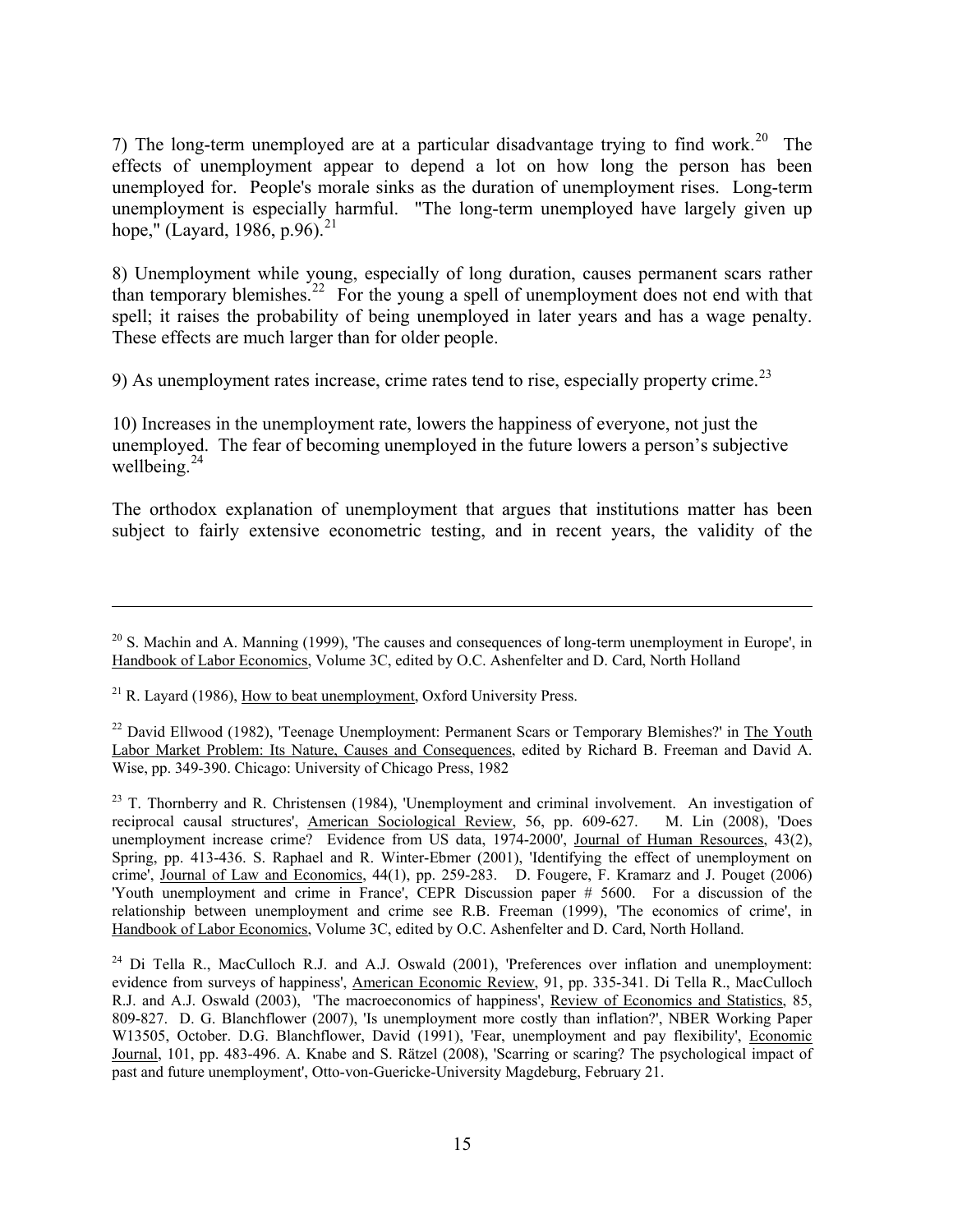empirical results supporting this view has been called into question.<sup>[25](#page-18-0)</sup> It has proved difficult to estimate a set of cross-country panel unemployment regressions that contain a lagged unemployment rate and a full set of year and country dummies and show that any of the labor market rigidity variables work. This is a crucial test.

This is the first main similarity between European labor markets: labor market institutions do not tend to cause unemployment. The major exception is changes in the replacement rate, which, in some specifications, do appear to be negatively correlated with changes in the unemployment rate. Blanchard and Wolfers (2000) have argued that "the interaction of shocks and institutions does a good statistical job of fitting the evolution of unemployment both over time and across countries." This result is questionable because it is obtained in an over-fitted model — few data points and lots of variables —and the results appear to be driven by the cross-section variation rather than by any time series changes.<sup>[26](#page-18-1)</sup> There are only eight time series data points as they use five-year averages from 1960-1995. Unfortunately this explanation does a terrible job of explaining the growth in unemployment across countries in the current crisis.

In a recent article, Howell et al (2007) econometrically examined the impact of these rigidity variables, or what they call Protective Labor Market Institutions (PLMIs), and concluded that: "while significant impacts for employment protection, benefit generosity, and union strength have been reported, the clear conclusion from our review of these studies is that the effects for the PLMIs is distinctly unrobust, with widely divergent coefficients and levels of significance." Indeed, in his published comments on the Howell et al. article, Jim Heckman (2007) argues that the authors "…are convincing in showing the fragility of the evidence on the role of labor market institutions in explaining the pattern of European unemployment, using standard econometric methodology." Freeman (2007) also finds the evidence for the impact of these institutional variables less than convincing "despite considerable effort, researchers have not pinned down the effects, if any, of institutions on other aggregate economic outcomes, such as unemployment and employment".<sup>[27](#page-18-2)</sup> In a recent article, Horst

<span id="page-18-0"></span> $25\,$ 25 R. Layard, S.N. Nickell and R. Jackman (2005), Unemployment, macroeconomic performance and the labour market, Oxford University Press, 2<sup>nd</sup> edition. S.N. Nickell (2006), 'A picture of European unemployment: success and failure', in Structural unemployment in Western Europe, edited by M. Werding, CESifo Seminar Series, MIT Press, Cambridge, MA.

<span id="page-18-1"></span><sup>&</sup>lt;sup>26</sup> Blanchard, O., and Wolfers, J. (2000), 'The role of shocks and institutions in the rise of European unemployment: The aggregate evidence', Economic Journal, 110 (462), pp. 1–33.

<span id="page-18-2"></span> $^{27}$  D. Howell, D. Baker, A. Glyn and J. Schmitt (2007), 'Are protective labour market institutions at the root of unemployment? A critical review of the evidence', Capitalism and Society, 2(1), pp. 171. Heckman, J. (2007), 'Comments on 'Are protective labour market institutions at the root of unemployment? A critical review of the evidence by David Howell, Dean Baker, Andrew Glyn and John Schmitt', Capitalism and Society, 2(1), Article 5, pp. 15. R.B. Freeman (2007), 'Labor market institutions around the world', NBER WP#13242. Blanchflower, D.G. (2001), 'Unemployment, wellbeing and wage curves in Eastern and Central Europe', Journal of the Japanese and International Economies, 15(4), pp. 364-402.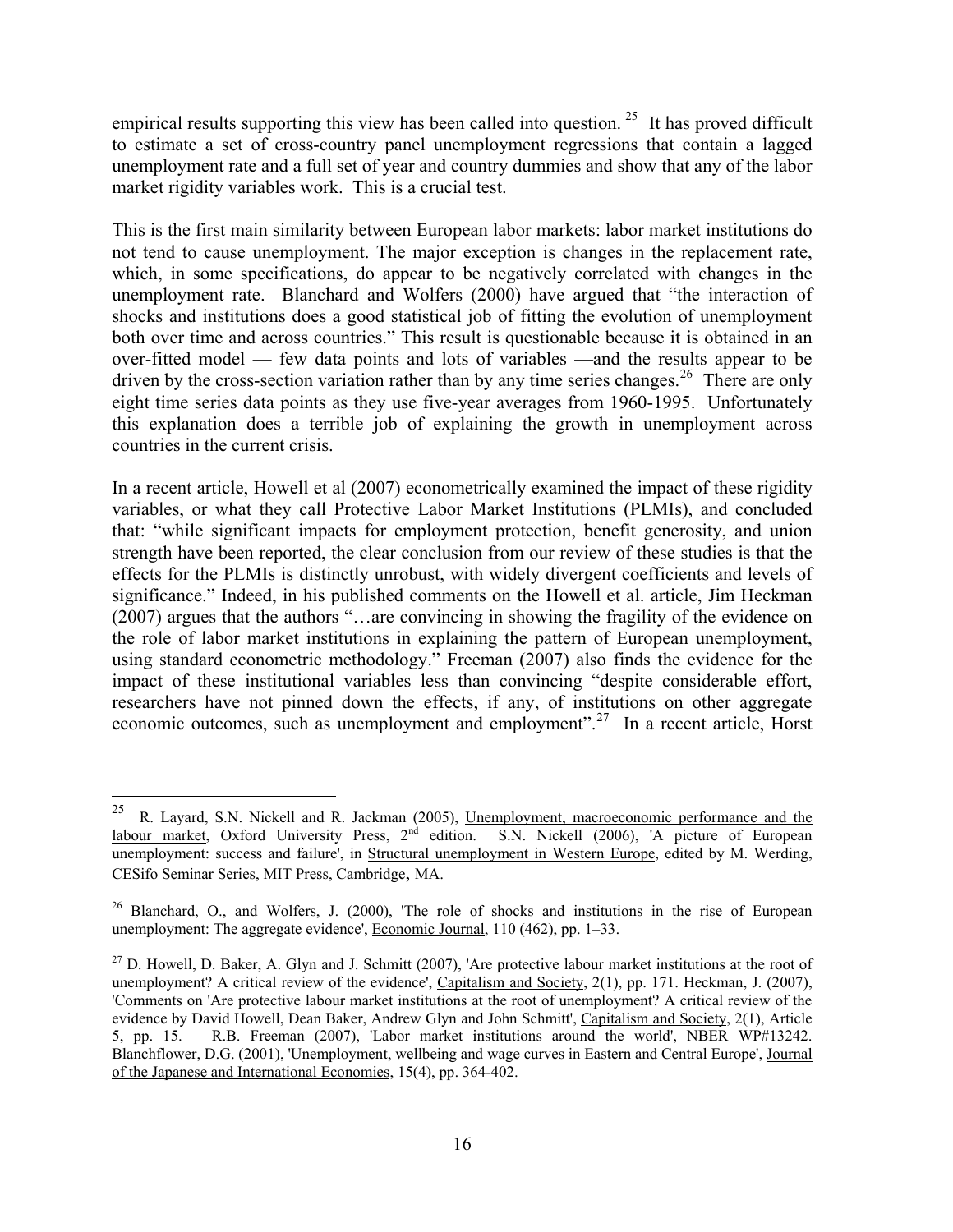Feldmann examined how the quality of industrial relations affects unemployment in developing countries and found relatively moderate effects, especially for females.<sup>[28](#page-19-0)</sup>

Countries that have had big increases in unemployment have been either exposed to world trade (Germany, Japan and Sweden) or had large increases in house prices (Spain, Ireland and the UK) or had large financial sectors (UK and the USA). The explanations for unemployment rest in capital, product and housing markets and not in labor markets. Countries with low unionization rates such as the United States and Korea as well as ones with high rates such as Denmark, Sweden and Norway have also done badly.

#### **6. Youth Unemployment**

 $\overline{a}$ 

There is a considerable body of evidence suggesting that the young, the least educated and especially minorities are hardest in a recession.<sup>[29](#page-19-1)</sup> Youth unemployment rates continue to be more sensitive to business-cycle conditions than the adult unemployment rate, as many studies have shown (OECD,  $2008$ )<sup>[30](#page-19-2)</sup> Young unskilled men from minority groups are thus particularly hard hit. This is true around the world.

Clark and Summers (1982), in their classic study of the dynamics of youth joblessness argue that the problem of teenage unemployment arises from a shortage of jobs. "Aggregate demand has a potent impact on the job prospects and market experience of teenagers" (1982,  $p.230$ ).<sup>[31](#page-19-3)</sup> Freeman and Wise (1982), for example, found in their study of youth joblessness in the 1970s that it was concentrated, by and large, among a small group who lacked work for extended periods of time.<sup>[32](#page-19-4)</sup> Over half of the male teenage unemployment they examined was among those who were out of work for over six months, a group constituting less than 10% of the youth labor force and only 7% of the youth population. The youths who make up the relatively small group that was chronically without work Freeman and Wise reported had distinct characteristics. They were disproportionately black; disproportionately high school dropouts, and disproportionately residents of poverty areas.

<span id="page-19-0"></span> $^{28}$  H. Feldmann (2009), 'The quality of industrial relations and unemployment in developing countries', Review of Development Economics, 13(1), pp. 56–69.

<span id="page-19-1"></span><sup>&</sup>lt;sup>29</sup> D.G. Blanchflower and R.B. Freeman (editors), Youth Employment and Joblessness in Advanced Countries, University of Chicago Press and NBER, 2000 and Freeman, R. B. and D. A. Wise, (editors), The Youth Labor Market Problem: Its Nature, Causes, and Consequences, University of Chicago Press and NBER, 1982.

<span id="page-19-2"></span><sup>&</sup>lt;sup>30</sup> OECD (2008a), 'Off to a good start? Youth labour market transitions in OECD countries', OECD Employment Outlook, 2008, pp. 25-77, Paris, France.

<span id="page-19-3"></span><sup>&</sup>lt;sup>31</sup> K.B. Clark and L.H. Summers (1982) 'The dynamics of youth unemployment' in Freeman, R. B. and D. A. Wise, (editors), The Youth Labor Market Problem: Its Nature, Causes, and Consequences, University of Chicago Press and NBER.

<span id="page-19-4"></span><sup>&</sup>lt;sup>32</sup> Richard B. Freeman and David A. Wise (1982), 'The youth labor market problem: its nature causes and consequences:' in Freeman, R. B. and D. A. Wise, (editors), The Youth Labor Market Problem: Its Nature, Causes, and Consequences, University of Chicago Press and NBER.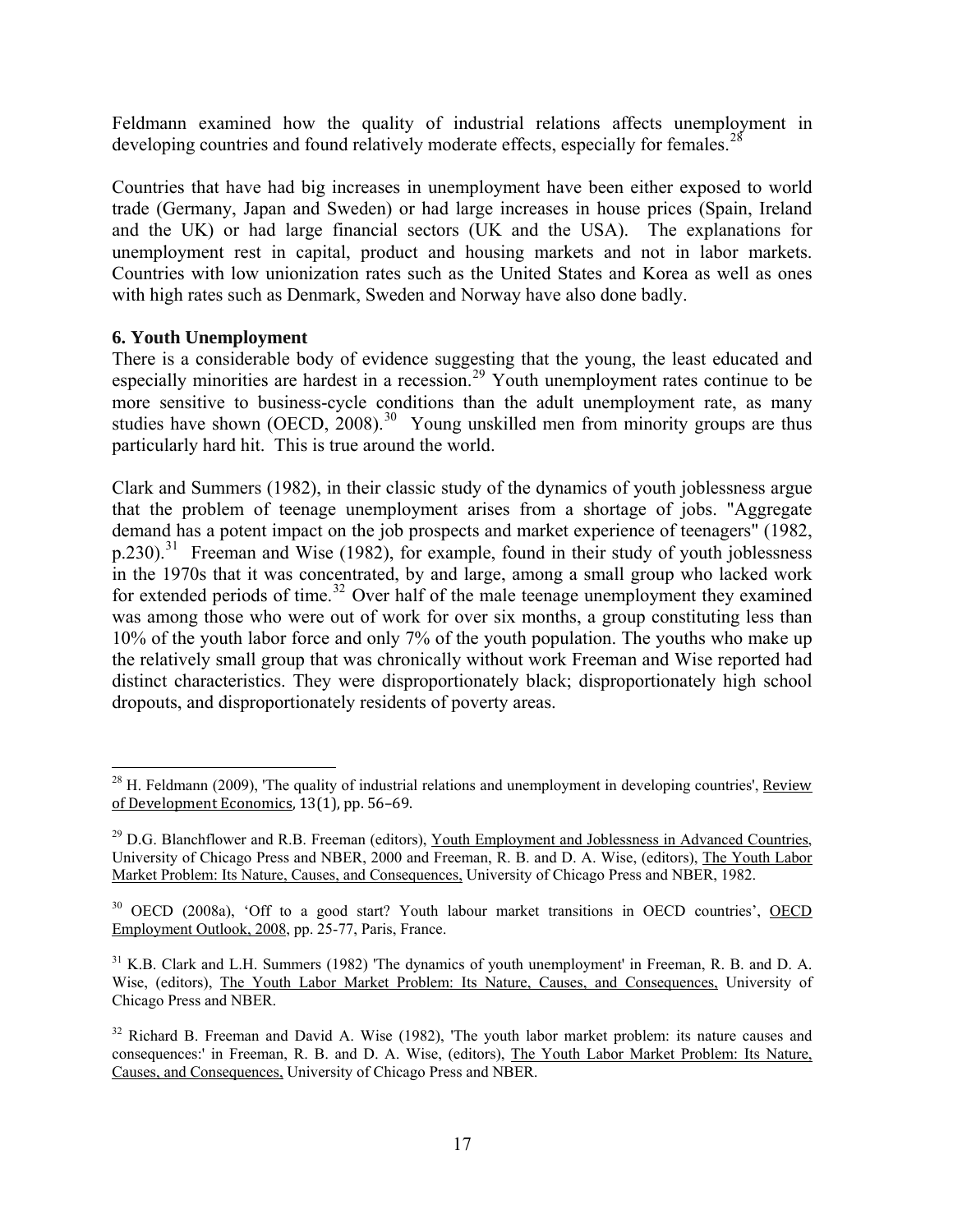Blanchflower and Freeman (2000) identified one basic pattern in the job market for young workers: the disproportionately large response of youth employment or unemployment to changes in overall unemployment.<sup>[33](#page-20-0)</sup> They argued that the sensitivity of youth employment and unemployment to the overall rate of unemployment dominate sizable demographic and structural changes favorable to youth in determining how youths fare in the job market. This was also confirmed in Blanchflower and Freeman (1996) and Makeham (1980).<sup>[34](#page-20-1)</sup> Recently OECD (2008a) confirmed this conclusion "Youth unemployment rates are more sensitive to business-cycle conditions than the adult unemployment rate and this high-sensitivity tends to decline progressively with age". $35$ 

There is also evidence that young people do especially well in booms. Freeman and Rodgers (1999) who analyzed the 1990s boom in the United States and found that it substantially improved the position of non-college educated young men, especially young African Americans who are the most disadvantaged and troubled group in the US.<sup>[36](#page-20-3)</sup> Young men in tight labor markets experienced a substantial boost in both employment and earnings. Adult men had no gains and their earnings barely changed even in areas where unemployment rates were below 4%. Youths did particularly well in areas that started the boom at lower jobless rates suggesting they would "benefit especially from consistent full employment" (Freeman and Rodgers, 1999, p.2). As unemployment amongst the young goes down and the attractiveness of work increases, because there are more jobs and better paying jobs out there and it becomes a virtuous cycle. Freeman and Rodgers found evidence that once that occurred in the US the crime rate dropped. Increase aggregate demand and youths, especially disadvantaged youths, seem to do best

OECD (2008a) presented evidence on youth (20-24) earnings relative to adult earnings across countries. The evidence is presented below and suggests that a) this ratio in the UK has fallen over time and b) now is below the OECD average but was above it in 1996.

|           | 2006 | 1996 |  |
|-----------|------|------|--|
| Australia | -73  | 74   |  |
| Canada    | .64  | .62  |  |
| Denmark   | .65  | .72  |  |
| Finland   | .68  | 70   |  |

<span id="page-20-0"></span><sup>33</sup> D.G. Blanchflower and R.B. Freeman (2000).

 $\overline{a}$ 

<span id="page-20-2"></span><sup>35</sup> OECD (2008a), 'Off to a good start? Youth labour market transitions in OECD countries', OECD Employment Outlook, OECD, Paris.

<span id="page-20-1"></span><sup>&</sup>lt;sup>34</sup> D.G. Blanchflower and R.B. Freeman (1996), 'Growing into Work: Youth and the Labour Market over the 1980s and 1990s', OECD Employment Outlook, OECD, Paris and P. Makeham (1980), 'Youth unemployment. An examination of evidence on youth unemployment using national statistics', Department of Employment Research Paper No. 10, London.

<span id="page-20-3"></span><sup>36</sup> Freeman, R.B. and W.M. Rodgers (1999), 'Area economic conditions and the labor market outcomes of young men in the 1990s expansion', NBER Working Paper #7073, Cambridge, MA.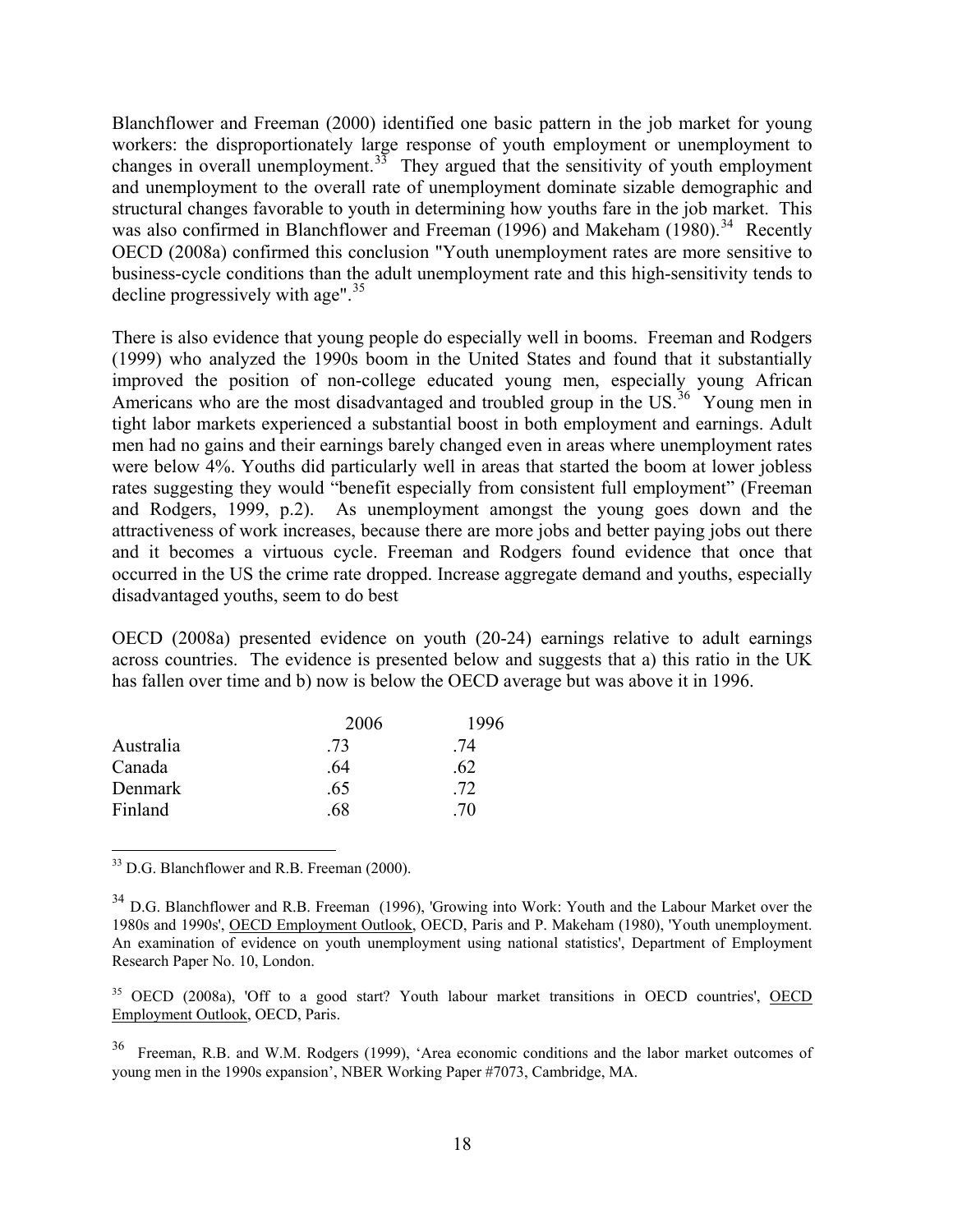| Germany     | .61 | .62 |
|-------------|-----|-----|
| Ireland     | .67 | .61 |
| Japan       | .60 | .62 |
| New Zealand | .75 | .75 |
| Sweden      | .68 | .73 |
| <b>UK</b>   | .60 | .68 |
| <b>USA</b>  | .57 | .58 |
| <b>OECD</b> | .64 | .67 |

 $\overline{a}$ 

Interestingly, such evidence there is that the high relative wages of the young being responsible for pricing them out of the jobs comes only from the 1970s. Interestingly, that is the period of most rapid increase in union activity. Union membership peaked in the 1970s with union density – the proportion of workers who are members of trade unions - at a little over 50% (Lindsay, 2003). Since that time union membership numbers and density rates have fallen. In 2007 union density had fallen to 25% and 15.9% among private sector British employees. Unions generally operate rates for the job, which would have the effect of raising the relative wage of the young, and hence making them relatively less attractive, and then lowering their employment.

In an important early contribution Ellwood (1982) examined the persistence and long-term impacts of early labor force experiences. The paper reports a rise in employment rates for a cohort of young men as they age, but points out that those persons with poor employment records early have comparatively poor records later. The paper found that the effects of a period without work do not end with that spell. A teenager who spends time out of work in one year will probably spend less time working in the next than he would have had he worked the entire year. Furthermore, the lost work experience Ellwood concluded were reflected in considerably lower wages. The reduced employment effects Ellwood examined appeared to die off very quickly. What appeared to persist were effects of lost work experience on wages. More recently Mroz and Savage (2006) reached a similar conclusion using data from the NLSY for the US and also found evidence of long-lived blemishes from unemployment. A six month spell of unemployment at age 22 would result in an 8 per cent lower wage at 23 and even at ages 30 and 31 wages were 2-3 per cent lower than they otherwise would have been. Kletzer and Fairlie (1999) also using data for the US estimate that for young unemployed workers the costs of job loss in terms of annual earnings are 8.4% and 13.0%, for boys and girls, respectively. $37$ 

Gregg and Tominey (2005) found using data from the NCDS for the UK that there was a significant wage penalty of youth unemployment even after controlling for education, region and a wealth of family and personal characteristics. Their results suggested a scar from youth unemployment of 13-21% age 41 although this penalty was lower at 9-11% if

<span id="page-21-0"></span><sup>&</sup>lt;sup>37</sup> T.A. Mroz and T.H. Savage (2006), 'The long-term effects of youth unemployment', Journal of Human Resources, Spring, 41(2), pp. 259-293. R. Fairlie and L.G. Kletzer (2003), 'The long-term costs of job displacement among young workers,' Industrial and Labor Relations Review, 56(4), pp. 682-698.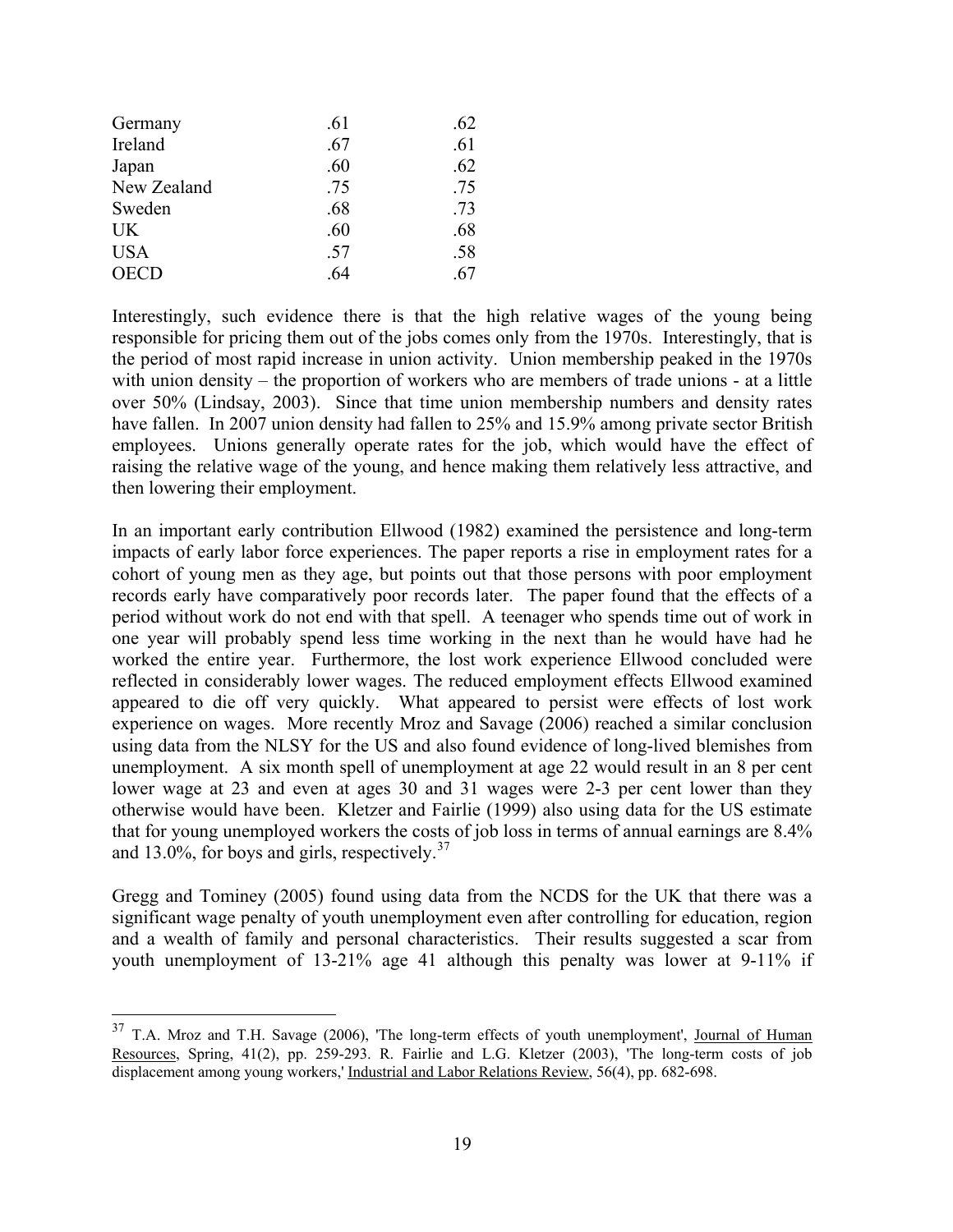individuals avoid repeat exposure.<sup>[38](#page-22-0)</sup> Gregg (2001) also used NCDS data to show that unemployment experience up to the age of 23 drives unemployment in subsequent years.<sup>[39](#page-22-1)</sup>

Arulampalam (2001) found that joblessness leaves permanent scars on people and reduces the probability of employment and future earnings and increases the risk of future unemployment. She found that a spell of unemployment carries a wage penalty of 6% on reentry in Britain, and after three years, they are earning 14% less compared to what they would have received absent unemployment. Arulampalam et al (2000) also found evidence of unemployment persistence, especially for young men. Narendranathan and Elias (1993) also find evidence of state dependence and report that 'the odds of becoming unemployed are 2.3 times higher for youths who were unemployed last year than for youths who were not unemployed' (p.183). Arulampalam et al. (2001) also report that the best predictor of an individual's future risk of unemployment is his past history of unemployment. They find that unemployment has a scarring effect for both future unemployment and future earnings. In addition Burgess et al. (1999) find that unemployment while young raises the probability of subsequent unemployment, but the size of any effect varies by skill level. $40$ 

Bell and Blanchflower (2009) found, using data from the British birth cohort the NCDS that youth unemployment continues to hurt two decades later on a variety of variables including unemployment, health status, wages and job satisfaction in contrast to unemployment when in one's early thirties. As we will see, there are permanent scars from youth unemployment. A spell of unemployment when young continues to have a harmful impact in later life. Youth unemployment is harmful and needs to be avoided.

So we need to deal with unemployment with a particular focus on the young. The youth cohort is currently large. It is time to act to ensure they are not a **lost generation**.

#### **7. Policy Measures**

It seems to us that there are a number of measures that can be taken to deal with the crisis.

#### **i) Maintain or even increase aggregate demand**

<span id="page-22-0"></span><sup>1</sup>  $38$  P.A. Gregg and E. Tominey (2005), 'The wage scar from male youth unemployment', Labour Economics, 12, pp. 487-509

<span id="page-22-1"></span> $39$  P. Gregg (2001), 'The impact of youth unemployment on adult unemployment in NCDS', Economic Journal, 111(475), pp. F623-F653.

<span id="page-22-2"></span> $^{40}$  W. Arulampalam (2001), 'Is unemployment really scarring? Effects of unemployment experiences on wages', Economic Journal*,* (111), November, pp: F585-F606. W. Narendranathan and P. Elias (1993), 'Influences of past history on the incidence of youth unemployment: empirical findings for the UK', Oxford Bulletin of Economics and Statistics, 55, pp. 161-185. W. Arulampalam, A. Booth and M. Taylor (2000), 'Unemployment persistence', Oxford Economic Papers, 52, pp. 24-50. S. Burgess, C. Propper, H. Rees and A. Shearer (2003), 'The class of 1981: the effects of early career unemployment on subsequent unemployment experiences, Labour Economics, 10(3), June, pp. 291-309. For a useful summary of the school to work transition see S. Bradley and Nguyen, A.N. (2004), 'The school-to-work transition'. In: G. Johnes and J. Johnes (Eds.), International Handbook on the Economics of Education. Edward Elgar, Cheltenham, Glos.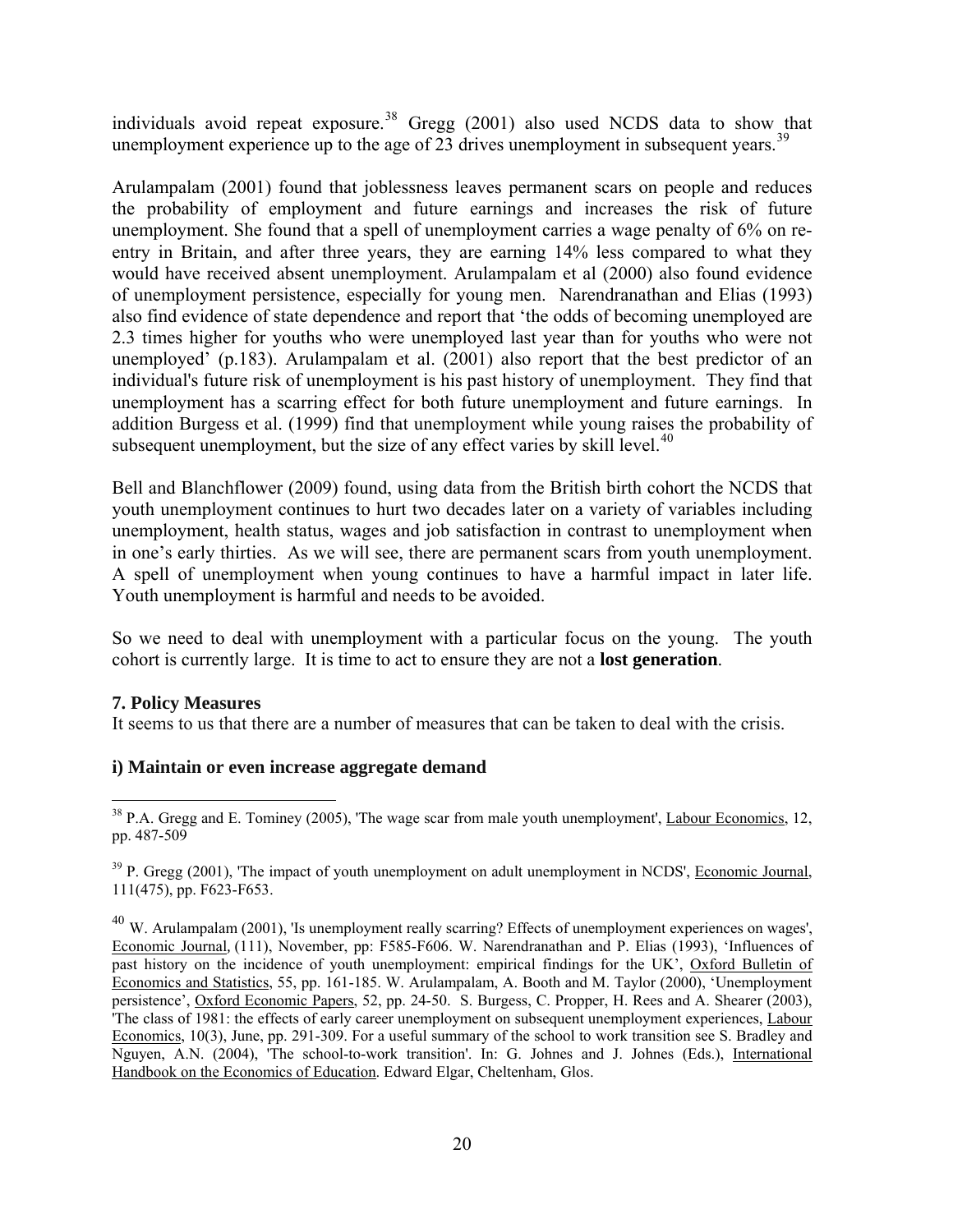The main issue in the current recession is the lack of demand. Unemployment has not risen because people have chosen to be unemployed. Unemployment is largely involuntary. The reserve army of the unemployed is a conscript army and not a volunteer army. Unemployment makes people unhappy. It lowers the happiness of the people who are unemployed but it also lowers the happiness of everyone else. Rising unemployment lowers well-being more than rising inflation.<sup>4</sup>

In its 2009 *Economic Outlook* the OECD forecast unemployment rates for 2010 as follows. We also present the latest unemployment rates from the OECD website.

|                | 2010 | 2009 |                      | 2010 | 2009 |
|----------------|------|------|----------------------|------|------|
| Australia      | 7.7  | 5.8  | Luxembourg           | 7.2  | 6.4  |
| Austria        | 7.9  | 4.4  | Mexico               | 6.9  | 5.7  |
| Belgium        | 10.6 | 8.0  | Netherlands          | 7.0  | 3.4  |
| Canada         | 9.8  | 8.6  | New Zealand          | 7.9  | 6.0  |
| Czech Republic | 9.2  | 6.4  | Norway               | 4.3  | 3.1  |
| Denmark        | 7.9  | 5.9  | Poland               | 11.6 | 8.2  |
| Finland        | 10.8 | 8.7  | Portugal             | 11.2 | 9.2  |
| France         | 11.2 | 9.8  | Slovak Republic      | 13.6 | 12.0 |
| Germany        | 11.6 | 7.7  | Spain                | 19.6 | 18.5 |
| Greece         | 10.3 | 8.7  | Sweden               | 11.4 | 9.2  |
| Hungary        | 11.7 | 10.3 | Switzerland          | 5.1  | 4.1  |
| Iceland        | 9.9  | 7.0  | United Kingdom       | 9.7  | 7.7  |
| Ireland        | 14.8 | 12.5 | <b>United States</b> | 10.1 | 9.7  |
| Italy          | 10.2 | 7.4  | Euro area            | 12.0 | 9.5  |
| Japan          | 5.7  | 5.7  | <b>Total OECD</b>    | 9.8  | 8.5  |
| Korea          | 3.9  | 3.8  |                      |      |      |

Unemployment rates are predicted to increase a lot further in most countries. The main exceptions are Japan and South Korea. They are predicted to be above ten percent in Belgium, Finland, France, Germany, Greece, Hungary, Ireland, Italy, Poland, Portugal, teh Slovak Republic, Spain, Sweden, the USA and the Euro area as a whole. Unemployment levels of this kind have not been seen for a number of decades. If there is a double-dip recession these will be *under-estimates*.

It appears that unemployment rates are especially high among minorities, the least skilled and the young. The fear is that these high levels of unemployment will generate social unrest and rising levels of crime, especially property crime. We need to act to prevent this.

The fiscal and monetary authorities across the OECD have implemented dramatic loosening of policy. Interest rates have come down to historically low levels. Central banks have moved to quantitative easing, increasing the supply of money. There have been various kinds of fiscal stimuli directed at jobs including the American Recovery *and* Reinvestment

<span id="page-23-0"></span> $\overline{a}$  $41$  Blanchflower (2007, 2009).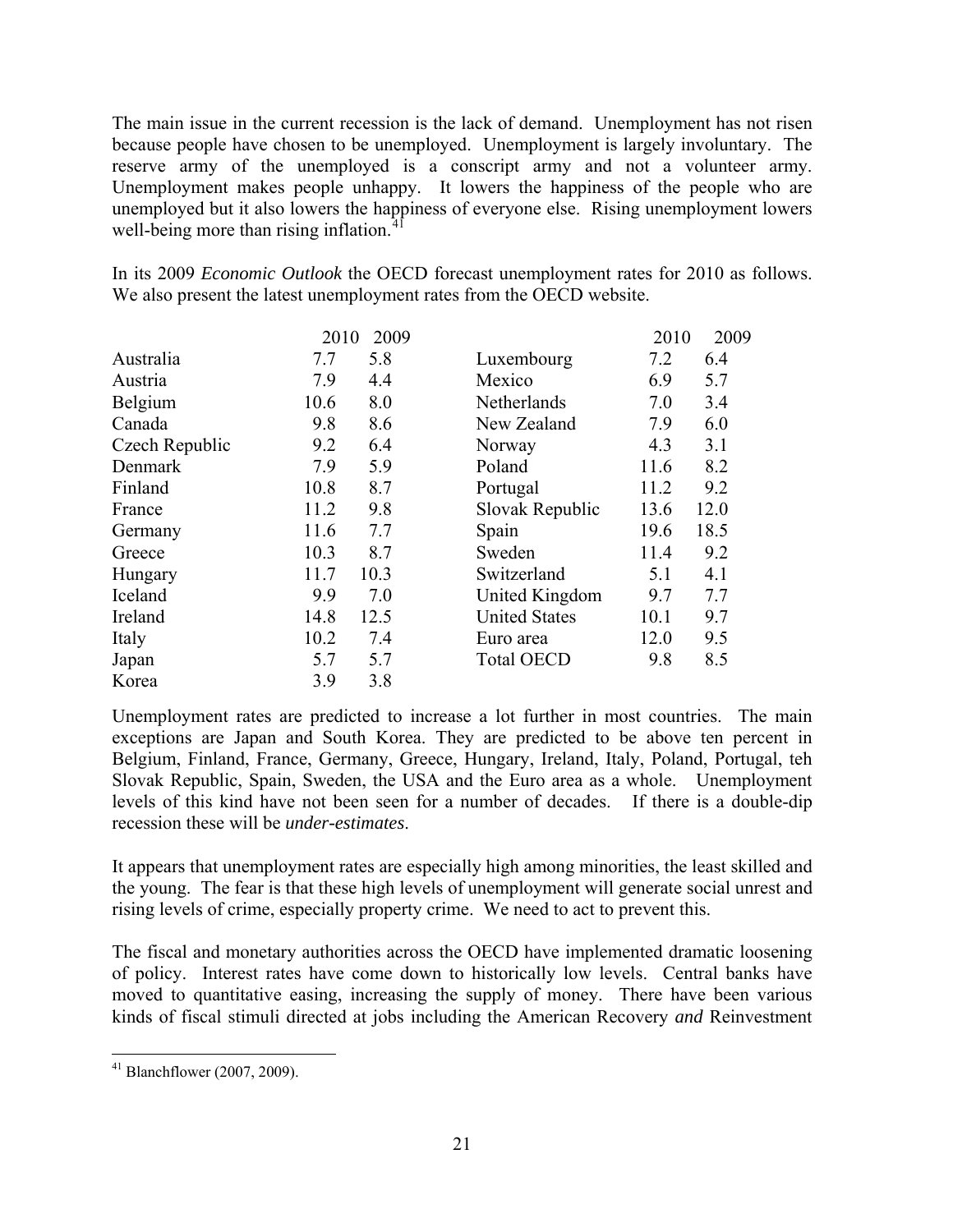Act of 2009. The various 'cash for clunkers' and 'cash for bangers' programmes appear to have at least temporarily increased the demand for cars. The worry is that demand will now start to fall again once the programs have ceased.

There is still the issue in many countries that banks are not lending enough and the gap left by foreign and secondary lenders that have withdrawn have yet to be dealt with. The interaction between rising unemployment and negative equity is likely to present a further difficulty in a number of countries. The question is to what extent have the problem of toxic assets been dealt with. The worry is that there is a lot more to come and forecasts are overly optimistic. Forecasters missed the recession on the way down and may well be too optimistic on the way up. There is still a fear of a Japan type lost decade.

Withdrawing fiscal and monetary stimulus too early is likely to kill off any budding shoots. Winter approaches.

#### **ii) Target assistance on the young**

We have indicated that a significant rise in unemployment is likely during 2009 and 2010 at least. Young workers are especially vulnerable to a rise in unemployment. So what kinds of policies might be worth considering, in order to dissipate these costs?

#### *a) Active Labour Market Programs*

There is a substantial body of literature that analyses the effectiveness of labour market policies for the young. This work is summarized in Bell and Blanchflower (2008). In Europe there seems to be little evidence that active labor market policies have had a positive impact on participants' wages. There is stronger evidence that they have had positive employment effects but there is no consensus on the question. Even if there were, it is unclear the extent to which any of the newly created jobs constitute net job creation or are offset by the displacement of non-participants. In 1996 when asked how much training schemes in the US help their clientele Nobel Laureate Jim Heckman replied that 'zero is not a bad number' (*Economist*, 6<sup>th</sup> April, 1996).

In our view there is little evidence to support large scale, active labour market programs to help the young or any other group. In a recession when unemployment rates are high job placement rates from any ALMP are likely to plummet and the schemes are unlikely to provide adequate rates of return.

### *b) Expansion of education.*

A traditional response of young people in recessions is to withdraw from the labour force. Applications to colleges and universities rise. This is a sensible response and to be encouraged. Temporary expansion iof the number of places in higher and tertiary education makes sense. Possibilities exist to also encourage young people to remain in high school, perhaps with financial inducements. Given the declining size of the youth cohort any expansion in the numbers is likely to be temporary as a) the numbers fall b) the recession recedes.

#### *c) Wage/employment subsidies for the young*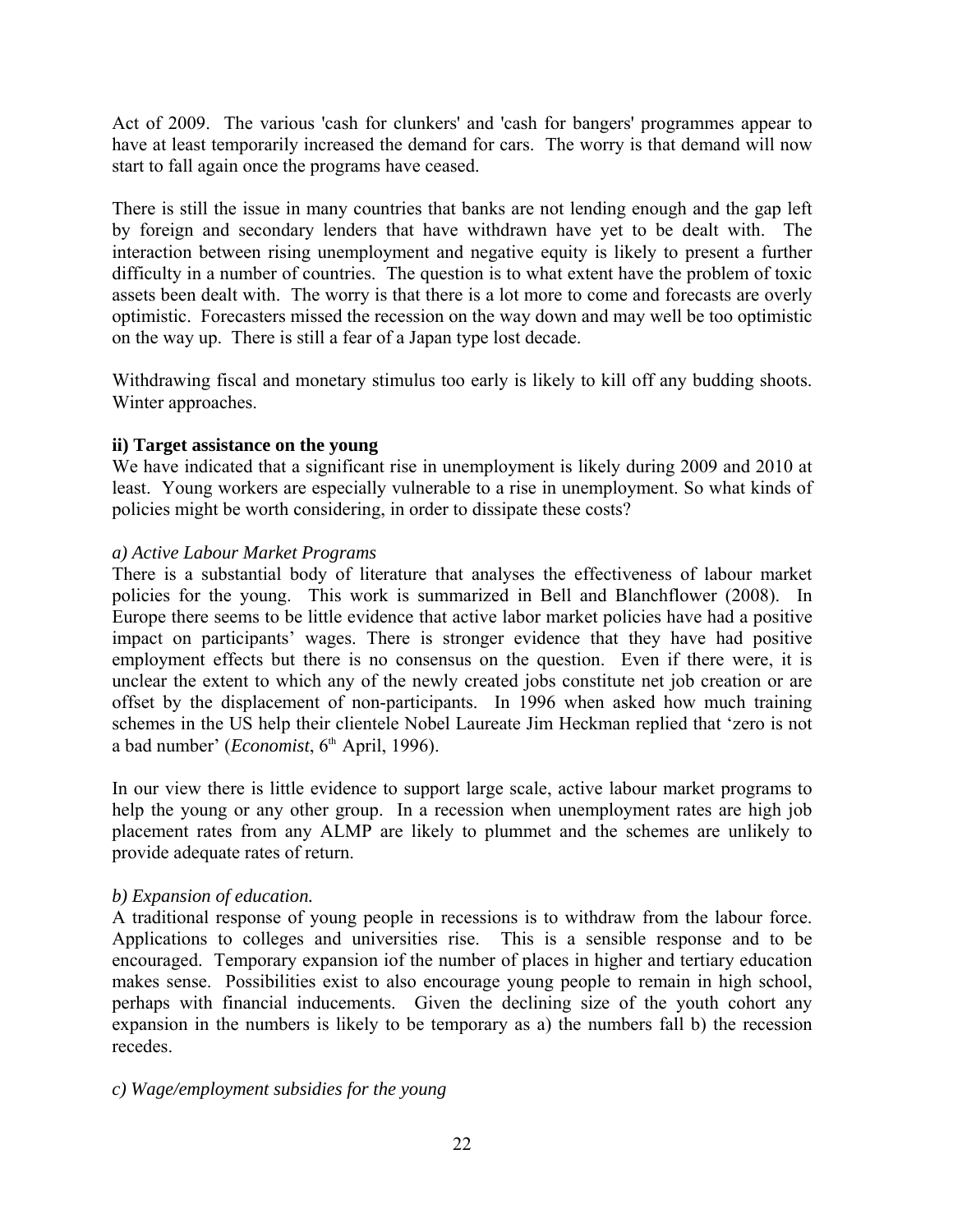Given the evidence that a spell of unemployment while young has especially harmful effects there is an argument to provide subsidies to private sector firms to hire them. This could take the form of a subsidy for every additional new worker hired. The concern would be that older workers would be fired but the subsidy should be based on additional net hires.

### *d) Incentives for hiring the young in public sector organisations such as in education and health*

One possibility would be to allow public sector organisations to hire young people for say, two years, and pay them the equivalent of the benefits they would have received on unemployment benefits. This would be subsidized training.

### e*) Lowering the minimum wage for the young.*

Where the minimum wage is high there is an argument to have it lowered. The issue is whether there is evidence that it is a binding constraint. One possibility would be to temporarily remove it for anyone under age 25, for two years.

#### **iii) Other measures**

Governments around the world have responded to the unemployment crisis with a variety of fiscal measures. Perhaps the most well known example is the American Recovery and Reinvestment Act of 2009 (Recovery Act), which was signed into law by President Obama on February 17th, 2009. According to the US Department of Labor the Act includes "measures to modernize the infrastructure, enhance energy independence, expand educational opportunities, preserve and improve affordable health care, provide tax relief, and protect those in greatest need".<sup>[42](#page-25-0)</sup> As is made clear in an interesting report by the European Foundation for the Improvement of Living and Working Conditions, there have been a variety of 'anti-crisis' packages in European countries.<sup>[43](#page-25-1)</sup> Measures in other countries have included the following.

i) Training and non-dismissal requirements (e.g. Austria and Luxembourg).

ii) Use of short-time work or temporary layoff (e.g. France, Germany, Sweden, Denmark and Belgium).

iii) Reductions in social security contributions (e.g. Germany, Bulgaria, Slovenia and Portugal).

iv) Tax exemptions or deferrals for enterprises (e.g. Belgium and the Netherlands).

v) Income tax cuts (e.g. Latvia, Italy and Poland).

vi) VAT tax cuts (e.g. UK).

vii) Direct and indirect enterprise support (Estonia, France, Italy, Sweden and Poland).

viii) Job matching, counseling and career guidance (e.g. Sweden and the UK).

ix) Incentives for companies to employ additional workers especially from vulnerable groups (e.g. France, Slovenia and the UK).

x) Retraining of unemployed people (e.g. France and the Netherlands).

 $\overline{a}$ 

<span id="page-25-1"></span><span id="page-25-0"></span> $^{42}$  http://www.dol.gov/recovery/<br> $^{43}$  'Tackling the recession: Employment related public initiatives in the EU Member States and Norway', European Foundation for the Improvement of Living and Working Conditions, 2009. See http://www.eurofound.europa.eu/docs/erm/tn0907020s/tn0907020s.pdf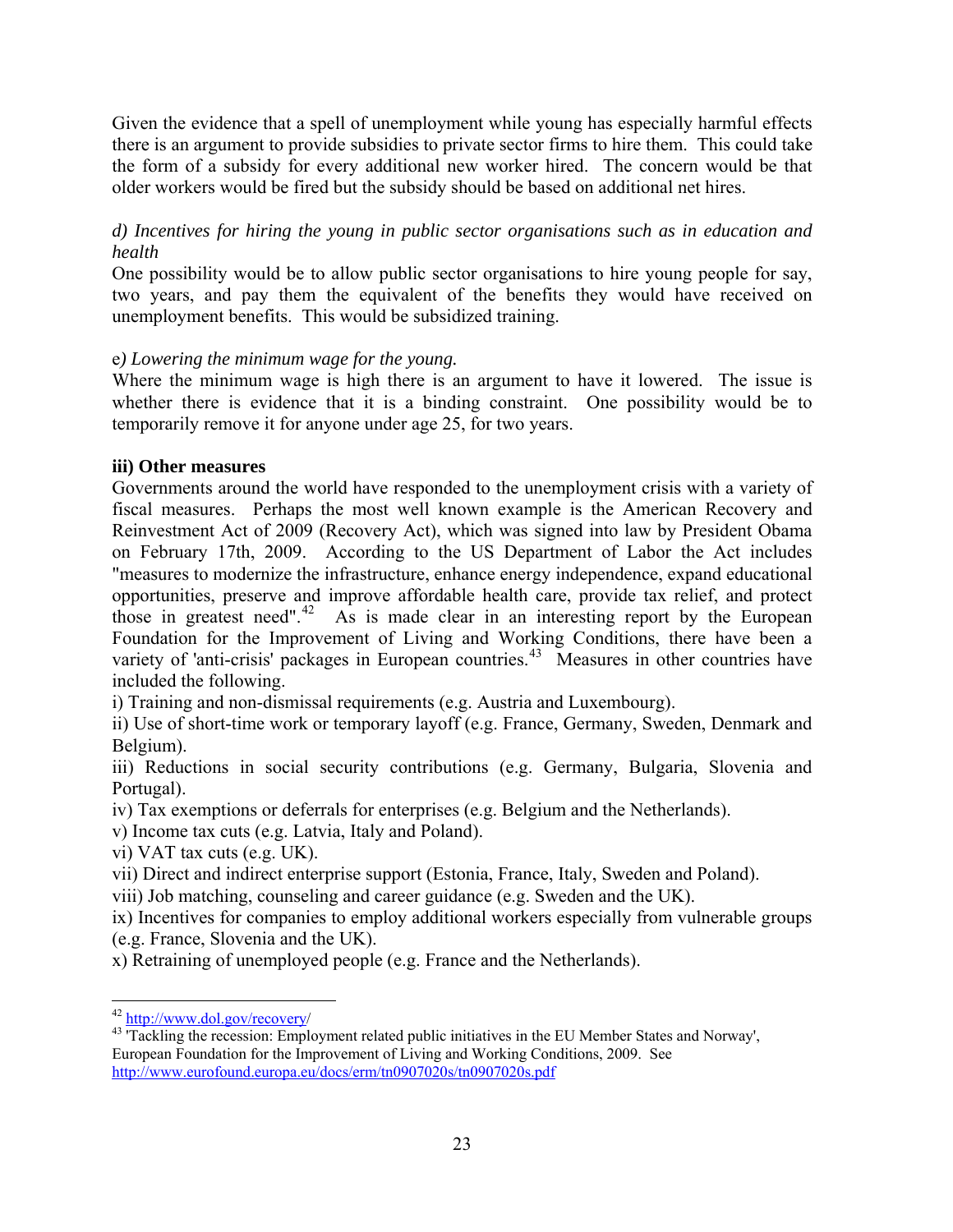xi) Mobility grants (e.g. Belgium and the Czech Republic).

xii) Supporting self-employment including funding for business start-ups (e.g. Romania, Bulgaria, Austria and the UK).

xiii) Extension of the duration of unemployment benefits e.g. USA.

The difficulty is that there are simply insufficient jobs available. This means that measures such as retraining, mobility grants and counseling are unlikely to be successful on their own. At the very least they will not be as successful as they were when unemployment was low. Expansion of self-employment may well get unemployment down but doesn't deal with the problem that there is little work out there so earnings may well be very low. Architects aren't finding much work currently. Directly stimulative measures are likely to be most successful including use of short-time work subsidies, tax exemptions, tax cuts and incentives to employ additional workers. The exact choice will depend on a particular country's needs. It is likely to be important going forward to ensure adequate access to capital for firms. This is likely to be of particular concern for small firms. Despite the existence of all of these various measures unemployment continues to rise apace. It clearly would have been worse absent the programs, but they are clearly not enough.

The loss of output associated with this slump may be permanent in some developed countries, in which case the price of labour may have to fall in the longer-run in order to return to full employment. For those countries with a substantial fiscal deficit, downward pressure on wages is likely to be strongest in the public sector. But these are longer term objectives of policy which should only be addressed once recovery is secure.

#### **8. Conclusion**

The recession has hit right across the world, with consequent adverse effects on the demand for labor. The effects on output have varied across countries, depending on asset bubbles, imbalances in private or government debt and trade imbalances.

Governments have generally reacted by stimulating demand through fiscal measures, thus partly offsetting the fall in private sector demand caused by credit restrictions and the loss of consumer and business confidence. Central banks around the world, including the Federal Reserve, the Bank of England, the ECB and the Sveriges Riksbank, have cut interest rates close to zero and engaged in quantitative easing for the first time since the 1930s to get their various economies moving again in the face of a threat of deflation.

Some countries have intervened more decisively than others in the labor market. Measures to subsidizes those in work have reduced redundancy levels are maintained demand particularly in countries where the replacement ratio is low. The ILO has estimated that without discretionary fiscal measures and the effects of automatic stabilizers, unemployment would have been between 7 and 11 million higher in the G20 countries during 2009.

Thus far, at a country level, increases in unemployment have not been closely related to falls in output. In some countries, the increase in unemployment has far exceeded the reduction in output. This may reflect increases in labor supply, large-scale redundancies among low skilled workers and/or barriers to adjustment of labor inputs that fall short of redundancy.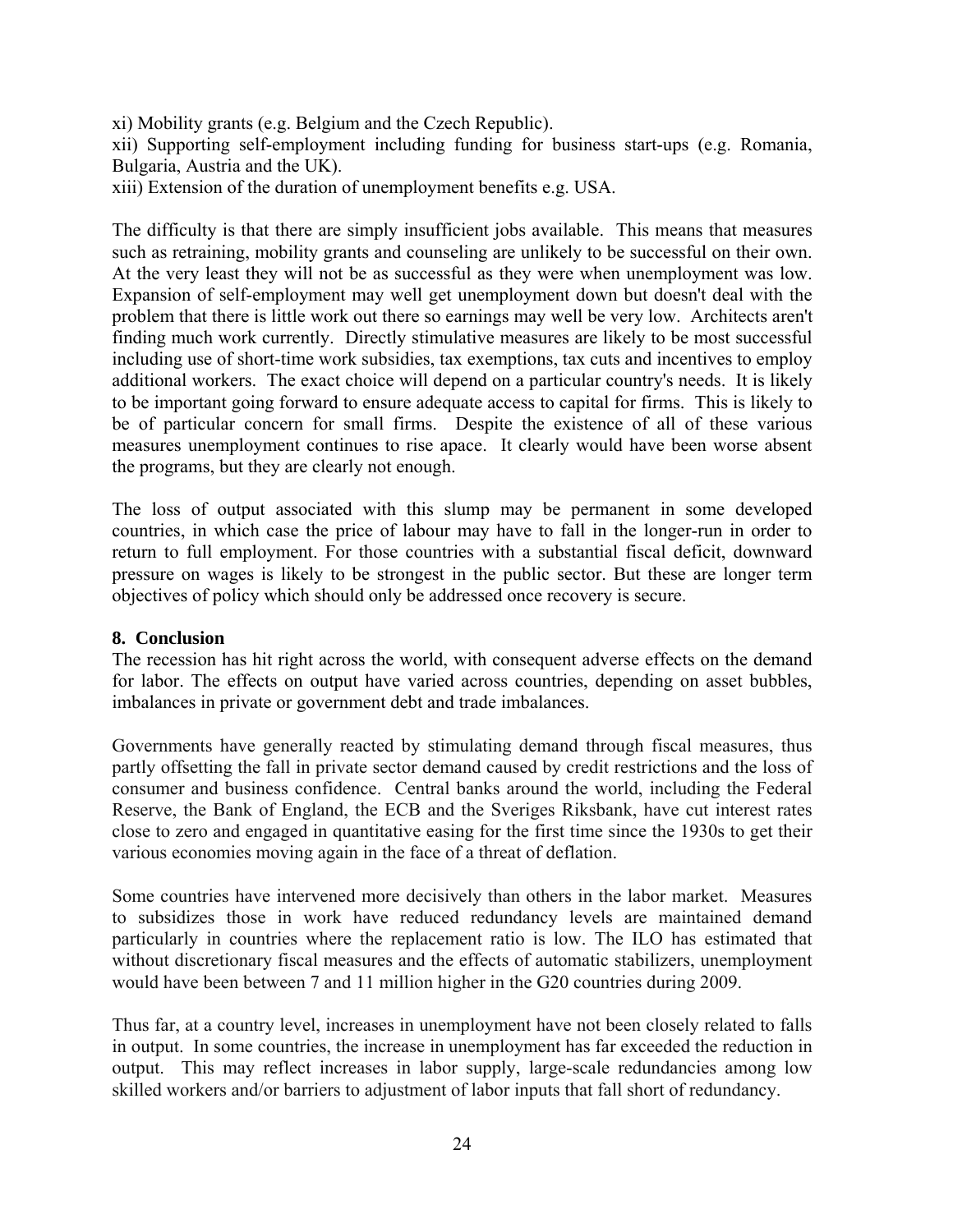The countries that experienced the largest increases in unemployment tended to experience asset bubbles that peaked in 2006 or 2007. Unemployment has risen rapidly in Spain, USA, Ireland and the Baltic States. Countries that were over-reliant on exports (e.g. Germany and Japan) have experienced large falls in output, but increases in unemployment have been moderate, perhaps because of policy interventions or because management has decided to hoard labor.

Historic evidence suggests that financial crises have a long-term negative effect on economic growth. With a severe crisis, the fall could amount to a permanent reduction of output of as much as 4%. This will inevitably impact the demand for labor. In these circumstances, engineering a return to full employment will be a huge challenge for the policy community. It is not clear that the supply-side policies that were popular in the 1990s and early part of this decade will form part of the solution. Perhaps further extension of the job saving measures that have been implemented may be necessary to maintain demand, albeit at the cost of higher government debt. Moves to cut public expenditure as suggested by some political groups, deep in a recession are a mistake. The danger is that they will turn a recession into a depression. As Keynes' biographer Lord Robert Skidelsky has noted recently there is no reason why this should become a depression.<sup>[44](#page-27-0)</sup>

"How long will the slump last? This is the worst global turndown since the Great Depression. But it is highly unlikely to be as bad. The years 1929-32 saw twelve successive quarters of economic contraction. If repeated, this would mean the economic slide will continue till mid 2011. But the present contraction will be neither as deep nor as long and this for two reasons. First, the will to international cooperation is stronger. Second, we do have Keynes. To be a Keynesian in the 'foxhole' is not enough. But it is better than to be a classical economist in the foxhole, which was the only intellectual support that perplexed policymakers had available during the Great Depression. Governments at that time made heroic efforts to balance their budgets: they allowed banks to fail and households to default on their mortgages; they stuck to the gold standard which kept interest rates high for the first two years of the slump. Today the intellectual climate is different. The 'stimuli', which have been put in place, will stop the slide into another Great Depression. The financial system will be cleaned up, and money will become very cheap, but the collapse of confidence will continue to depress new investment for years ahead." (Skidelsky 2009, p.15)

and later.

"Keynes's big idea was to use macroeconomic policy to maintain full employment. His specific suggestion was to use monetary policy to secure a permanently low interest rate and fiscal policy to achieve a continuously high level of public or semi-public investment. Over time, as the returns on further additions to capital fell, the high-investment policy should yield to the

<span id="page-27-0"></span> $\overline{a}$ <sup>44</sup> Robert Skidelsky (2009), <u>Keynes. The return of the master</u>. Public Affairs, New York.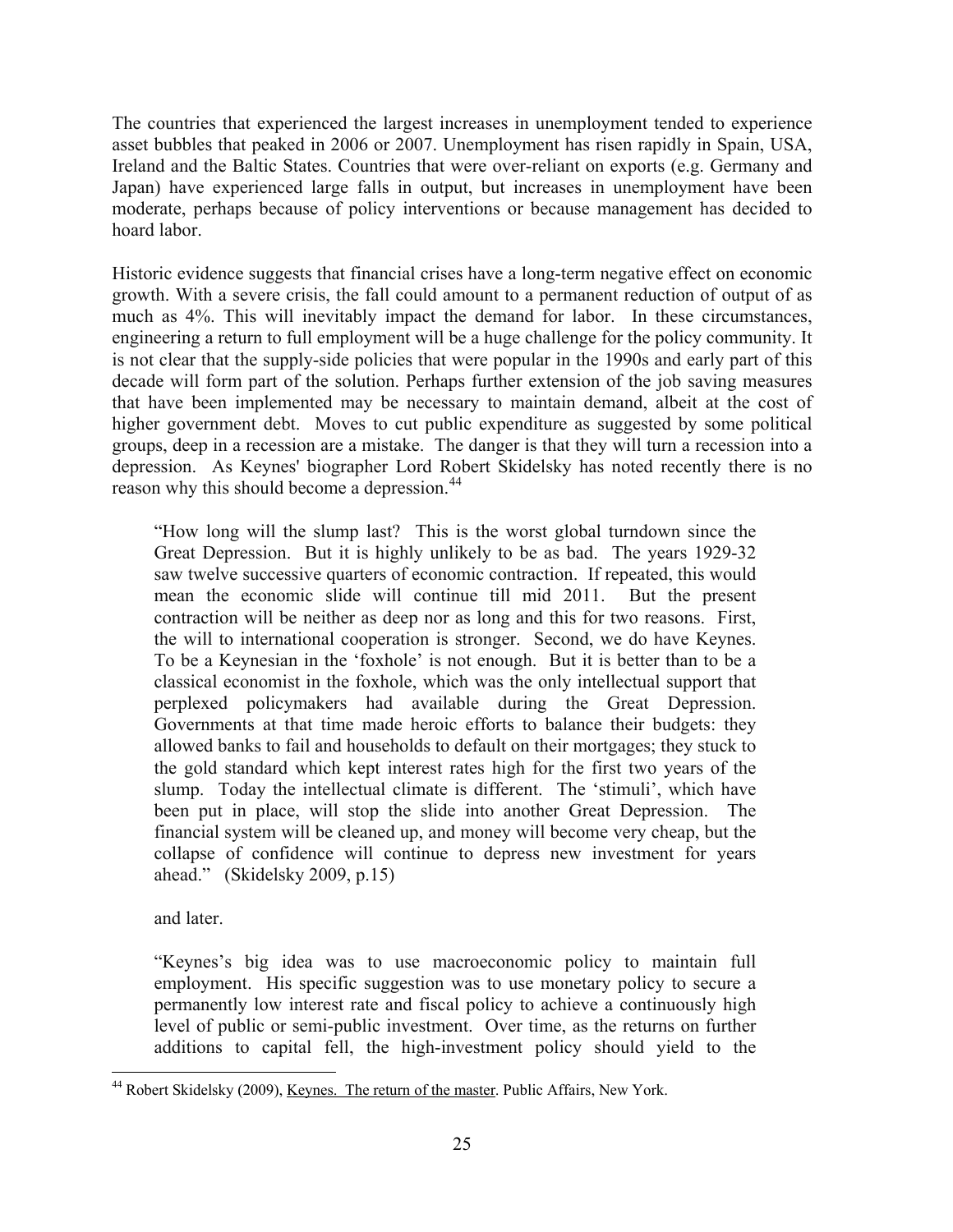encouragement of consumption through redistributing income from the higher to the lower-saving section of the population. This should be coupled with a reduction in the hours of work. In short, the object of macro-policy should be to keep the economy in 'quasi-boom' till the economic problem was solved and people could live 'wisely, and agreeably, and well'. (Skidelsky 2009, p.179).

We are not at that point yet of quasi-boom. We are still experiencing the dragging conditions of semi-slump.

Policy makers around the world appear to have understood this need for stimulus. What has been absent from the policy response thus far, though, is a coherent approach to the treatment of younger people who have not yet entered the labor market. We know that these are particularly vulnerable individuals, whose long-term opportunities can be damaged by adverse events early in their labor market experience. We also understand that the discounted social and health costs associated with youth unemployment are extremely high. It is thus extremely important to introduce policies which enhance the skills and capabilities of younger workers and which assist them to join the labor market as quickly as possible. Spells of unemployment while young create permanent scars. Unemployment is higher in the years ahead if a young person doesn't make a successful toe-hold into the labour market early in their lives. Solving youth unemployment is the most pressing problem governments are facing today. Not dealing with the problem of high, and rising levels of youth unemployment hurts the youngsters themselves and has potentially severe consequences for us all for many years to come. The time to act is now. The young must be the priority.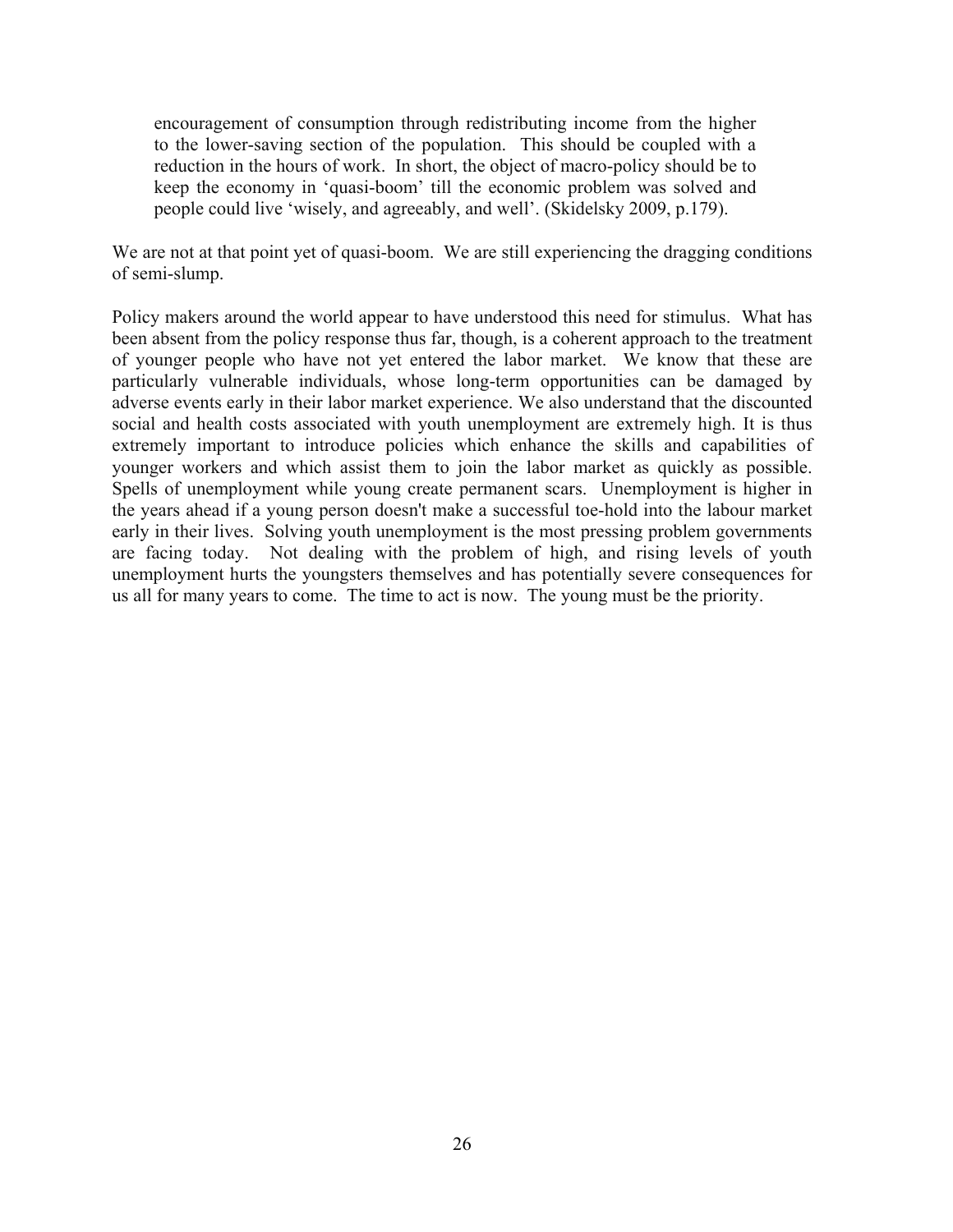|                       | Percentage change compared with the<br>previous quarter |                |         | Percentage change compared with<br>the same quarter of the previous |                  |                |                  |                |  |
|-----------------------|---------------------------------------------------------|----------------|---------|---------------------------------------------------------------------|------------------|----------------|------------------|----------------|--|
|                       |                                                         |                |         |                                                                     |                  | year           |                  |                |  |
|                       | 2008                                                    | 2008           | 2009    | 2009                                                                | 2008             | 2009           | 2008             | 2009           |  |
|                       | Q <sub>3</sub>                                          | Q <sub>4</sub> | Q1      | Q2                                                                  | Q3               | Q <sub>4</sub> | Q1               | Q <sub>2</sub> |  |
| <b>EA16</b>           | $-0.3$                                                  | $-1.8$         | $-2.5$  | $-0.1$                                                              | 0.5              | $-1.7$         | $-4.9$           | $-4.7$         |  |
| <b>EU27</b>           | $-0.4$                                                  | $-1.9$         | $-2.4$  | $-0.2$                                                              | 0.7              | $-1.7$         | $-4.8$           | $-4.8$         |  |
| Austria               | $-0.3$                                                  | $-1.0$         | $-2.7$  | $-0.4$                                                              | 2.2              | 0.2            | $-3.5$           | $-4.4$         |  |
| <b>Belgium</b>        | 0.0                                                     | $-1.7$         | $-1.7$  | $-0.4$                                                              | 1.1              | $-1.0$         | $-3.1$           | $-3.8$         |  |
| <b>Cyprus</b>         | 0.1                                                     | 0.2            | $-0.6$  | $-0.5$                                                              | 3.3              | 2.5            | 0.8              | $-0.7$         |  |
| <b>Czech Republic</b> | 0.6                                                     | $-1.8$         | $-3.4$  | :                                                                   | 3.1              | $-0.1$         | $-3.4$           | $\ddot{\cdot}$ |  |
| <b>Denmark</b>        | $-0.9$                                                  | $-2.0$         | $-1.1$  | $\ddot{\cdot}$                                                      | $-1.7$           | $-3.7$         | $-4.3$           | $\ddot{\cdot}$ |  |
| <b>Estonia</b>        | $-2.8$                                                  | $-5.3$         | $-6.1$  | $-3.7$                                                              | $-3.5$           | $-9.7$         | $-15.1$          | $-16.6$        |  |
| <b>Finland</b>        | $-0.9$                                                  | $-2.1$         | $-2.7$  | :                                                                   | 0.7              | $-2.6$         | $-6.0$           | :              |  |
| <b>France</b>         | $-0.2$                                                  | $-1.4$         | $-1.3$  | 0.3                                                                 | 0.1              | $-1.6$         | $-3.4$           | $-2.6$         |  |
| Germany               | $-0.3$                                                  | $-2.4$         | $-3.5$  | 0.3                                                                 | $\overline{0.8}$ | $-1.8$         | $-6.7$           | $-5.9$         |  |
| Greece                | 0.4                                                     | 0.3            | $-1.2$  | 0.3                                                                 | 2.7              | 2.4            | $\overline{0.3}$ | $-0.2$         |  |
| <b>Hungary</b>        | $-1.0$                                                  | $-1.9$         | $-2.6$  | $-2.1$                                                              | 0.3              | $-2.2$         | $-5.6$           | $-7.4$         |  |
| <b>Iceland</b>        | 2.9                                                     | $-0.9$         | $-3.6$  | $\ddot{\cdot}$                                                      | $-1.3$           | $-1.3$         | $-3.3$           | :              |  |
| <b>Ireland</b>        | 0.6                                                     | $-5.4$         | $-1.5$  | $\ddot{\cdot}$                                                      | $-1.2$           | $-8.0$         | $-8.4$           | $\ddot{\cdot}$ |  |
| <b>Italy</b>          | $-0.8$                                                  | $-2.1$         | $-2.7$  | $-0.5$                                                              | $-1.3$           | $-3.0$         | $-6.0$           | $-6.0$         |  |
| Japan                 | $-1.0$                                                  | $-3.5$         | $-3.1$  | 0.9                                                                 | $-0.3$           | $-4.5$         | $-8.3$           | $-6.5$         |  |
| Latvia                | $-1.8$                                                  | $-4.9$         | $-11.0$ | $-1.6$                                                              | $-5.8$           | $-10.8$        | $-18.6$          | $-18.2$        |  |
| Lithuania             | $-0.3$                                                  | $-1.4$         | $-10.2$ | $-9.8$                                                              | 2.0              | $-1.3$         | $-11.6$          | $-20.4$        |  |
| Luxembourg            | $-0.6$                                                  | $-3.6$         | $-1.5$  | $\ddot{\cdot}$                                                      | $-0.9$           | $-5.0$         | $-5.4$           | :              |  |
| <b>Malta</b>          | $-0.3$                                                  | $-1.1$         | $-1.3$  | $\ddot{\cdot}$                                                      | 2.1              | $-0.3$         | $-2.4$           | $\ddot{\cdot}$ |  |
| <b>Netherlands</b>    | $-0.4$                                                  | $-1.0$         | $-2.7$  | $-0.9$                                                              | 1.9              | $-0.7$         | $-4.5$           | $-5.1$         |  |
| <b>Norway</b>         | $-0.9$                                                  | 0.4            | $-0.8$  | $-1.3$                                                              | 1.2              | 0.5            | $-0.7$           | $-2.5$         |  |
| Poland                | 0.6                                                     | $-0.1$         | 0.3     | 0.5                                                                 | 4.9              | 2.6            | 1.7              | 1.4            |  |
| Portugal              | $-0.5$                                                  | $-1.8$         | $-1.6$  | 0.3                                                                 | $\overline{0.3}$ | $-2.0$         | $-3.7$           | $-3.7$         |  |
| Romania               | $-0.1$                                                  | $-2.8$         | $-4.6$  | $-1.2$                                                              | 9.2              | 2.9            | $-6.2$           | $-8.8$         |  |
| Slovakia              | 1.8                                                     | 2.1            | $-11.0$ | 2,2                                                                 | 6.6              | 2.5            | $-5.6$           | $-5.3$         |  |
| Slovenia              | $\overline{0.7}$                                        | $-4.1$         | $-6.4$  | 0.7                                                                 | $\overline{3.7}$ | $-0.9$         | $-8.9$           | $-9.0$         |  |
| Spain                 | $-0.6$                                                  | $-1.1$         | $-1.6$  | $-1.1$                                                              | 0.5              | $-1.2$         | $-3.2$           | $-4.2$         |  |
| <b>Sweden</b>         | $-0.5$                                                  | $-5.0$         | $-0.9$  | $\overline{0.0}$                                                    | 0.2              | $-5.1$         | $-6.3$           | $-6.3$         |  |
| Switzerland           | $-0.4$                                                  | $-0.6$         | $-0.9$  | $-0.3$                                                              | 1.3              | $-0.2$         | $-1.6$           | $-2.1$         |  |
| <b>United Kingdom</b> | $-0.7$                                                  | $-1.8$         | $-2.4$  | $-0.7$                                                              | 0.5              | $-1.8$         | $-4.9$           | $-5.5$         |  |
| <b>United States</b>  | $-0.7$                                                  | $-1.4$         | $-1.6$  | $-0.3$                                                              | $\overline{0.0}$ | $-1.9$         | $-3.3$           | $-3.9$         |  |

# **Table 1. Change in Output from 2008 Quarter 3 to 2009 Q2.**

Source: Eurostat

[http://epp.eurostat.ec.europa.eu/cache/ITY\\_PUBLIC/2-02092009-BP/EN/2-02092009-BP-](http://epp.eurostat.ec.europa.eu/cache/ITY_PUBLIC/2-02092009-BP/EN/2-02092009-BP-EN.PDF)[EN.PDF](http://epp.eurostat.ec.europa.eu/cache/ITY_PUBLIC/2-02092009-BP/EN/2-02092009-BP-EN.PDF)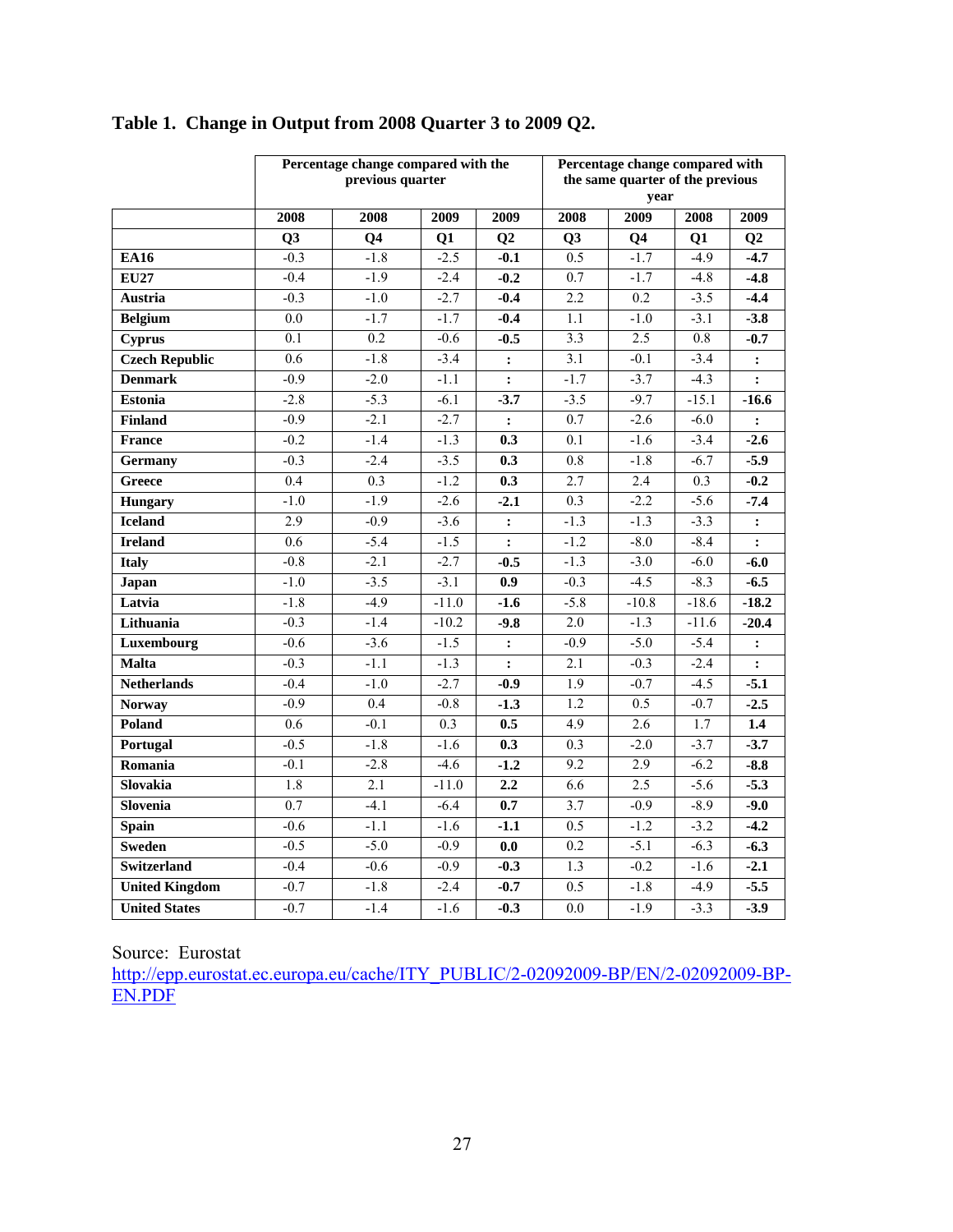| Change in Output   |             |         |                  |                   |
|--------------------|-------------|---------|------------------|-------------------|
|                    |             | Turning |                  | latest obs        |
|                    | Peak Output | Point   | Decline          | 2009 <sub>Q</sub> |
| Turkey             | 148.2       | 2008Q1  | 20.2             | 1                 |
| Slovak Republic    | 166.8       | 2008Q4  | 19.1             | $\mathbf 1$       |
| Ireland            | 147.4       | 2007Q1  | 14.2             | 1                 |
| Mexico             | 121.7       | 2008Q2  | 10.7             | $\mathbf{1}$      |
| Japan              | 112.6       | 2008Q1  | 9.5              | $\mathbf 1$       |
| Luxembourg         | 134.9       | 2007Q4  | 8.6              | $\mathbf{1}$      |
| Iceland            | 139.9       | 2007Q3  | 8.0              | $\mathbf{1}$      |
| Sweden             | 122.9       | 2008Q1  | 7.8              | $\overline{2}$    |
| Germany            | 111.2       | 2008Q1  | 7.7              | $\mathbf{1}$      |
| Finland            | 126.3       | 2008Q1  | 7.6              | $\mathbf{1}$      |
| Czech Republic     | 141.6       | 2008Q3  | 7.2              | $\mathbf{1}$      |
| Hungary            | 132.1       | 2008Q1  | 7.2              | $\mathbf{1}$      |
| <b>UK</b>          | 121.3       | 2008Q2  | 6.6              | $\overline{2}$    |
| Italy              | 108.6       | 2008Q1  | 6.5              | $\mathbf{1}$      |
| Denmark            | 110.9       | 2007Q4  | 5.3              | $\mathbf{1}$      |
| Netherlands        | 117.3       | 2008Q1  | 4.9              | $\mathbf{1}$      |
| <b>USA</b>         | 119.5       | 2008Q2  | 4.7              | $\overline{2}$    |
| Belgium            | 116.4       | 2008Q3  | 4.4              | $\overline{2}$    |
| Portugal           | 108.6       | 2008Q2  | 4.2              | $\mathbf{1}$      |
| Spain              | 128.5       | 2008Q2  | 4.1              | $\mathbf{1}$      |
| South Korea        | 142.9       | 2008Q3  | 3.9              | $\overline{2}$    |
| New Zealand        | 127.8       | 2007Q4  | 3.8              | $\mathbf{1}$      |
| France             | 114.9       | 2008Q1  | 3.7              | $\mathbf{1}$      |
| Austria            | 118.3       | 2008Q3  | 3.5              | $\mathbf{1}$      |
| Canada             | 120.4       | 2007Q4  | 2.7              | $\mathbf{1}$      |
| Greece             | 138.3       | 2008Q4  | 1.6              | $\mathbf{1}$      |
| Norway             | 120.4       | 2008Q2  | 0.5              | 1                 |
| Australia          | 128.4       | 2008Q3  | 0.3              | $\mathbf{1}$      |
| Poland             | 139.6       | 2009Q1  | $\boldsymbol{0}$ | 1                 |
| Euro Area          | 115.6       | 2008Q1  | 5.6              | 1                 |
| European Union     | 117.9       | 2008Q1  | 5.6              | 1                 |
| G7                 | 116.4       | 2008Q2  | 5.4              | $\mathbf{1}$      |
| <b>OECD</b> Total  | 119.5       | 2008Q1  | 5.6              | 1                 |
| <b>OECD</b> Europe | 119.6       | 2008Q1  | 5.9              | $\mathbf{1}$      |

**Table 2. Turning Points Based on Output**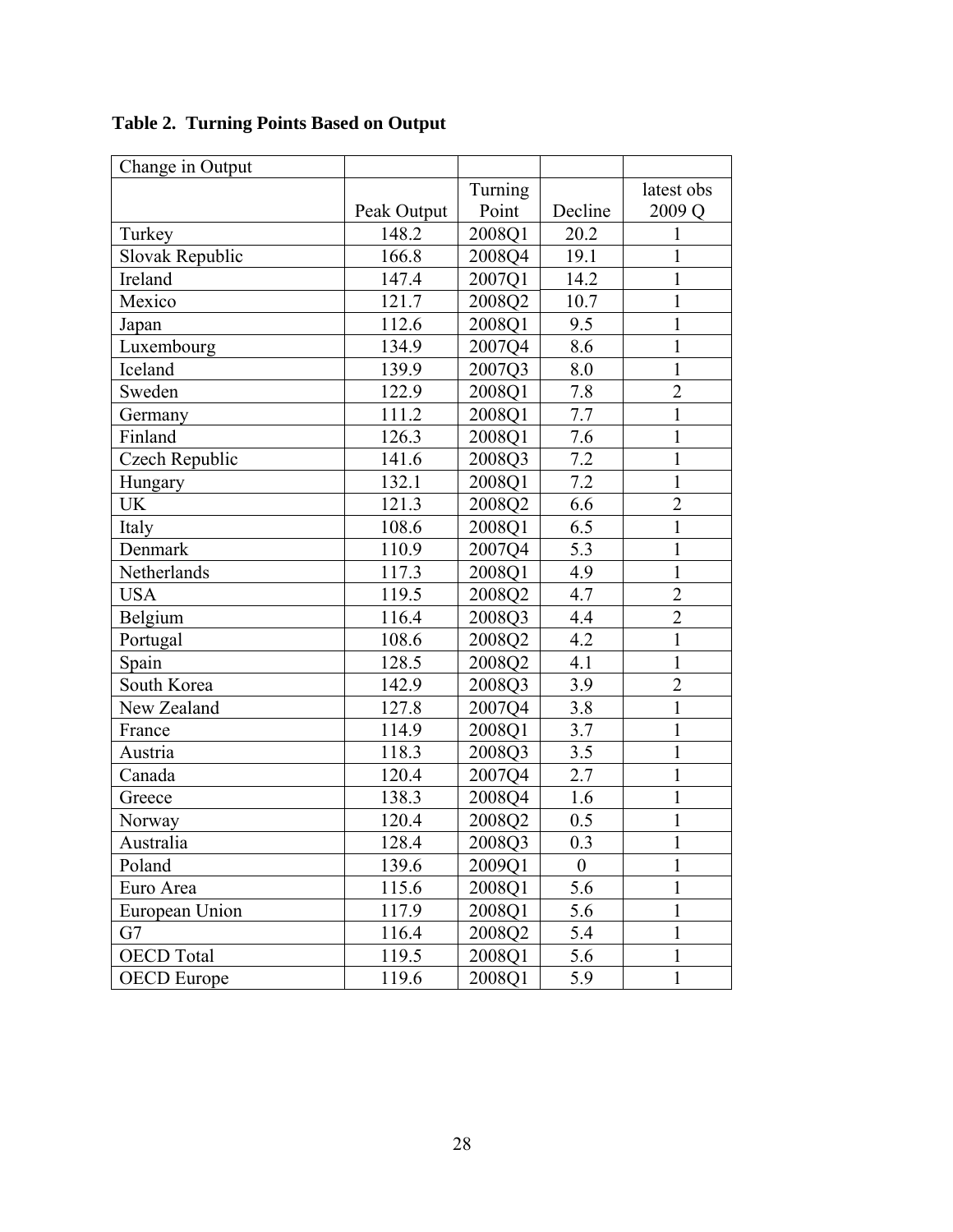|                       |            |         |                  |         | latest         | Ratio of Fall in |
|-----------------------|------------|---------|------------------|---------|----------------|------------------|
|                       | Peak       |         |                  |         | obs            | Employment to    |
|                       | Employment | Turning | Decline          | Decline | 2009           | Increase in      |
|                       | (000s)     | Point   | (000s)           | $(\%)$  | Q              | Unemployment     |
| Ireland               | 2,145      | 2008Q1  | 185              | 8.6%    | 1              | 127.6%           |
| Spain                 | 20,532     | 2008Q1  | 1321             | 6.4%    | $\overline{2}$ | 55.1%            |
| <b>United States</b>  | 146,275    | 2007Q4  | 5684             | 3.9%    | $\overline{2}$ | 75.1%            |
| Hungary               | 3907       | 2007Q2  | 135              | 3.5%    | $\mathbf{1}$   | 198.5%           |
| Sweden                | 4,630      | 2008Q3  | 126              | 2.7%    | $\overline{2}$ | 97.7%            |
| Japan                 | 64,230     | 2007Q2  | 1567             | 2.4%    | $\overline{2}$ | 169.8%           |
| Slovakia              | 2,460      | 2008Q3  | 58               | 2.4%    | $\mathbf{1}$   | 28.4%            |
| Canada                | 17,146     | 2008Q4  | 302              | 1.8%    | $\overline{2}$ | 64.3%            |
| Portugal              | 5,178      | 2008Q2  | 90               | 1.7%    | $\mathbf{1}$   | 134.3%           |
| Turkey                | 21,566     | 2008Q2  | 373              | 1.7%    | $\mathbf{1}$   | 33.9%            |
| Denmark               | 2,833      | 2008Q2  | 41               | 1.4%    | $\mathbf{1}$   | 83.7%            |
| Italy                 | 23,191     | 2008Q2  | 273              | 1.2%    | $\mathbf{1}$   | 81.7%            |
| Belgium               | 4,465      | 2008Q3  | 47               | 1.1%    | $\mathbf{1}$   | 71.2%            |
| Czech Republic        | 5,010      | 2008Q4  | 57               | 1.1%    | $\mathbf{1}$   | 78.1%            |
| Greece                | 4,566      | 2008Q4  | 48               | 1.1%    | $\mathbf{1}$   | 72.7%            |
| <b>United Kingdom</b> | 29,512     | 2008Q2  | 319              | 1.1%    | $\mathbf{1}$   | 55.2%            |
| Austria               | 4,099      | 2008Q4  | 40               | 1.0%    | $\mathbf{1}$   | 571.4%           |
| Germany               | 39,169     | 2008Q4  | 325              | 0.8%    | $\mathbf{1}$   | 116.1%           |
| Norway                | 2,515      | 2008Q4  | 18               | 0.7%    | $\mathbf{1}$   | 85.7%            |
| South Korea           | 23,612     | 2008Q3  | 176              | 0.7%    | $\overline{2}$ | 451.3%           |
| France                | 25,942     | 2008Q4  | 112              | 0.4%    | $\mathbf{1}$   | 24.9%            |
| Poland                | 15,942     | 2008Q4  | 45               | 0.3%    | $\mathbf{1}$   | 18.6%            |
| Australia             | 10,804     | 2009Q1  | 20               | 0.2%    | $\overline{2}$ | 10.3%            |
| Netherlands           | 7,443      | 2009Q1  | $\boldsymbol{0}$ | $0.0\%$ | $\mathbf{1}$   | $0.0\%$          |

**Table 3: Turning Points Based on Employment** 

Source: OECD Main Economic Indicators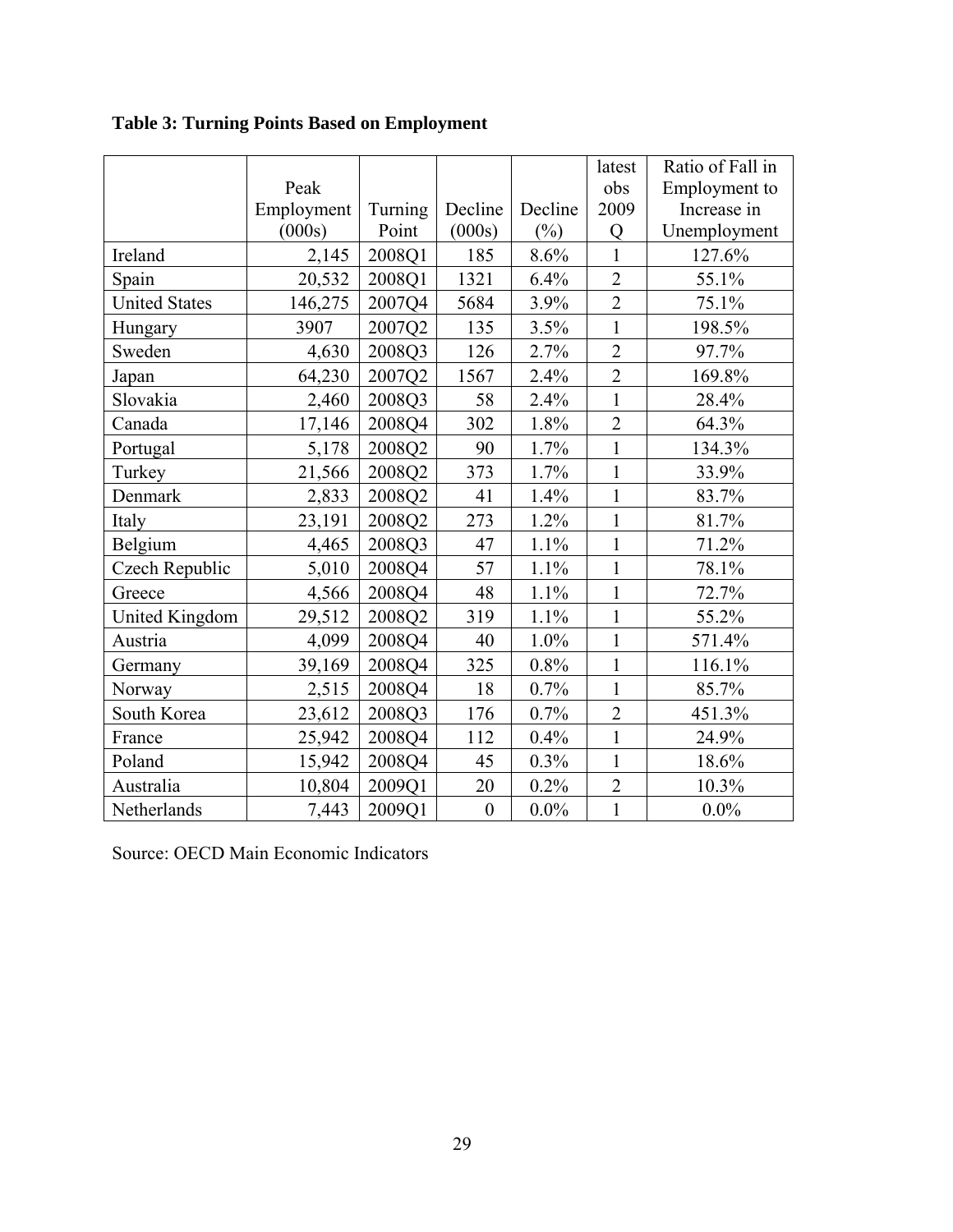|                      | Minimum          |           |              |                |          |
|----------------------|------------------|-----------|--------------|----------------|----------|
|                      | Unemploy         |           | Increase in  | Increase in    |          |
|                      | ment             | Turning   | Unemployment | Unemployment   | Latest   |
| Country              | Rate $(\% )$     | Point     | Rate $(\% )$ | (000s)         | obs 2009 |
| Spain                | 7.9              | $May-07$  | 10.2         | 2399           | Jun      |
| Ireland              | 4.2              | Aug- $07$ | 8.0          | 145            | Jun      |
| <b>United States</b> | 4.4              | Mar-07    | 5.0          | 7567           | Jul      |
| Turkey               | 8.1              | Dec-06    | 4.4          | 1099           | Mar      |
| Hungary              | 6.1              | Mar-08    | 4.2          | 68             | Jun      |
| Sweden               | 5.6              | $Jun-08$  | 3.4          | 129            | Jun      |
| Denmark              | 3.1              | $Jun-08$  | 3.1          | 49             | Jun      |
| <b>UK</b>            | 4.6              | Mar-08    | 2.9          | 578            | Apr      |
| Canada               | 5.8              | Jan-08    | 2.8          | 470            | Jul      |
| OECD - Total         | $\overline{5.6}$ | $Jun-07$  | 2.7          | 15,121         | Jun      |
| Slovak Republic      | 9.0              | Oct-08    | 2.7          | 39             | Jun      |
| Luxembourg           | 4.0              | Sep-07    | 2.4          | $\overline{4}$ | Jun      |
| Mexico               | 3.2              | May-08    | 2.4          | 697            | Jun      |
| Portugal             | 6.9              | May-08    | 2.4          | 67             | Jun      |
| Finland              | 6.2              | Apr-08    | 2.3          | 57             | Jun      |
| OECD - Europe        | 6.8              | Apr-08    | 2.1          | 5,483          | Jun      |
| Czech Republic       | 4.3              | Sep-08    | 2.0          | 73             | Jun      |
| Australia            | 3.9              | Feb-08    | 1.9          | 195            | Jul      |
| France               | 7.6              | Apr-08    | 1.8          | 450            | Jun      |
| Japan                | 3.6              | Jul-07    | 1.8          | 923            | Jun      |
| Belgium              | 6.6              | May-08    | 1.5          | 66             | Jun      |
| Italy                | 5.9              | $Jun-07$  | 1.5          | 334            | Mar      |
| Poland               | 6.8              | Oct-08    | 1.4          | 242            | Jun      |
| Greece               | 7.5              | $Jun-08$  | 1.2          | 66             | Mar      |
| South Korea          | 3.0              | Jan-08    | 1.0          | 204            | Jun      |
| Austria              | 3.6              | $Jun-08$  | 0.8          | $\overline{7}$ | Jun      |
| Norway               | 2.3              | Mar-08    | 0.8          | 21             | Apr      |
| Germany              | 7.1              | Dec-08    | 0.6          | 280            | Jun      |
| Netherlands          | 2.7              | $Nov-08$  | 0.6          | 32             | Jun      |

**Table 4. Turning Points Based on Unemployment** 

Source: OECD Main Economic Indicators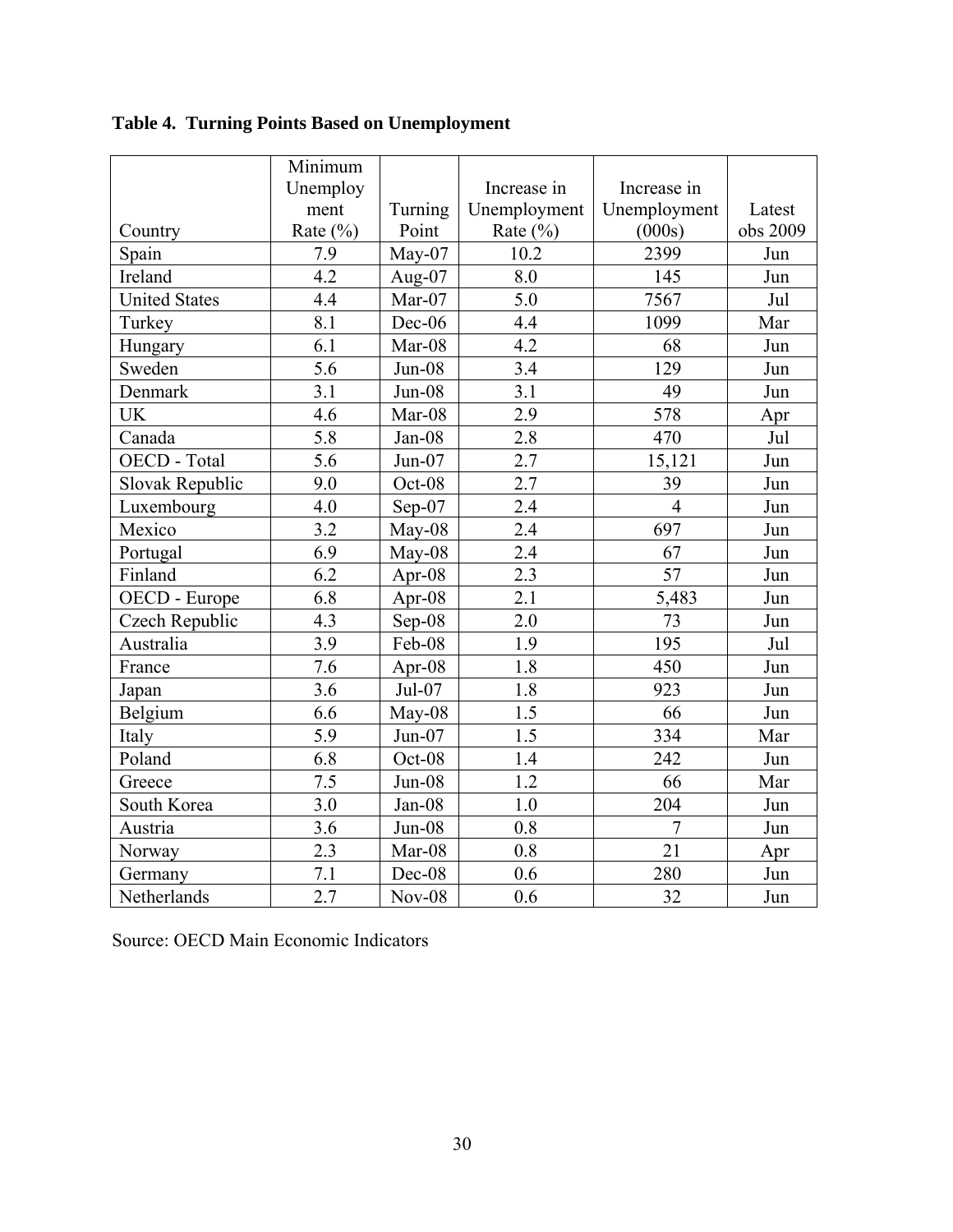|                       | Year on Year      |                    | Year on Year      |
|-----------------------|-------------------|--------------------|-------------------|
| Country               | Change to 2009 Q1 | Country            | Change to 2009 Q1 |
| <b>Israel</b>         | 10.9%             | Canada             | $-2.4%$           |
| <b>Czech Republic</b> | $9.9\%$           | Luxembourg         | $-2.4%$           |
| <b>Switzerland</b>    | 5.6%              | <b>Slovenia</b>    | $-3.1\%$          |
| <b>India</b>          | $5.1\%$           | <b>China</b>       | $-3.9%$           |
| <b>Indonesia</b>      | 4.6%              | <b>New Zealand</b> | $-4.0\%$          |
| <b>Austria</b>        | 4.1%              | Croatia            | $-4.5%$           |
| <b>Russia</b>         | 3.6%              | <b>Malta</b>       | $-5.6%$           |
| <b>Bulgaria</b>       | 3.3%              | <b>France</b>      | $-5.7%$           |
| <b>Belgium</b>        | 2.7%              | <b>Portugal</b>    | $-5.9\%$          |
| <b>Hungary</b>        | 2.5%              | <b>Australia</b>   | $-6.7%$           |
| <b>Netherlands</b>    | 1.0%              | <b>Spain</b>       | $-6.8%$           |
| Lithuania             | 0.8%              | <b>Norway</b>      | $-9.4%$           |
| <b>Slovakia</b>       | 0.3%              | <b>Ireland</b>     | $-10.0\%$         |
| <b>Italy</b>          | 0.1%              | <b>Denmark</b>     | $-11.6%$          |
| <b>South Africa</b>   | $-0.3%$           | <b>Poland</b>      | $-13.0\%$         |
| <b>Sweden</b>         | $-0.6%$           | <b>Hong Kong</b>   | $-15.7%$          |
| <b>Finland</b>        | $-0.7%$           | <b>Estonia</b>     | $-16.2%$          |
| <b>Germany</b>        | $-1.5%$           | UK                 | $-16.5%$          |
| <b>Greece</b>         | $-1.5%$           | <b>USA</b>         | $-16.9%$          |
| <b>Ukraine</b>        | $-2.3%$           | Latvia             | $-36.0\%$         |

**Table 5. House Price Inflation 2009** 

Source: Knight, Frank and Rutley

[Accessed at: http://www.knightfrank.co.uk/news/Knight-Frank-Global-House-Price-Index-Q1-2009-030.aspx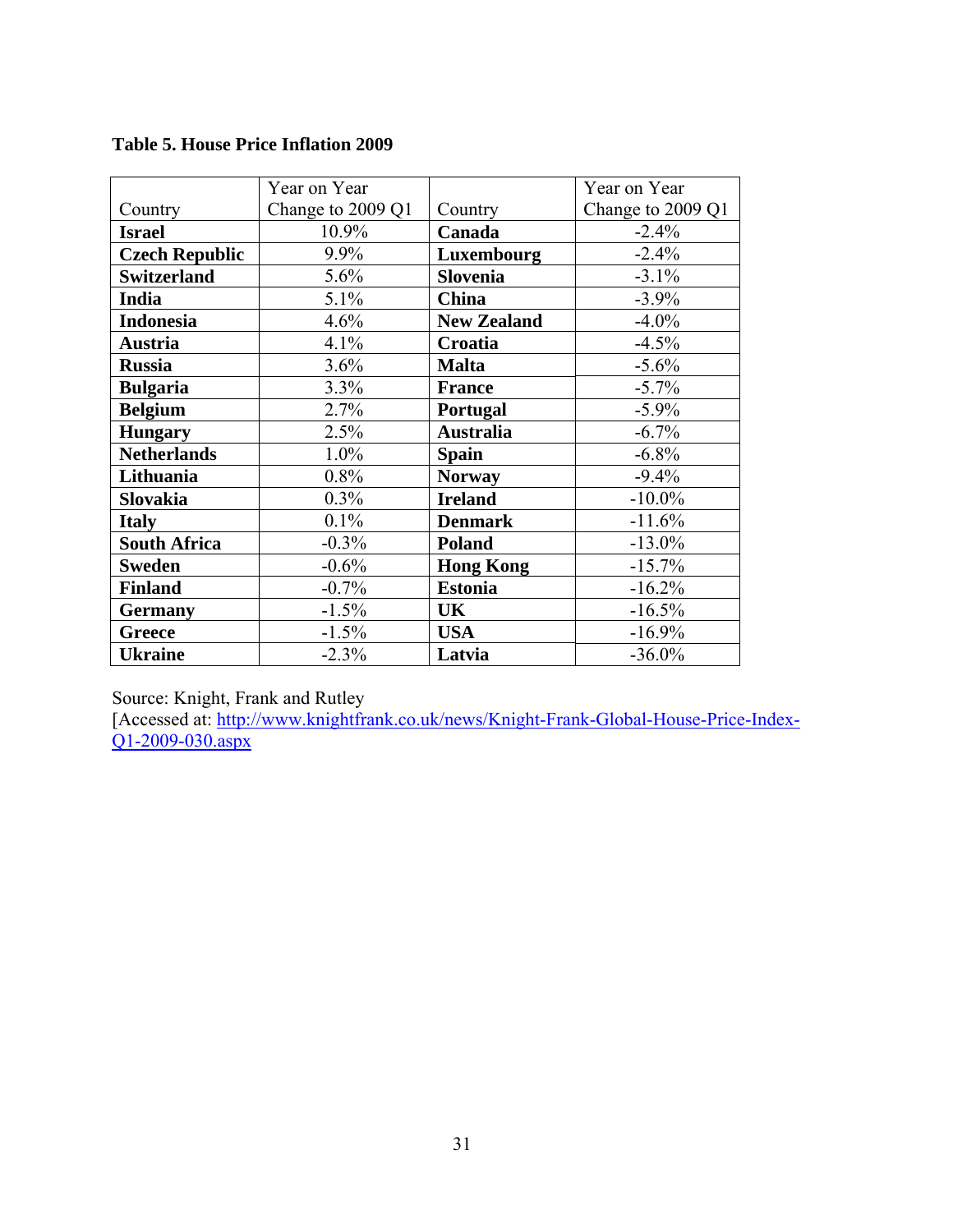|                |                    | <b>Fall in Employment</b>                                                                                       |                                                    |         |  |  |  |  |
|----------------|--------------------|-----------------------------------------------------------------------------------------------------------------|----------------------------------------------------|---------|--|--|--|--|
|                |                    | $< 2\%$                                                                                                         | $>2\%$ and $< 4\%$                                 | $>4\%$  |  |  |  |  |
| <b>Fall</b> in | $< 2\%$            | Australia<br>Greece<br>Norway<br>Poland                                                                         |                                                    |         |  |  |  |  |
|                | $>2\%$ and $< 4\%$ | Austria<br>Canada<br>France<br>South Korea                                                                      |                                                    | Spain   |  |  |  |  |
| Output         | $>4\%$             | Belgium<br>Czech Republic<br>Denmark<br>Germany<br>Italy<br>Netherlands<br>Portugal<br>Turkey<br>United Kingdom | Hungary<br>Japan<br>Sweden<br><b>United States</b> | Ireland |  |  |  |  |

# **Table 6. Co-movement of Output and Employment**

Source: OECD Main Economic Indicators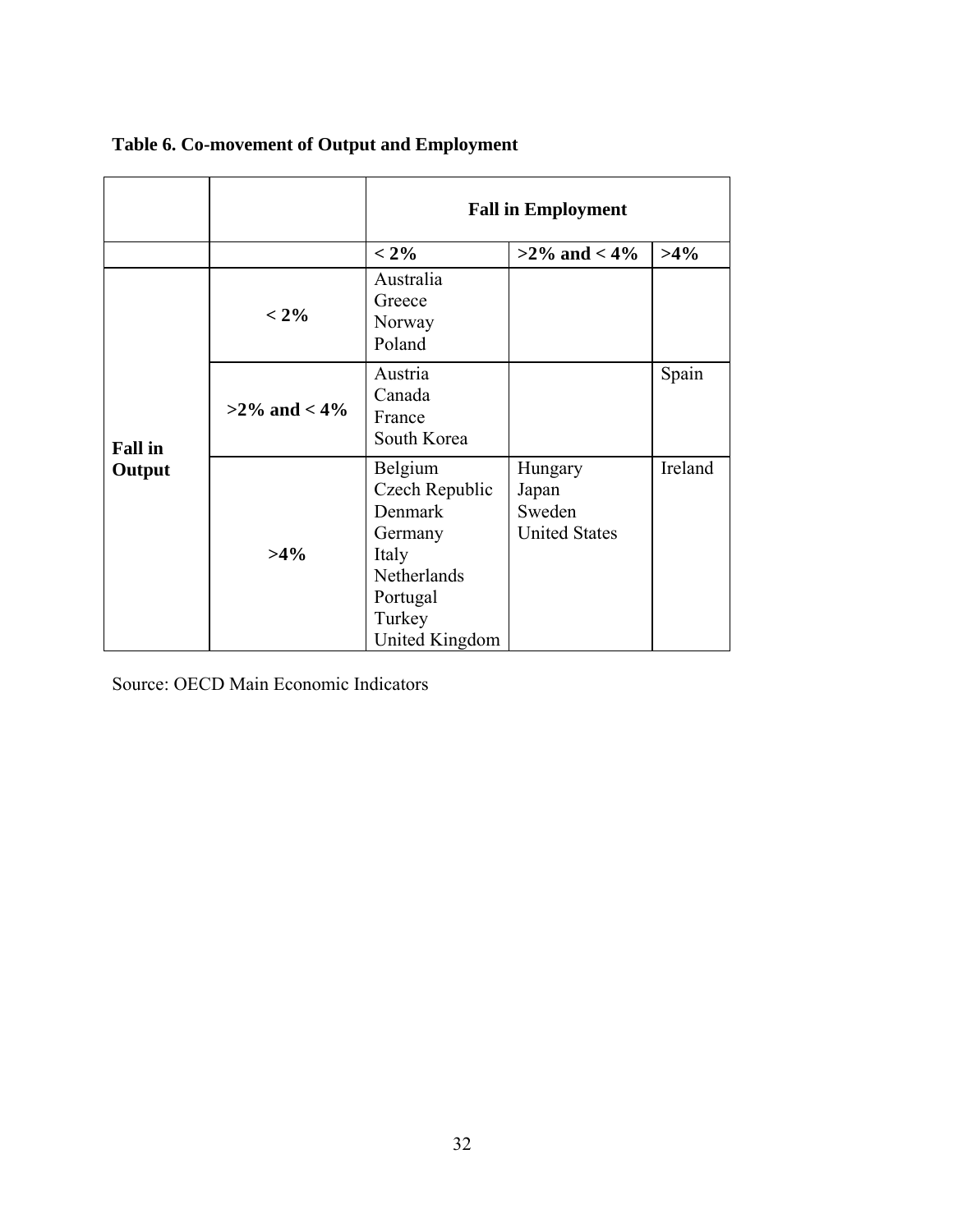|                    | Age $<$ 25   | Age $<$ 25         | Age $<$ 25   | Age $<$ 25   | All          | $25/all$     |
|--------------------|--------------|--------------------|--------------|--------------|--------------|--------------|
|                    | July<br>2008 | <b>May</b><br>2009 | June<br>2009 | July<br>2009 | July<br>2009 | July<br>2009 |
| <b>EA16</b>        | 15.4         | 19.4               | 19.6         | 19.7         | 9.5          | 2.1          |
| <b>EU27</b>        | 15.4         | 19.5               | 19.7         | 19.8         | 9.0          | 2.2          |
| <b>Austria</b>     | 7.3          | 8.3                | 8.3          | 8.2          | 4.4          | 1.9          |
| <b>Belgium</b>     | 19.9         | 21.9               | 22.1         | 21.6         | 8.0          | 2.7          |
| <b>Bulgaria</b>    | 12.0         | 14.9               | 15.3         | 15.9         | 7.0          | 2.3          |
| <b>Cyprus</b>      | 9.0          | 12.6               | 12.6         |              | 5.5          | 2.3          |
| <b>Czech Rep.</b>  | 9.8          | 13.4               | 13.6         | 13.7         | 6.4          | 2.1          |
| <b>Denmark</b>     | 7.9          | 11.1               | 11.4         | 11.2         | 5.9          | 1.9          |
| <b>Finland</b>     | 16.5         | 21.5               | 22.1         | 22.6         | 8.7          | 2.6          |
| <b>France</b>      | 19.3         | 23.8               | 24.0         | 24.2         | 9.8          | 2.5          |
| <b>Germany</b>     | 9.6          | 11.0               | 11.1         | 11.2         | 7.7          | 1.5          |
| <b>Hungary</b>     | 19.9         | 27.0               | 26.6         | 25.8         | 10.3         | 2.5          |
| <b>Ireland</b>     | 12.4         | 24.9               | 25.3         | 25.5         | 12.5         | 2.0          |
| Latvia             | 13.0         | 29.2               | 29.2         |              | 17.4         | 1.7          |
| Lithuania          | 14.9         | 30.9               | 30.9         |              | 16.7         | 1.9          |
| Luxembourg         | 17.0         | 20.0               | 20.3         | 20.5         | 6.4          | 3.2          |
| <b>Malta</b>       | 12.2         | 14.9               | 15.1         | 15.1         | 7.3          | 2.1          |
| <b>Netherlands</b> | 5.3          | 6.3                | 6.5          | 6.6          | 3.4          | 1.9          |
| <b>Poland</b>      | 16.6         | 19.6               | 19.8         | 19.8         | 8.2          | 2.4          |
| Portugal           | 16.7         | 19.8               | 19.5         | 18.9         | 9.2          | 2.1          |
| <b>Slovak Rep.</b> | 19.0         | 25.0               | 25.5         | 26           | 12.0         | 2.2          |
| Slovenia           | 10.2         | 16.0               | 16.0         |              | 6.0          | 2.7          |
| <b>Spain</b>       | 25.0         | 37.0               | 37.5         | 38.4         | 18.5         | 2.1          |
| <b>Sweden</b>      | 17.7         | 26.2               | 26.8         | 27.3         | 9.2          | 3.0          |
| UK                 | 15.0         | 19.2               |              |              | 7.8          | 2.5          |
| <b>USA</b>         | 13.5         | 17.3               | 17.8         | 17.8         | 9.4          | 1.9          |

**Table 7. Youth unemployment rates (age under 25) - %**

Source: Eurostat. 1 September 2009

http://epp.eurostat.ec.europa.eu/cache/ITY\_PUBLIC/3-01092009-AP/EN/3-01092009-AP-EN.PDF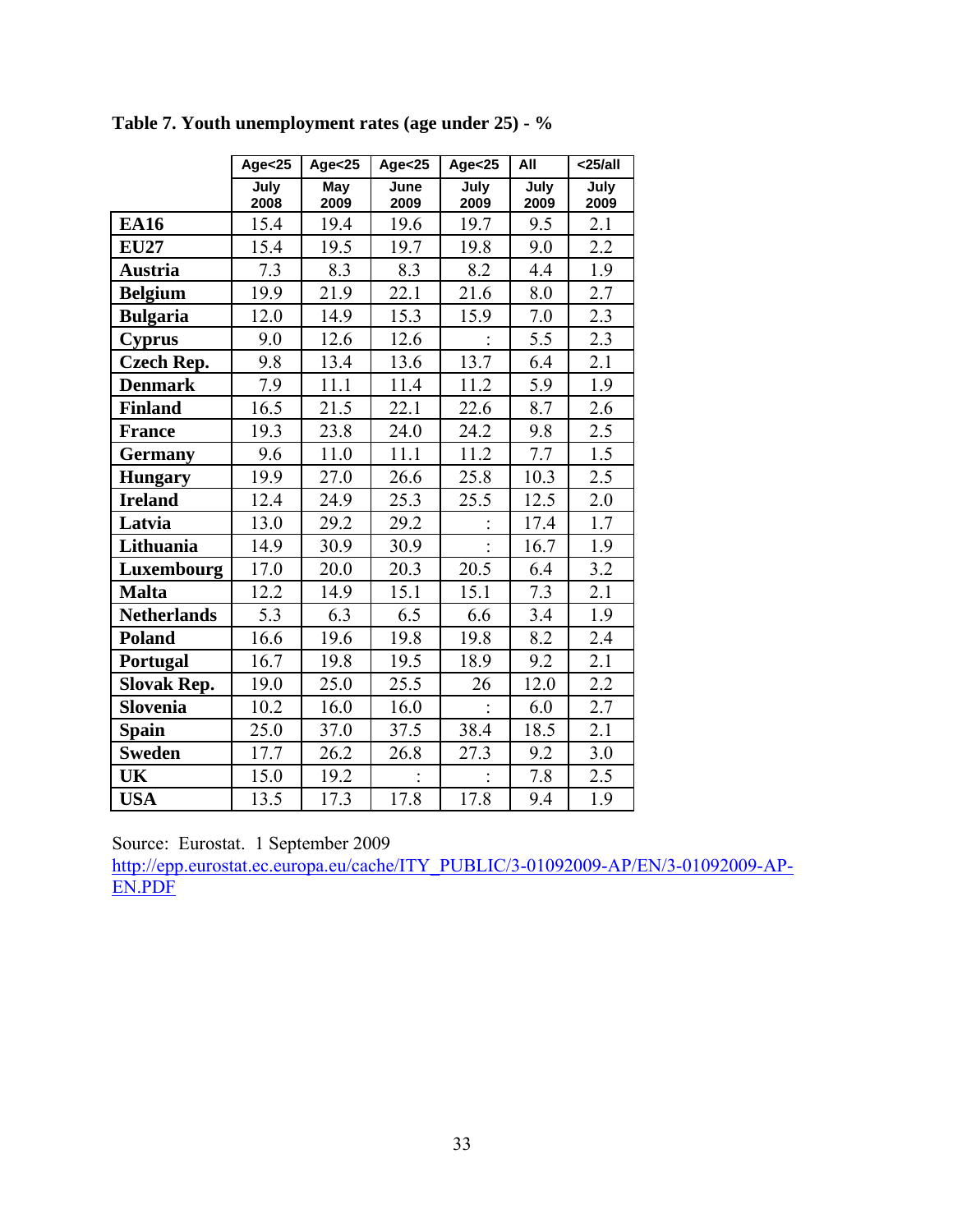|                           | $5 \text{ yrs}$ | $10$ yrs | 15 yrs | 25 yrs | # Age 20  |
|---------------------------|-----------------|----------|--------|--------|-----------|
| Euro area                 | 87.6            | 88.3     | 93.3   | 110.8  | 3,814,153 |
| Armenia                   | 50.0            | 70.2     | 93.7   | 91.7   | 63,333    |
| Australia                 | 89.3            | 92.1     | 96.2   | 104.4  | 296,556   |
| Austria                   | 81.5            | 88.2     | 99.4   | 111.7  | 100,537   |
| <b>Belarus</b>            | 53.9            | 54.1     | 77.0   | 97.4   | 162,934   |
| Belgium                   | 90.7            | 95.0     | 102.4  | 105.3  | 127,376   |
| Bulgaria                  | 64.5            | 57.4     | 80.0   | 104.7  | 103,028   |
| Croatia                   | 73.0            | 92.7     | 88.4   | 112.2  | 55,644    |
| Cyprus                    | 68.3            | 81.8     | 99.4   | 114.5  | 11,757    |
| Czech Republic            | 69.5            | 67.3     | 90.7   | 109.4  | 134,600   |
| Denmark                   | 104.9           | 111.6    | 114.3  | 98.3   | 61,689    |
| Estonia                   | 59.1            | 55.2     | 76.4   | 93.0   | 21,838    |
| Finland                   | 90.8            | 96.8     | 109.2  | 111.6  | 61,957    |
| France                    | 97.4            | 93.0     | 96.2   | 101.9  | 817,614   |
| Georgia                   | 62.8            | 73.6     | 96.8   | 94.1   | 72,102    |
| Germany                   | 73.6            | 83.1     | 85.8   | 102.7  | 982,931   |
| Greece                    | 87.4            | 88.0     | 94.8   | 130.2  | 119,656   |
| Hungary                   | 76.8            | 78.5     | 95.6   | 108.5  | 125,807   |
| Iceland                   | 93.6            | 98.2     | 106.9  | 109.7  | 4,399     |
| Ireland                   | 104.1           | 98.2     | 95.1   | 136.5  | 59,194    |
| Italy                     | 93.8            | 93.0     | 100.2  | 115.1  | 591,715   |
| Latvia                    | 52.8            | 48.6     | 79.6   | 91.8   | 37,681    |
| Lithuania                 | 53.3            | 65.6     | 93.6   | 87.3   | 55,381    |
| Luxembourg                | 104.3           | 109.7    | 106.5  | 115.3  | 5,504     |
| Macedonia                 | 68.8            | 77.7     | 93.5   | 100.0  | 33,263    |
| Moldova                   | 49.3            | 58.4     | 80.2   | 82.3   | 73,876    |
| Montenegro                | 80.4            | 82.1     | 90.7   | 100.9  | 10,053    |
| Netherlands               | 101.2           | 97.9     | 101.3  | 97.3   | 198,534   |
| Norway                    | 98.5            | 107.1    | 108.8  | 100.2  | 58,239    |
| Poland                    | 60.7            | 70.2     | 87.0   | 113.6  | 579,666   |
| Portugal                  | 94.3            | 88.4     | 93.8   | 124.6  | 120,091   |
| Romania                   | 58.5            | 62.2     | 71.1   | 89.0   | 352,397   |
| <b>Russian Federation</b> | 53.7            | 49.9     | 65.4   | 96.6   | 2,556,769 |
| Serbia                    | 81.6            | 78.0     | 87.4   | 106.2  | 95,973    |
| Slovakia                  | 61.1            | 70.1     | 89.4   | 109.8  | 82,551    |
| Slovenia                  | 67.7            | 70.1     | 76.8   | 111.0  | 26,541    |
| Spain                     | 88.9            | 81.6     | 86.8   | 131.5  | 502,550   |
| Sweden                    | 86.2            | 82.4     | 110.5  | 94.9   | 115,360   |
| Switzerland               | 84.1            | 92.3     | 102.2  | 106.9  | 88,726    |
| Ukraine                   | 51.7            | 57.4     | 76.6   | 97.8   | 744,442   |
| United Kingdom            | 80.9            | 89.4     | 96.1   | 97.6   | 820,200   |
| <b>USA</b>                | 96.7            | 94.2     | 102.3  | 102.8  | 4,168,920 |

**Table 8. Size of youth cohort in 2008 where the number of 20 year olds=100**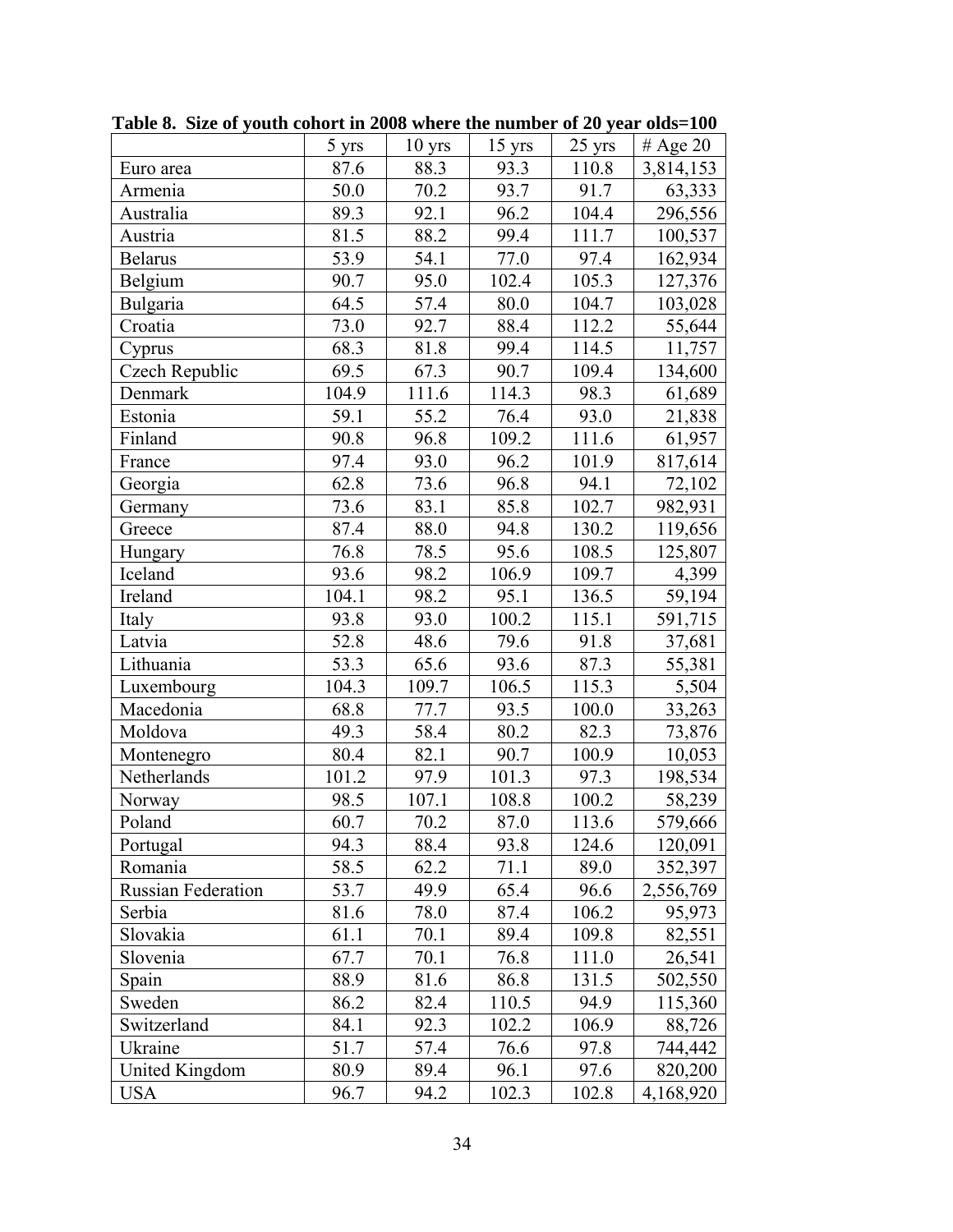|                               | Total     |       |           | ISCED 0-2 |           | <b>ISCED 3-4</b> | <b>ISCED 5-6</b> |       |
|-------------------------------|-----------|-------|-----------|-----------|-----------|------------------|------------------|-------|
|                               | $15 - 24$ | 25-64 | $15 - 24$ | 25-64     | $15 - 24$ | 25-64            | $15 - 24$        | 25-64 |
| European Union (27 countries) | 15.6      | 5.7   | 21.2      | 9.4       | 12.7      | 5.2              | 13.3             | 3.5   |
| Euro area                     | 15.3      | 6.2   | 19.7      | 9.8       | 12.4      | 5.5              | 12.5             | 3.9   |
| Austria                       | 8.2       | 3.0   | 12.0      | 6.0       | 5.9       | 2.7              | ł.               | 1.9   |
| Belgium                       | 22.7      | 6.2   | 32.7      | 11.6      | 18.3      | 5.7              | 21.5             | 3.5   |
| <b>Bulgaria</b>               | 11.4      | 4.6   | 25.6      | 12.1      | 8.5       | 3.6              | ÷                | 1.9   |
| Croatia                       | 20.2      | 5.6   |           | 7.3       | 18.7      | 5.7              | ł.               | 3.8   |
| Cyprus                        | 8.4       | 3.2   | 7.2       | 4.1       | 6.7       | 2.8              | 12.1             | 2.9   |
| <b>Czech Republic</b>         | 10.3      | 3.8   | 33.4      | 16.4      | 7.5       | 3.1              | 11.4             | 1.9   |
| Denmark                       | 8.7       | 2.4   | 8.9       | 2.9       | 7.9       | 2.2              |                  | 2.2   |
| Estonia                       | 14.7      | 5.0   | t         | 10.8      | 13.1      | 5.5              |                  | 2.9   |
| Finland                       | 11.2      | 4.8   | 17.9      | 7.7       | 7.9       | 5.0              |                  | 3.4   |
| France                        | 17.7      | 5.9   | 29.0      | 9.3       | 16.3      | 5.4              | 9.3              | 3.9   |
| Germany                       | 11.0      | 6.6   | 15.2      | 15.6      | 7.7       | 6.5              |                  | 3.1   |
| Greece                        | 21.3      | 6.2   | 17.8      | 6.2       | 22.2      | 6.6              | 25.7             | 5.7   |
| Hungary                       | 20.8      | 6.7   | 32.1      | 16.3      | 18.1      | 6.1              | 19.2             | 2.4   |
| Ireland                       | 15.1      | 5.2   | 27.2      | 8.7       | 13.0      | 4.8              | 9.7              | 3.3   |
| Italy                         | 19.5      | 5.1   | 21.3      | 6.7       | 18.7      | 4.0              | 15.2             | 4.3   |
| Latvia                        | 12.2      | 6.7   | 18.4      | 12.1      | 10.2      | 7.1              |                  | 3.7   |
| Lithuania                     | 15.0      | 4.9   | 27.0      | 8.3       | 11.2      | 6.1              | 16.8             | 2.4   |
| Luxembourg                    | 23.9      | 3.6   | 22.6      | 4.7       | 24.5      | 4.1              | ł,               | 2.1   |
| Netherlands                   | 4.9       | 1.9   | 6.6       | 2.8       | 3.5       | 1.8              | ł.               | 1.4   |
| <b>Norway</b>                 | 7.2       | 1.7   | 9.8       | 3.7       | 4.3       | 1.2              |                  | 1.4   |
| Poland                        | 16.1      | 5.6   | 16.5      | 10.2      | 15.6      | 5.8              | 20.0             | 3.2   |
| Portugal                      | 17.1      | 7.2   | 16.4      | 7.5       | 13.0      | 6.6              | 34.3             | 6.8   |
| Romania                       | 19.2      | 4.1   | 20.1      | 5.5       | 18.0      | 4.2              | 25.6             | 1.7   |
| Slovakia                      | 19.4      | 7.8   | 52.6      | 30.3      | 15.3      | 6.9              | 24.9             | 3.0   |
| Slovenia                      | 9.1       | 3.5   | 10.0      | 5.9       | 8.9       | 3.2              | ÷.               | 3.0   |
| Spain                         | 24.2      | 9.8   | 28.9      | 13.6      | 19.1      | 8.4              | 17.9             | 5.9   |
| Sweden                        | 16.2      | 4.0   | 24.6      | 6.9       | 9.4       | 3.8              |                  | 3.3   |
| United Kingdom                | 16.7      | 4.0   | 30.3      | 6.6       | 12.3      | 4.2              | 12.4             | 2.4   |

Table 9. Unemployment Rate by Age and Educational Attainment 2008 Quarter 3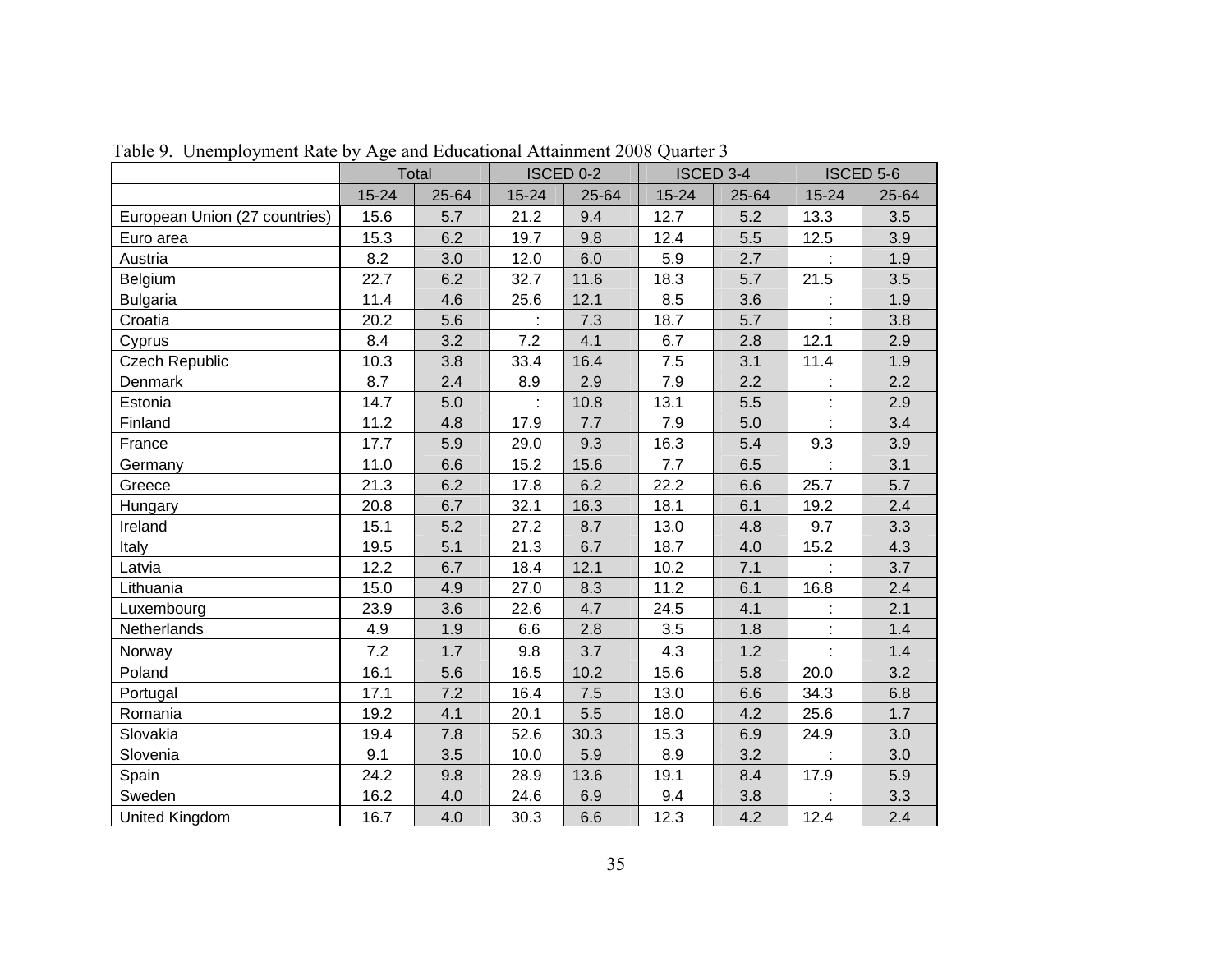Notes: International Standard Classification of Education (ISCED) levels are as follows.

ISCED 0: PRE-PRIMARY EDUCATION. Pre-primary education (ISCED 0) is defined as the initial stage of organised instruction, designed primarily to introduce very young children to a school-type environment, that is, to provide a bridge between home and a school-based atmosphere. ISCED 0 does not include early childhood care services as they are not considered as 'organised instruction'.

ISCED 1: PRIMARY EDUCATION. This level is compulsory in all countries and generally begins between five and seven years of age and lasts from four to six years.

ISCED 2: LOWER-SECONDARY EDUCATION. · This level continues the basic programmes of the primary level, although teaching is typically more subject-focused. Usually, the end of this level coincides with the end of compulsory education.

ISCED 3: UPPER-SECONDARY EDUCATION. This level generally begins at the end of compulsory education. The entrance age is typically 15 or 16 years. Entrance qualifications (end of compulsory education) and other minimum entry requirements are usually needed. Instruction is often more subject-oriented than at ISCED level 2. The typical duration of ISCED level 3 varies from two to five years.

ISCED 4: POST-SECONDARY NON-TERTIARY LEVEL OF EDUCATION. ISCED 4 straddles the boundary between upper-secondary and post-secondary education from an international point of view. Although their content may not be significantly more advanced than uppersecondary programmes, they serve to broaden the knowledge of participants who have already gained an upper-secondary qualification.

ISCED 5: TERTIARY EDUCATION. Post-secondary education is either: 1) Type A – largely theory-based with a minimum cumulative theoretical duration (at tertiary level) of three years' full-time equivalent, although it typically lasts four or more years; or 2) Type B – practical, technical or occupational skills-based with a minimum duration of two years full-time equivalent at the tertiary level.

ISCED 6: SECOND STAGE OF TERTIARY EDUCATION. This level is reserved for tertiary programmes that lead directly to the award of an advanced research qualification. The theoretical duration of these programmes is 3 years full-time in most countries (for a cumulative total of at least 7 years FTE at the tertiary level), although the actual enrolment time is typically longer. The programmes are devoted to advanced study and original research. For successful completion, requires − The submission of a thesis or dissertation of publishable quality that is the product of original research and represents a significant contribution to knowledge.

<sup>−</sup> Is not solely based on course-work.

<sup>−</sup> Prepares recipients for faculty posts in institutions offering ISCED 5A programmes, as well as research posts in government and industry

Source: OECD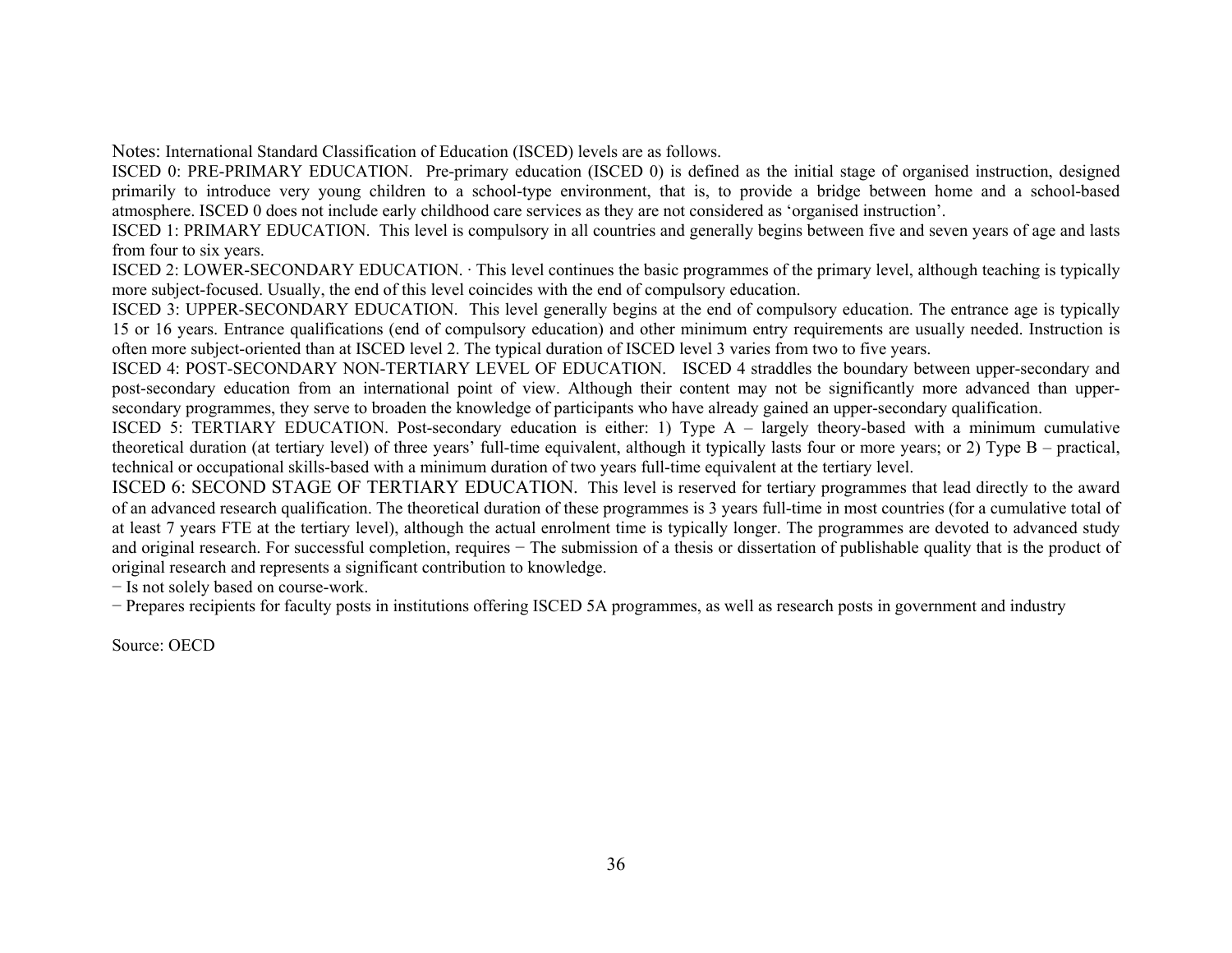| a) University of Michigan Survey |                |      |      |                  |
|----------------------------------|----------------|------|------|------------------|
| Month                            | Less           | Same | More | DK               |
| $Jan-07$                         | 12             | 60   | 27   | $\mathbf{1}$     |
| Feb-07                           | 8              | 58   | 33   | 1                |
| Mar-07                           | 10             | 57   | 33   | $\overline{0}$   |
| Apr-07                           | 9              | 53   | 38   | $\boldsymbol{0}$ |
| May-07                           | 10             | 59   | 30   | $\mathbf{1}$     |
| $Jun-07$                         | 12             | 51   | 37   | $\overline{0}$   |
| Jul-07                           | 10             | 56   | 33   | $\mathbf{1}$     |
| Aug-07                           | 8              | 52   | 39   | $\mathbf{1}$     |
| $Sep-07$                         | 9              | 54   | 36   | $\mathbf{1}$     |
| Oct-07                           | 8              | 54   | 38   | $\overline{0}$   |
| $Nov-07$                         | 11             | 50   | 39   | $\boldsymbol{0}$ |
| Dec-07                           | 8              | 45   | 47   | $\boldsymbol{0}$ |
| Jan-08                           | 6              | 46   | 47   | $\mathbf{1}$     |
| Feb-08                           | 9              | 41   | 50   | $\overline{0}$   |
| Mar-08                           | 7              | 38   | 55   | $\boldsymbol{0}$ |
| Apr-08                           | 5              | 36   | 59   | $\boldsymbol{0}$ |
| May-08                           | 3              | 41   | 56   | $\boldsymbol{0}$ |
| $Jun-08$                         | 5              | 31   | 64   | $\boldsymbol{0}$ |
| Jul-08                           | $\overline{7}$ | 32   | 61   | $\boldsymbol{0}$ |
| Aug-08                           | 5              | 40   | 55   | $\boldsymbol{0}$ |
| $Sep-08$                         | 9              | 41   | 50   | $\boldsymbol{0}$ |
| Oct-08                           | 6              | 31   | 62   | $\mathbf{1}$     |
| <b>Nov-08</b>                    | 7              | 24   | 69   | $\boldsymbol{0}$ |
| Dec-08                           | $\overline{7}$ | 24   | 69   | $\boldsymbol{0}$ |
| Jan-09                           | 12             | 21   | 66   | $\mathbf{1}$     |
| Feb-09                           | 10             | 20   | 69   | $\mathbf{1}$     |
| Average                          |                |      |      |                  |
| $2000(1)$ -                      |                |      |      |                  |
| 2009(1)                          | 14.0           | 46.5 | 38.5 | 1.0              |

Question. *How about people out of work during the coming 12 months--do you think that there will be more unemployment than now, about the same, or less?*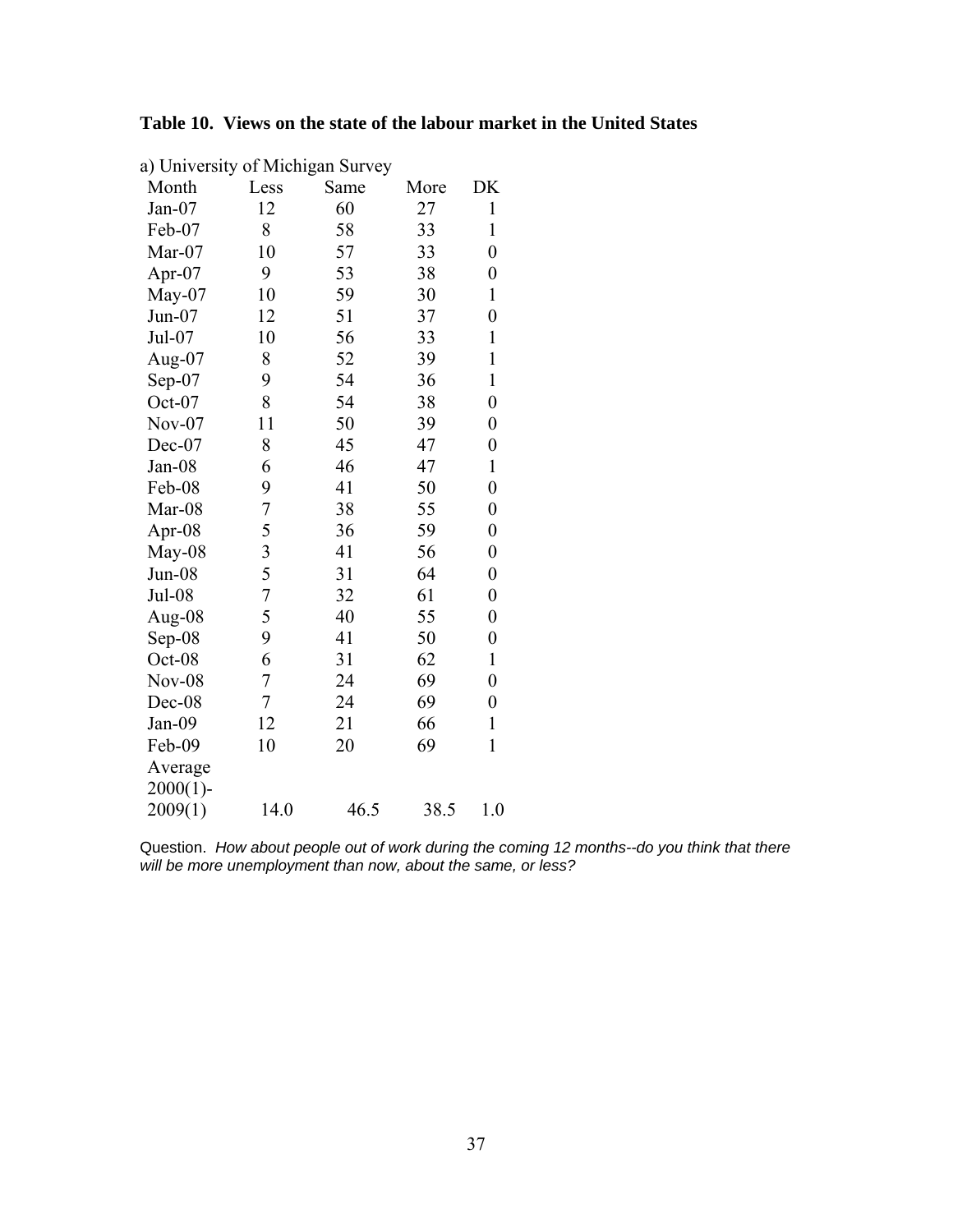|           | Plentiful | Not so plentiful | Hard to find | US unemployment |
|-----------|-----------|------------------|--------------|-----------------|
|           |           |                  |              | rate $(\%)$     |
| Jan-07    | 29.6      | 50.7             | 19.7         | 4.6             |
| Feb-07    | 27.8      | 54.3             | 17.9         | 4.5             |
| Mar-07    | 30.3      | 50.8             | 18.9         | 4.4             |
| Apr-07    | 29.0      | 50.7             | 20.3         | 4.5             |
| $May-07$  | 29.1      | 51.2             | 19.7         | 4.5             |
| $Jun-07$  | 27.6      | 51.9             | 20.5         | 4.6             |
| Jul-07    | 30.0      | 51.3             | 18.7         | 4.7             |
| Aug- $07$ | 27.5      | 52.8             | 19.7         | 4.7             |
| Sep-07    | 25.6      | 52.0             | 22.4         | 4.7             |
| Oct-07    | 24.1      | 53.1             | 22.8         | 4.8             |
| $Nov-07$  | 23.3      | 55.3             | 21.4         | 4.7             |
| Dec-07    | 23.6      | 53.7             | 22.7         | 4.9             |
| $Jan-08$  | 23.8      | 55.6             | 20.6         | 4.9             |
| Feb-08    | 21.5      | 55.1             | 23.4         | 4.8             |
| Mar-08    | 19.2      | 56.3             | 24.5         | 5.1             |
| Apr-08    | 17.1      | 55.0             | 27.9         | 5.0             |
| May-08    | 16.1      | 55.6             | 28.3         | 5.5             |
| $Jun-08$  | 14.1      | 56.2             | 29.7         | 5.6             |
| Jul-08    | 13.6      | 56.2             | 30.2         | 5.8             |
| Aug-08    | 13.5      | 54.8             | 31.7         | 6.2             |
| Sep-08    | 12.6      | 55.2             | 32.2         | 6.2             |
| Oct-08    | 9.0       | 54.4             | 36.6         | 6.6             |
| $Nov-08$  | 8.7       | 54.2             | 37.1         | 6.8             |
| Dec-08    | 6.5       | 52.0             | 41.5         | 7.2             |
| Jan-09    | 7.1       | 51.8             | 41.1         | 7.6             |
| Feb-09    | 4.6       | 48.5             | 46.9         | 8.1             |
| Mar-09    | 4.7       | 46.5             | 48.8         | 8.5             |
| Apr-09    | 4.9       | 48.5             | 46.6         | 8.9             |
| May-09    | 5.8       | 50.3             | 43.9         | 9.4             |
| $Jun-09$  | 4.5       | 50.7             | 44.8         | 9.5             |
| Jul-09    | 3.7       | 47.8             | 48.5         | 9.4             |
| Aug-09    | 4.2       | 50.7             | 45.1         | 9.7             |
| Average   | 21.5      | 49.8             | 28.7         |                 |

# b) Conference Board – jobs are currently plentiful (%)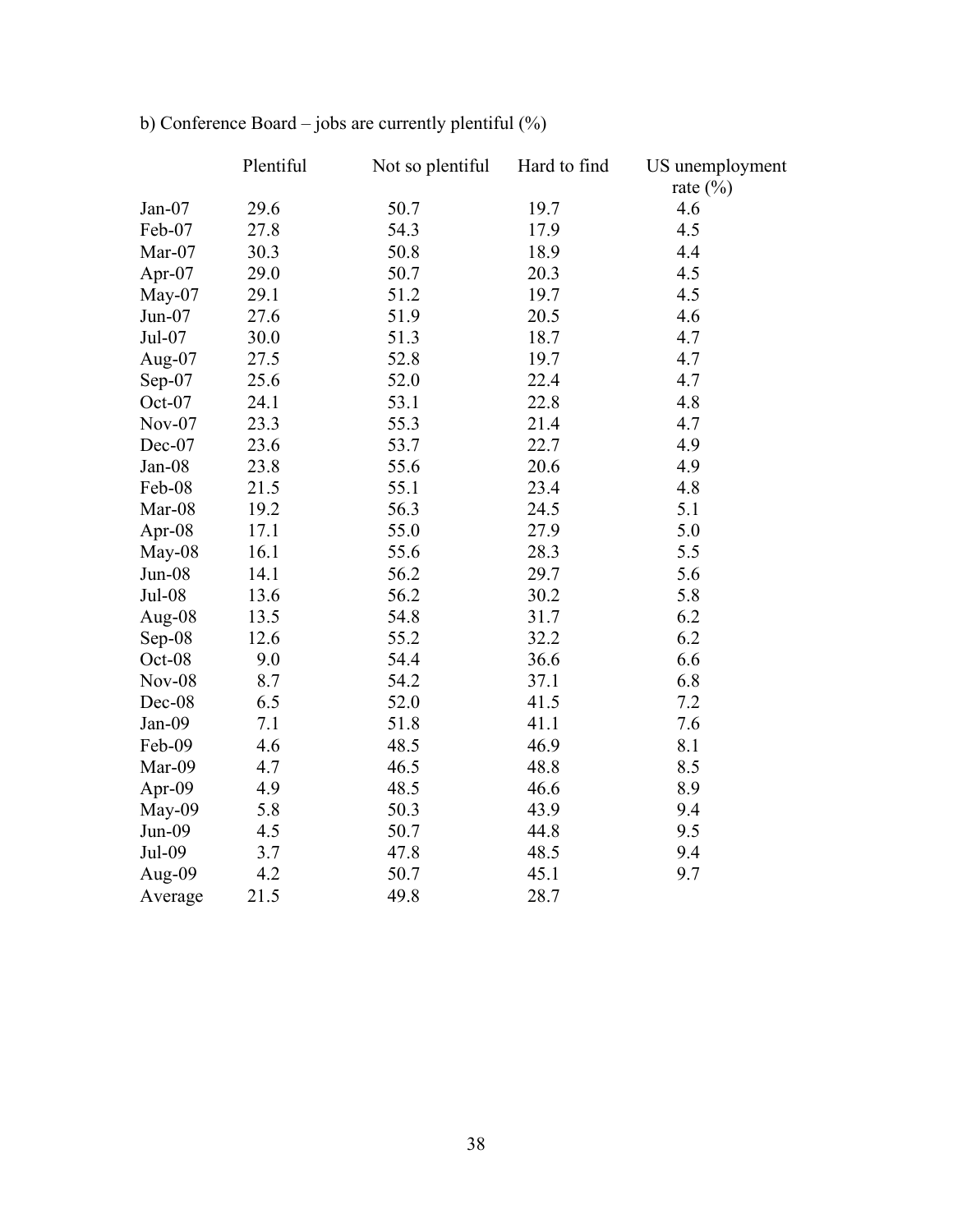| Country  | (1) | (2) | (3)  | (4)            | (5)  | (6) | (7) | (8) | (9) | (10) | (11)             | (12) | (13) | (14) | (15) | (16) |
|----------|-----|-----|------|----------------|------|-----|-----|-----|-----|------|------------------|------|------|------|------|------|
| $Jan-08$ | 13  | 10  | 4    | 3              | $-2$ | 47  | 44  | 25  | 7   | 21   | $-12$            |      | 50   | $-2$ | -6   | 28   |
| Feb-08   | 16  | 14  | 3    | 6              | 3    | 53  | 41  | 28  | 11  | 23   | $-5$             | 2    | 48   |      | 4    | 30   |
| Mar-08   | 16  | 14  | $-1$ | $\overline{4}$ | 4    | 50  | 45  | 24  | 15  | 24   | $-5$             |      | 45   | $-3$ | 3    | 29   |
| Apr-08   | 15  | 10  | 5    | 13             | $-8$ | 59  | 44  | 31  | 10  | 21   | $-2$             | $-1$ | 46   | $-5$ | 8    | 35   |
| $May-08$ | 14  | 10  | 9    | 11             | -6   |     | 45  | 39  | 12  | 16   | -4               | 5    | 49   | $-4$ | 13   | 31   |
| $Jun-08$ | 16  | 11  | 7    | 16             | $-5$ |     | 35  | 44  | 10  | 15   | $\theta$         | 8    | 50   | $-5$ | 20   | 38   |
| Jul-08   | 24  | 19  | 16   | 23             |      |     | 52  | 52  | 18  | 26   | $\boldsymbol{0}$ | 11   | 54   | 4    | 24   | 48   |
| Aug-08   | 28  | 24  | 18   | 17             | 15   |     | 50  | 46  | 26  | 26   | 6                | 19   | 44   | 3    | 30   | 50   |
| Sep-08   | 30  | 25  | 20   | 21             | 13   |     | 47  | 56  | 29  | 27   | 10               | 18   | 38   | 8    | 32   | 52   |
| Oct-08   | 42  | 38  | 44   | 37             | 16   |     | 59  | 63  | 56  | 33   | 30               | 31   | 53   | 26   | 56   | 60   |
| $Nov-08$ | 52  | 49  | 63   | 41             | 31   |     | 63  | 67  | 62  | 42   | 52               | 50   | 64   | 44   | 62   | 66   |
| Dec-08   | 61  | 59  | 70   | 46             | 48   |     | 73  | 71  | 68  | 52   | 68               | 57   | 66   | 52   | 64   | 71   |
| Jan-09   | 62  | 59  | 67   | 46             | 54   |     | 59  | 67  | 67  | 46   | 69               | 59   | 77   | 47   | 59   | 75   |
| Feb-09   | 65  | 64  | 76   | 51             | 64   |     | 74  | 68  | 68  | 51   | 77               | 60   | 86   | 50   | 55   | 68   |
| Mar-09   | 67  | 69  | 72   | 46             | 72   |     | 73  | 59  | 74  | 59   | 81               | 64   | 77   | 46   | 58   | 65   |
| Apr-09   | 61  | 63  | 70   | 32             | 71   |     | 70  | 51  | 69  | 45   | 74               | 65   | 73   | 42   | 64   | 59   |
| May-09   | 56  | 58  | 67   | 31             | 70   | 58  | 68  | 35  | 65  | 40   | 61               | 60   | 72   | 33   | 45   | 57   |
| Jun-09   | 54  | 55  | 65   | 34             | 67   | 49  | 65  | 31  | 61  | 38   | 68               | 53   | 66   | 30   | 37   | 56   |
| Jul-09   | 52  | 53  | 63   | 21             | 63   | 50  | 66  | 29  | 61  | 34   | 73               | 55   | 55   | 29   | 33   | 55   |
| Aug-09   | 52  | 53  | 52   | 28             | 62   | 45  | 62  | 32  |     | 36   | 63               | 46   | 53   | 32   | 21   | 53   |

# **Table 11. The 'fear of unemployment' balances by EU country, January 2008-August 2009**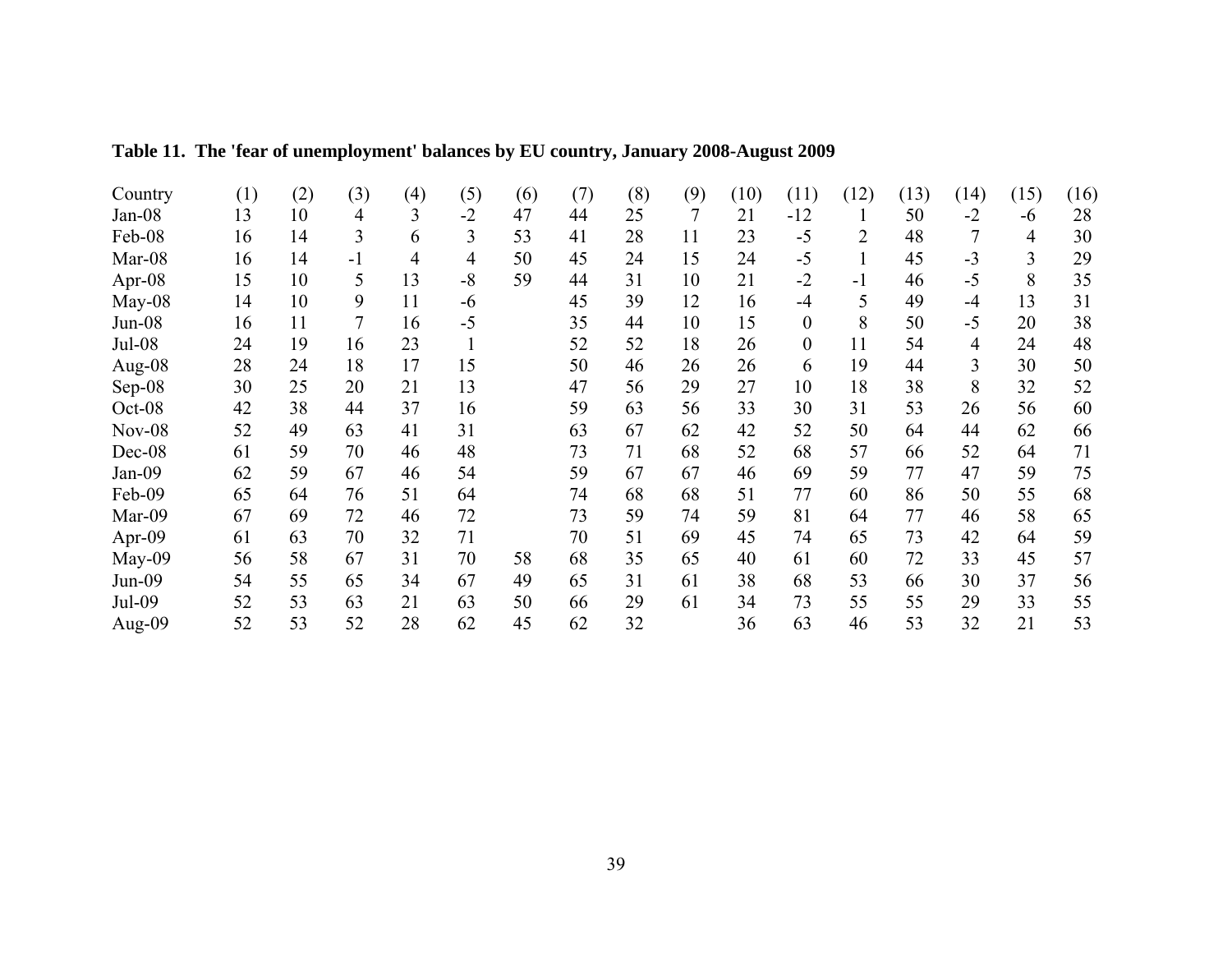| Country  | (17)           | (18)           | (19)           | (20)           | (21) | (22) | (23)           | (24) | (25) | (26)             | (27)           | (28) |
|----------|----------------|----------------|----------------|----------------|------|------|----------------|------|------|------------------|----------------|------|
| Jan-08   | $\overline{7}$ | $\overline{2}$ | 8              | $-14$          | 37   | 4    | $-23$          | 19   | 47   | $-4$             | $-12$          | 18   |
| Feb-08   | 11             | $-2$           | 11             | $-9$           | 36   | 8    | $-21$          | 22   | 46   | $-3$             | $-17$          | 20   |
| Mar-08   | $\overline{7}$ | $-2$           | 15             | $-6$           | 35   | 11   | $-18$          | 20   | 49   | $-13$            | $-13$          | 14   |
| Apr-08   | 10             | $\overline{2}$ | 5              | $-10$          | 36   | 22   | $-14$          | 18   | 48   | $-11$            | $-17$          | 13   |
| May-08   | $\overline{4}$ | $\mathbf{1}$   | 12             | $-8$           | 29   | 22   | $-3$           | 18   | 47   | $\boldsymbol{0}$ | $-17$          | 11   |
| $Jun-08$ | 10             | 1              | $\overline{7}$ | $-15$          | 33   | 26   | $\overline{4}$ | 16   | 46   | $\overline{2}$   | $-9$           | 14   |
| Jul-08   | 9              | 5              | 13             | $-10$          | 33   | 28   | 12             | 22   | 44   | 5                | $-10$          | 13   |
| Aug-08   | 6              | 14             | 15             | -9             | 33   | 35   | 24             | 22   | 42   | 7                | $-8$           | 12   |
| Sep-08   | 3              | 11             | 11             | -6             | 30   | 40   | 24             | 25   | 44   | 3                | $-6$           | 15   |
| Oct-08   | 14             | 37             | 17             | $\overline{0}$ | 38   | 51   | 40             | 44   | 64   | 16               | $\overline{2}$ | 14   |
| $Nov-08$ | 39             | 45             | 53             | 49             | 47   | 62   | 53             | 54   | 73   | 30               | 13             | 48   |
| Dec-08   | 56             | 58             | 61             | 52             | 55   | 75   | 71             | 66   | 81   | 24               | 24             | 60   |
| Jan-09   | 52             | 65             | 73             | 54             | 53   | 79   | 78             | 66   | 82   | 22               | 34             | 67   |
| Feb-09   | 56             | 65             | 65             | 76             | 61   | 80   | 82             | 70   | 84   | 41               | 57             | 70   |
| Mar-09   | 58             | 49             | 67             | 77             | 65   | 75   | 82             | 70   | 80   | 34               | 59             | 74   |
| Apr-09   | 63             | 49             | 71             | 63             | 58   | 58   | 77             | 75   | 81   | 33               | 45             | 71   |
| May-09   | 56             | 43             | 56             | 55             | 53   | 49   | 75             | 66   | 75   | 31               | 40             | 71   |
| $Jun-09$ | 55             | 39             | 46             | 51             | 43   | 58   | 67             | 64   | 70   | 27               | 29             | 64   |
| Jul-09   | 53             | 43             | 49             | 46             | 50   | 69   | 66             | 57   | 70   | 30               | 32             | 70   |
| Aug-09   |                | 46             | 46             | 48             | 55   | 73   | 71             | 53   | 67   |                  | 30             | 72   |

| Notes. Countries are as follows |                     |                |
|---------------------------------|---------------------|----------------|
| 1 European Union                | 11. Netherlands     | 21. Cyprus     |
| 2. Euro area                    | 12. Austria         | 22. Latvia     |
| 3. Belgium                      | 13. Portugal        | 23. Lithuania  |
| 4. Denmark                      | 14. Finland         | 24. Luxembourg |
| 5. Germany                      | 15. Sweden          | 25. Hungary    |
| 6. Ireland                      | 16. United Kingdom  | 26. Malta      |
| 7. Greece                       | 17. Bulgaria        | 27. Poland     |
| 8. Spain                        | 18. Czech Republic  | 28. Romania    |
| 9. France                       | 19. Slovenia        |                |
| 10. Italy                       | 20. Slovak Republic |                |
|                                 |                     |                |

*Question*. How do you expect the number of people unemployed in this country to change over the next 12 months? The number will...+ + increase sharply; + increase slightly; = remain the same;  $-$  fall slightly;  $-$  - fall sharply.

*Balances* are the difference between positive and negative answering options, measured as percentage points of total answers. If P denotes 'increase slightly', while PP denotes the percentage of respondents having chosen the option "increase sharply", M denotes 'fall slightly", MM the percentage of respondents having chosen the option "fall sharply"and N is the percentage of respondents without any opinion (so that  $PP+P+E+M+MM+N=100$ ), then the balance is calculated as  $B = (PP + \frac{1}{2}P) - (\frac{1}{2}M + MM)$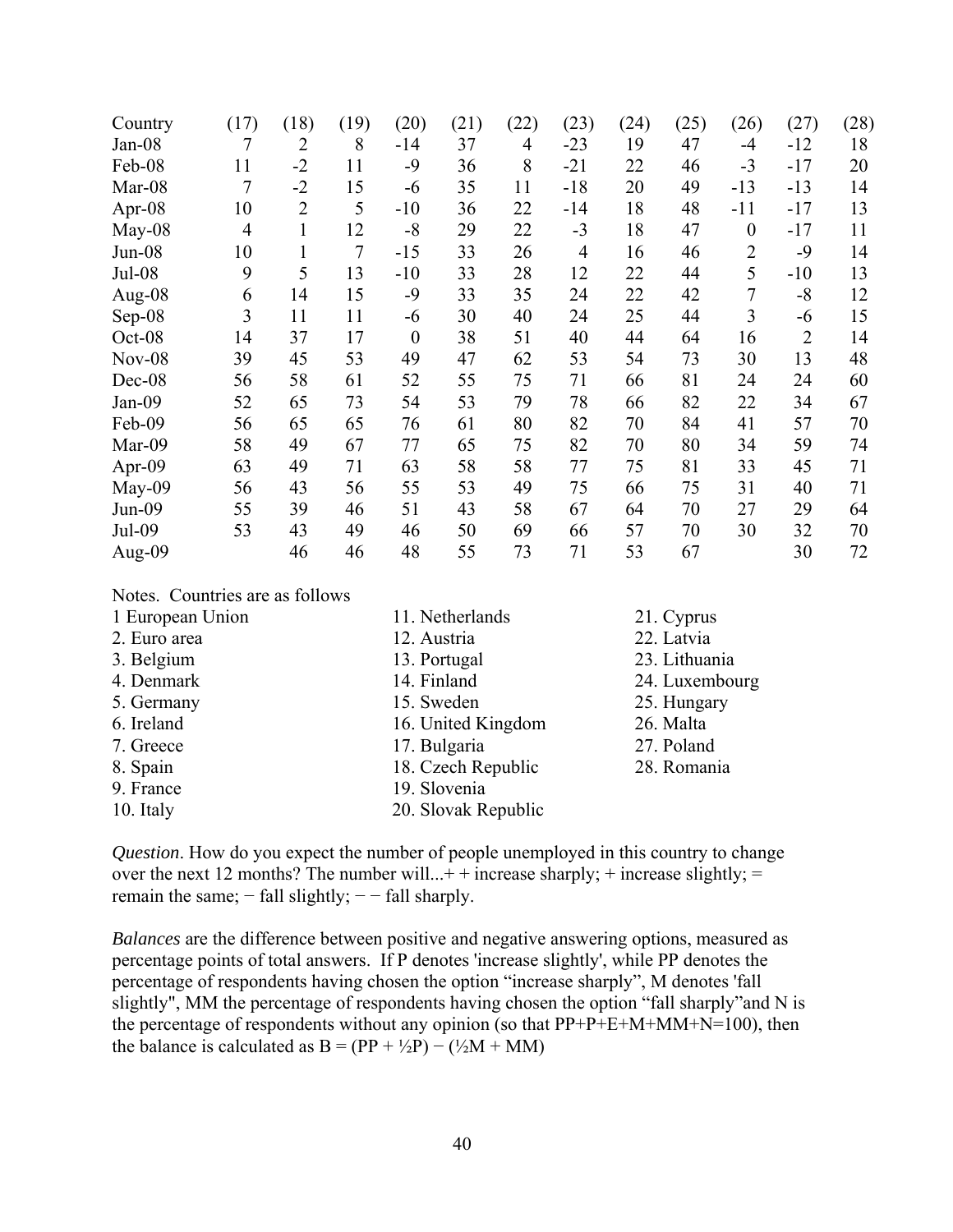|                 | (1) | (2) | (3) | (4) | (5) | (6)  | (7) | (8)  | (9) | (10) | (11) | (12) | (13) | (14) | (15) | (16) |
|-----------------|-----|-----|-----|-----|-----|------|-----|------|-----|------|------|------|------|------|------|------|
| Jan-2008        | 6.8 | 7.3 | 7.1 | 3.2 | 7.8 | 4.6  | 7.7 | 9.0  | 7.7 | 6.6  | 2.8  | 4.1  | 7.7  | 6.4  | 6.0  | 5.1  |
| Feb-2008        | 6.7 | 7.2 | 6.9 | 3.2 | 7.6 | 4.6  | 7.7 | 9.2  | 7.6 | 6.6  | 2.8  | 4.0  | 7.7  | 6.3  | 5.9  | 5.1  |
| Mar-2008        | 6.7 | 7.2 | 6.7 | 3.1 | 7.5 | 4.9  | 7.7 | 9.4  | 7.6 | 6.6  | 2.8  | 3.8  | 7.6  | 6.3  | 5.9  | 5.2  |
| Apr-2008        | 6.7 | 7.3 | 6.6 | 3.1 | 7.4 | 5.0  | 7.5 | 9.9  | 7.6 | 6.8  | 2.8  | 3.7  | 7.6  | 6.2  | 5.8  | 5.1  |
| May-2008        | 6.8 | 7.4 | 6.6 | 3.1 | 7.4 | 5.3  | 7.5 | 10.5 | 7.7 | 6.8  | 2.8  | 3.6  | 7.6  | 6.3  | 5.6  | 5.3  |
| Jun-2008        | 6.9 | 7.5 | 6.9 | 3.1 | 7.3 | 5.6  | 7.5 | 11.0 | 7.7 | 6.8  | 2.7  | 3.6  | 7.7  | 6.3  | 5.6  | 5.4  |
| Jul-2008        | 7.0 | 7.5 | 7.3 | 3.2 | 7.2 | 6.0  | 7.6 | 11.4 | 7.8 | 6.8  | 2.7  | 3.7  | 7.8  | 6.4  | 5.8  | 5.7  |
| Aug-2008        | 7.0 | 7.6 | 7.4 | 3.3 | 7.2 | 6.3  | 7.6 | 11.8 | 7.9 | 6.8  | 2.7  | 3.7  | 7.8  | 6.4  | 6.0  | 5.8  |
| Sep-2008        | 7.1 | 7.7 | 7.3 | 3.4 | 7.1 | 6.6  | 7.6 | 12.5 | 8.0 | 6.8  | 2.7  | 3.8  | 7.8  | 6.5  | 6.3  | 6.0  |
| Oct-2008        | 7.3 | 7.9 | 7.1 | 3.6 | 7.1 | 7.1  | 7.9 | 13.2 | 8.1 | 7.0  | 2.7  | 4.0  | 7.9  | 6.6  | 6.7  | 6.2  |
| <b>Nov-2008</b> | 7.4 | 8.0 | 7.0 | 3.8 | 7.1 | 7.7  | 7.9 | 14.0 | 8.3 | 7.0  | 2.7  | 4.1  | 7.9  | 6.7  | 7.0  | 6.3  |
| Dec-2008        | 7.6 | 8.2 | 7.1 | 4.1 | 7.1 | 8.2  | 7.9 | 14.7 | 8.4 | 7.0  | 2.8  | 4.2  | 8.2  | 6.8  | 7.0  | 6.5  |
| Jan-2009        | 8.0 | 8.5 | 7.5 | 4.4 | 7.2 | 9.3  | 8.7 | 15.6 | 8.6 | 7.4  | 2.8  | 4.2  | 8.5  | 7.1  | 7.3  | 6.8  |
| Feb-2009        | 8.2 | 8.8 | 7.7 | 4.7 | 7.3 | 10.3 | 8.7 | 16.5 | 8.8 | 7.4  | 2.9  | 4.3  | 8.8  | 7.4  | 7.6  | 7.1  |
| Mar-2009        | 8.5 | 9.0 | 8.0 | 5.2 | 7.5 | 11.0 | 8.7 | 17.2 | 9.0 | 7.4  | 3.1  | 4.4  | 9.1  | 7.7  | 8.0  | 7.2  |
| Apr-2009        | 8.7 | 9.2 | 8.1 | 5.7 | 7.6 | 11.5 |     | 17.6 | 9.1 |      | 3.2  | 4.3  | 9.2  | 8.0  | 8.4  | 7.5  |
| May-2009        | 8.8 | 9.3 | 8.1 | 5.9 | 7.7 | 12.0 |     | 17.9 | 9.3 |      | 3.2  | 4.4  | 9.3  | 8.3  | 8.8  | 7.6  |
| Jun-2009        | 8.9 | 9.4 | 8.1 | 6.2 | 7.7 | 12.2 |     | 18.1 | 9.4 |      | 3.3  | 4.4  | 9.3  | 8.5  | 9.0  | 7.8  |
| Jul-2009        | 9.0 | 9.5 | 8.0 | 5.9 | 7.7 | 12.5 |     | 18.5 | 9.8 |      | 3.4  | 4.4  | 9.2  | 8.7  | 9.2  |      |

### **Appendix Table 1. Unemployment rates, January 2008-July 2009 (%)**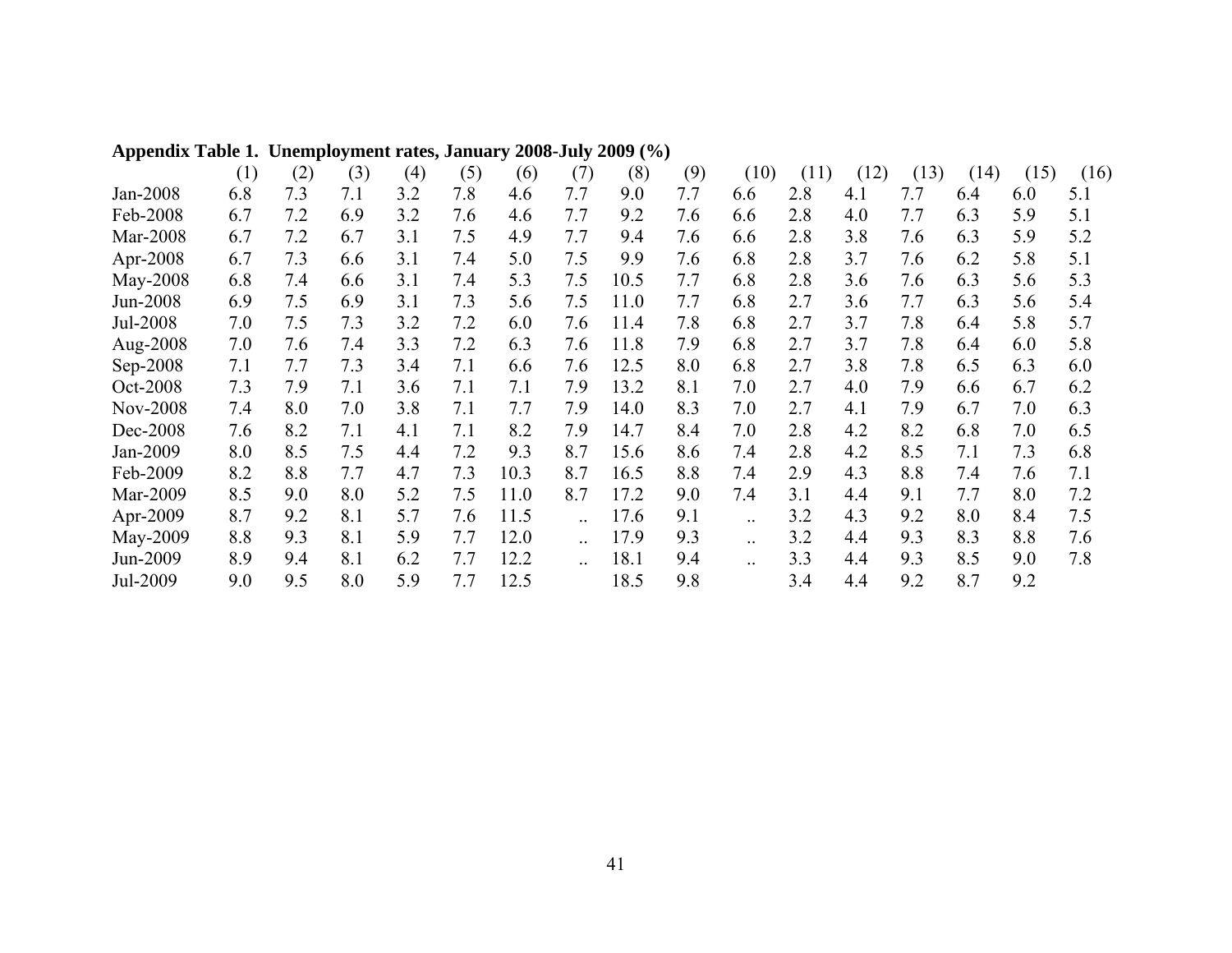|                 | (17) | (18) | (19) | (20) | (21) | (22) | (23) | (24) | (25) | (26) | (27) | (28) |
|-----------------|------|------|------|------|------|------|------|------|------|------|------|------|
| Jan-2008        | 6.2  | 4.6  | 4.8  | 10.4 | 3.8  | 6.0  | 4.5  | 4.3  | 7.8  | 6.0  | 7.9  | 5.7  |
| Feb-2008        | 6.2  | 4.5  | 4.7  | 10.2 | 3.7  | 6.2  | 4.6  | 4.4  | 7.6  | 5.9  | 7.6  | 5.7  |
| Mar-2008        | 6.0  | 4.4  | 4.5  | 10.0 | 3.7  | 6.2  | 4.5  | 4.4  | 7.5  | 5.8  | 7.3  | 5.7  |
| Apr-2008        | 5.9  | 4.3  | 4.4  | 9.9  | 3.6  | 6.1  | 4.5  | 4.7  | 7.6  | 5.9  | 7.3  | 5.7  |
| May-2008        | 5.8  | 4.3  | 4.4  | 9.8  | 3.5  | 6.2  | 4.7  | 4.8  | 7.7  | 6.0  | 7.2  | 5.7  |
| Jun-2008        | 5.6  | 4.3  | 4.4  | 9.5  | 3.5  | 6.4  | 5.2  | 4.9  | 7.8  | 6.0  | 7.1  | 5.7  |
| Jul-2008        | 5.5  | 4.3  | 4.4  | 9.2  | 3.6  | 6.9  | 5.8  | 4.9  | 7.8  | 5.9  | 7.0  | 5.8  |
| Aug-2008        | 5.3  | 4.3  | 4.3  | 9.0  | 3.5  | 7.4  | 6.4  | 5.0  | 7.9  | 5.9  | 6.9  | 5.8  |
| Sep-2008        | 5.2  | 4.3  | 4.1  | 9.0  | 3.6  | 8.1  | 6.6  | 5.1  | 7.9  | 5.8  | 6.8  | 5.8  |
| Oct-2008        | 5.1  | 4.4  | 4.3  | 9.0  | 3.7  | 9.1  | 7.2  | 5.0  | 7.8  | 6.0  | 6.8  | 5.9  |
| <b>Nov-2008</b> | 5.1  | 4.5  | 4.2  | 9.2  | 3.8  | 10.3 | 8.1  | 5.2  | 8.1  | 6.2  | 6.9  | 5.9  |
| Dec-2008        | 5.4  | 4.7  | 4.3  | 9.4  | 4.1  | 11.4 | 9.1  | 5.4  | 8.4  | 6.1  | 7.1  | 5.9  |
| Jan-2009        | 5.6  | 5.1  | 4.6  | 9.7  | 4.2  | 12.4 | 10.1 | 5.6  | 8.8  | 6.4  | 7.4  | 6.2  |
| Feb-2009        | 6.0  | 5.5  | 4.9  | 10.1 | 4.4  | 13.2 | 11.2 | 5.8  | 9.3  | 6.6  | 7.8  | 6.2  |
| Mar-2009        | 6.4  | 5.8  | 5.3  | 10.6 | 4.8  | 14.2 | 12.1 | 6.0  | 9.7  | 6.8  | 8.0  | 6.2  |
| Apr-2009        | 6.5  | 6.0  | 5.7  | 11.0 | 5.1  | 15.4 | 13.0 | 6.1  | 10.0 | 7.0  | 8.1  |      |
| May-2009        | 6.6  | 6.1  | 6.0  | 11.3 | 5.3  | 16.4 | 14.3 | 6.3  | 10.2 | 7.1  | 8.2  |      |
| Jun-2009        | 6.8  | 6.3  | 6.1  | 11.7 | 5.4  | 17.1 | 15.6 | 6.4  | 10.3 | 7.2  | 8.2  |      |
| Jul-09          | 7.0  | 6.4  | 6.0  | 12.0 | 5.5  | 17.4 | 16.7 | 6.4  | 10.3 | 7.3  | 8.2  |      |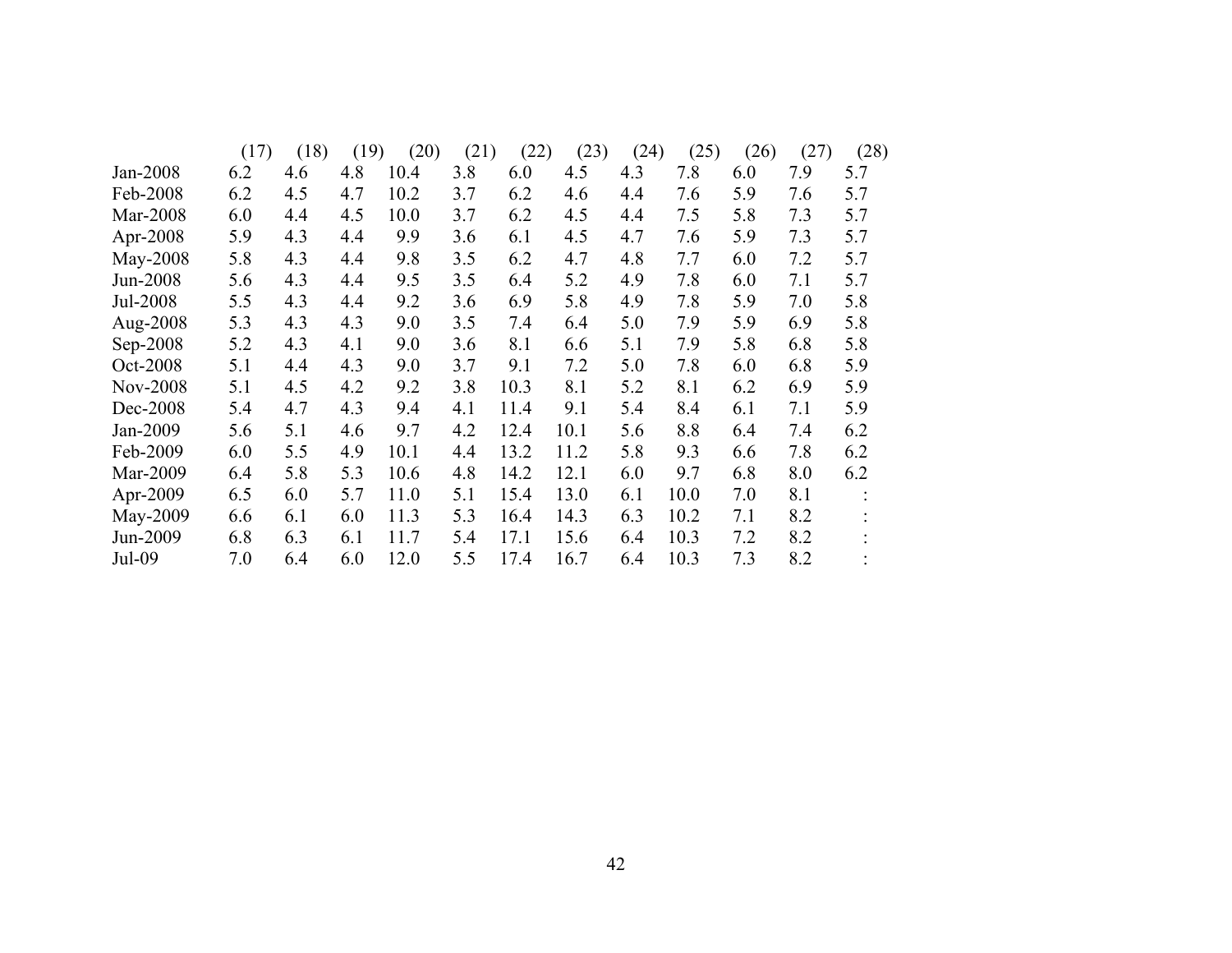|                 | (29) | (30) | (31) | (32) | (33) | (34)      | (35) | (36) | (37)      | (38) | (39) |
|-----------------|------|------|------|------|------|-----------|------|------|-----------|------|------|
| Jan-2008        | 4.2  | 3.8  | 3.0  | 4.9  | 5.8  | 3.8       | 2.4  | 9.0  | 5.4       | 6.8  | 5.6  |
| Feb-2008        | 3.9  | 3.9  | 3.1  | 4.8  | 5.9  | 3.7       | 2.4  | 9.0  | 5.4       | 6.8  | 5.6  |
| Mar-2008        | 4.0  | 3.8  | 3.1  | 5.1  | 6.1  | 3.7       | 2.3  | 9.0  | 5.5       | 6.8  | 5.7  |
| Apr-2008        | 4.2  | 4.0  | 3.2  | 5.0  | 6.0  | 3.7       | 2.4  | 9.0  | 5.5       | 6.8  | 5.7  |
| May-2008        | 4.2  | 4.0  | 3.2  | 5.5  | 6.1  | 3.7       | 2.5  | 9.0  | 5.7       | 6.9  | 5.9  |
| Jun-2008        | 4.2  | 4.1  | 3.2  | 5.6  | 6.2  | 3.8       | 2.5  | 9.0  | 5.8       | 6.9  | 5.9  |
| Jul-2008        | 4.3  | 4.0  | 3.2  | 5.8  | 6.1  | 3.8       | 2.4  | 9.9  | 5.9       | 7.1  | 6.0  |
| Aug-2008        | 4.1  | 4.1  | 3.2  | 6.2  | 6.2  | 3.9       | 2.4  | 9.9  | 6.1       | 7.1  | 6.2  |
| Sep-2008        | 4.3  | 4.0  | 3.2  | 6.2  | 6.2  | 4.0       | 2.5  | 9.9  | 6.1       | 7.2  | 6.2  |
| Oct-2008        | 4.4  | 3.8  | 3.1  | 6.6  | 6.3  | 4.0       | 2.7  | 11.2 | 6.2       | 7.5  | 6.4  |
| <b>Nov-2008</b> | 4.5  | 4.0  | 3.2  | 6.8  | 6.4  | 4.8       | 2.8  | 11.2 | 6.4       | 7.6  | 6.6  |
| Dec-2008        | 4.6  | 4.3  | 3.3  | 7.2  | 6.6  | 4.8       | 2.9  | 11.2 | 6.7       | 7.7  | 6.8  |
| Jan-2009        | 4.9  | 4.1  | 3.3  | 7.6  | 7.2  | 4.7       | 3.0  | 12.5 | 6.9       | 8.2  | 7.2  |
| Feb-2009        | 5.3  | 4.4  | 3.5  | 8.1  | 7.7  | 5.0       | 3.1  | 12.5 | 7.2       | 8.4  | 7.5  |
| Mar-2009        | 5.7  | 4.8  | 3.7  | 8.5  | 8.0  | 4.6       | 3.2  | 12.5 | 7.6       | 8.7  | 7.8  |
| Apr-2009        | 5.5  | 5.0  | 3.7  | 8.9  | 8.0  | 5.4       | 3.1  |      | 7.8       | 8.8  | 8.0  |
| May-2009        | 5.7  | 5.2  | 3.9  | 9.4  | 8.4  | 6.1       |      |      | 8.1       | 8.9  | 8.3  |
| Jun-2009        | 5.8  | 5.4  | 4.0  | 9.5  | 8.6  | 5.6       |      |      | 8.2       | 8.9  | 8.3  |
| Jul-2009        | 5.8  |      |      | 9.4  | 8.6  | $\ddotsc$ |      |      | $\ddotsc$ |      |      |

#### Notes. Countries are as follows

| 1 European Union | 11. Netherlands     | 21. Cyprus     | 31. Korea       |
|------------------|---------------------|----------------|-----------------|
| 2. Euro area     | 12. Austria         | 22. Latvia     | 32. USA         |
| 3. Belgium       | 13. Portugal        | 23. Lithuania  | 33. Canada      |
| 4. Denmark       | 14. Finland         | 24. Luxembourg | 34. Mexico      |
| 5. Germany       | 15. Sweden          | 25. Hungary    | 35. Norway      |
| 6. Ireland       | 16. United Kingdom  | 26. Malta      | 36. Turkey      |
| 7. Greece        | 17. Bulgaria        | 27. Poland     | 37. G7          |
| 8. Spain         | 18. Czech Republic  | 28. Romania    | 38. OECD Europe |
| 9. France        | 19. SIovenia        | 29. Australia  | 39. OECD        |
| 10. Italy        | 20. Slovak Republic | 30. Japan      |                 |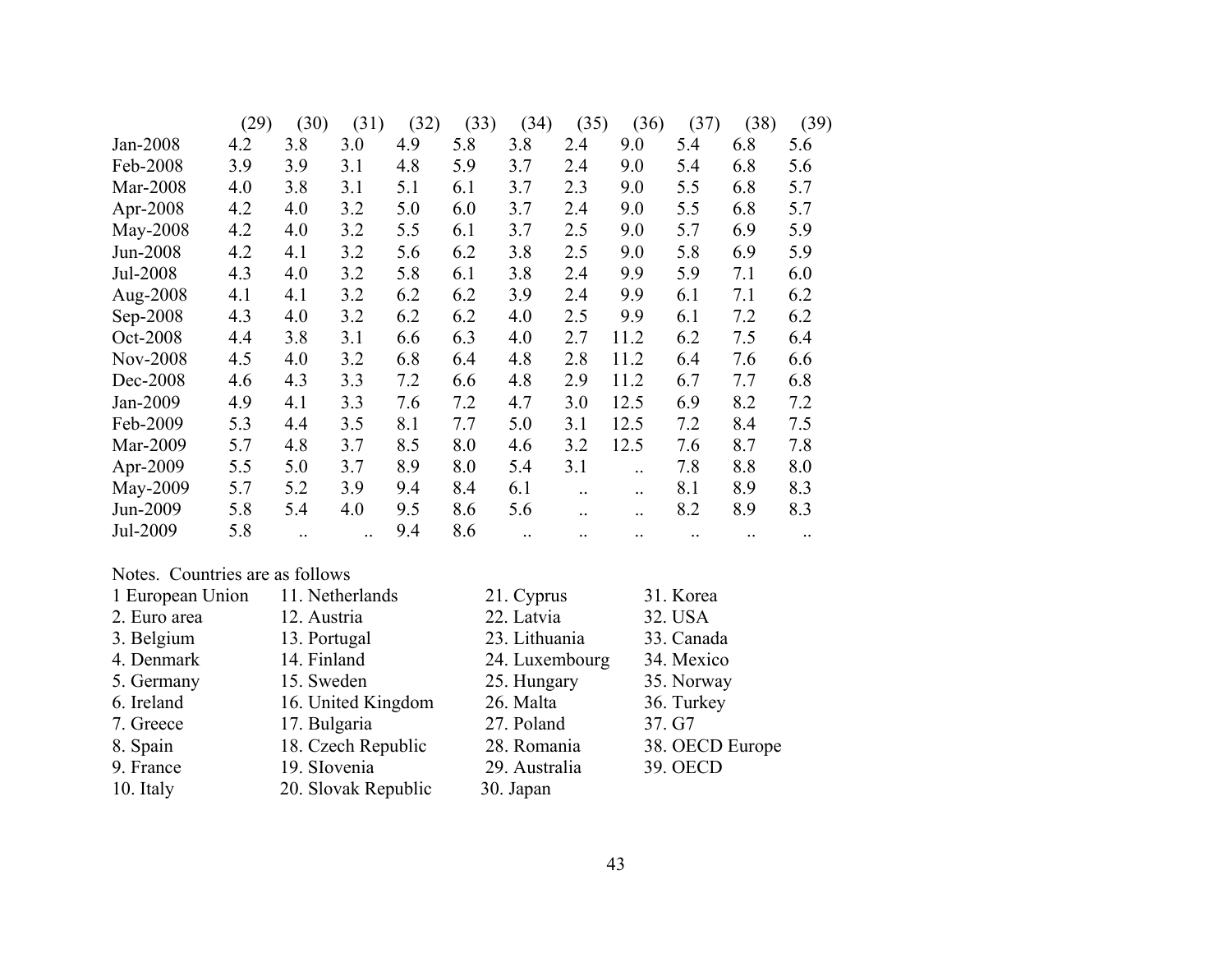

**Figure 1. The Baltic Dry Index, 2005-2009**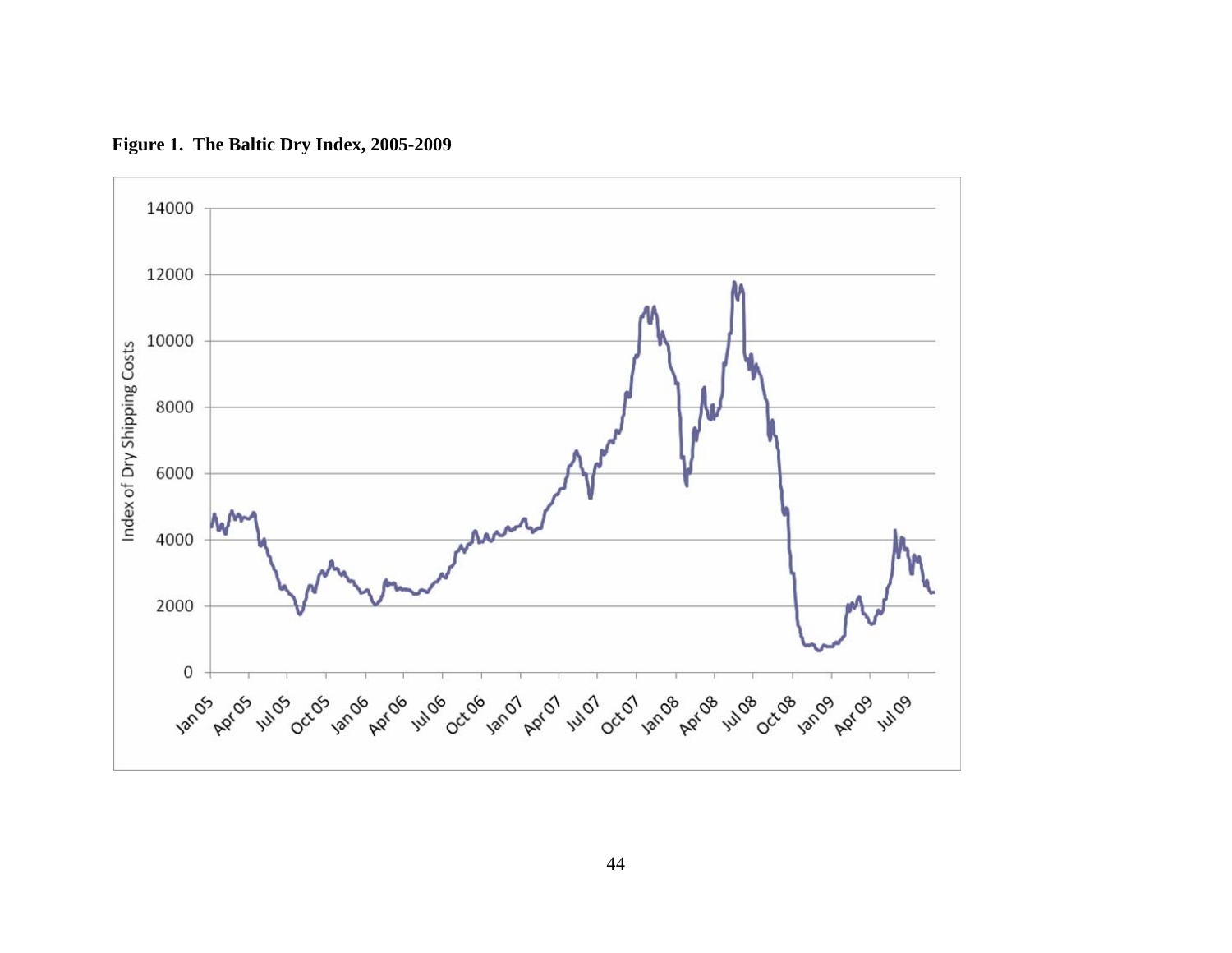**Figure 2: Deviation of G7 Output from Trend**



Source: OECD Main Economic Indicators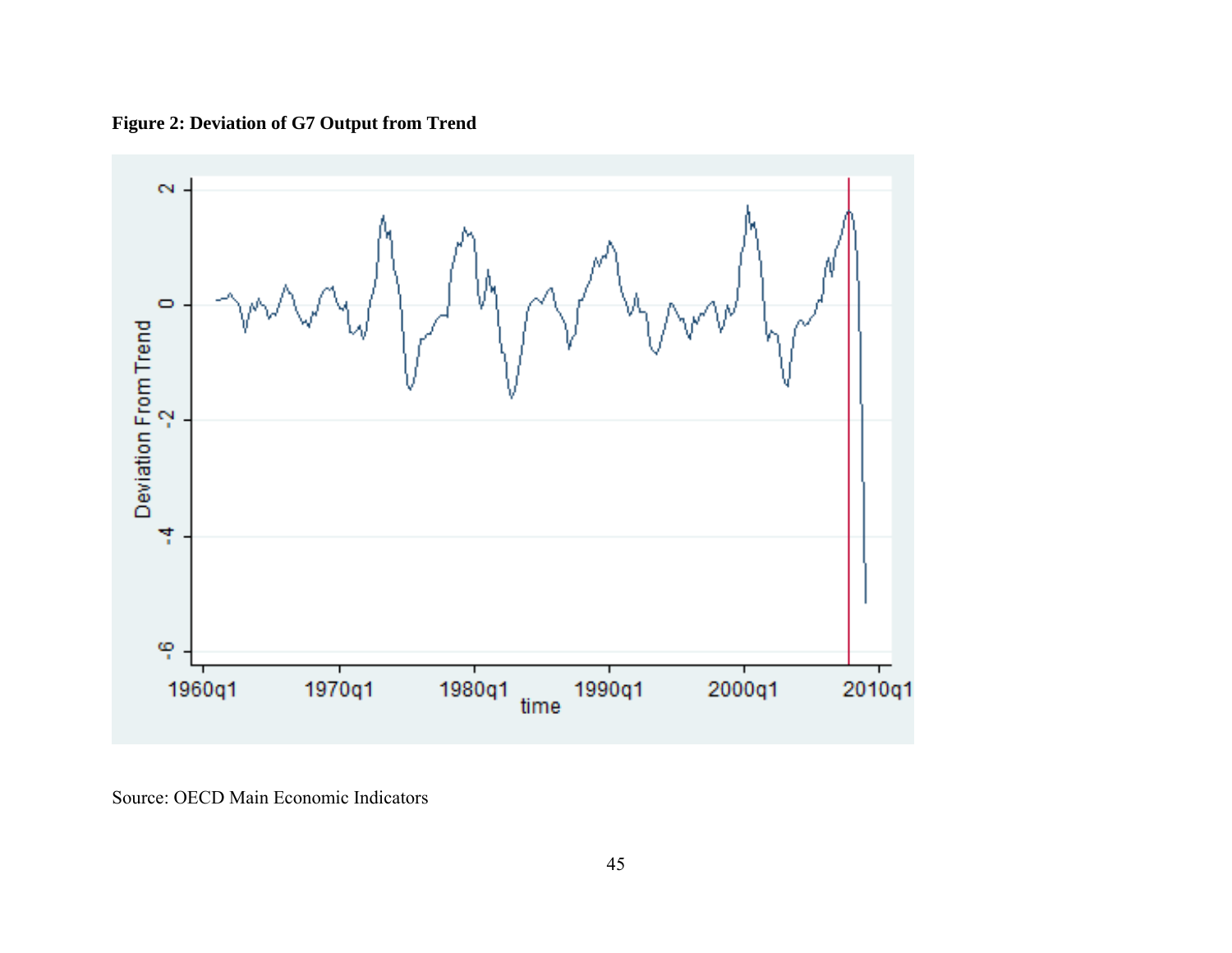

**Figure 3: Timing the Recession - USA** 

**Source: OECD Main Economic Indicators and Standard & Poors**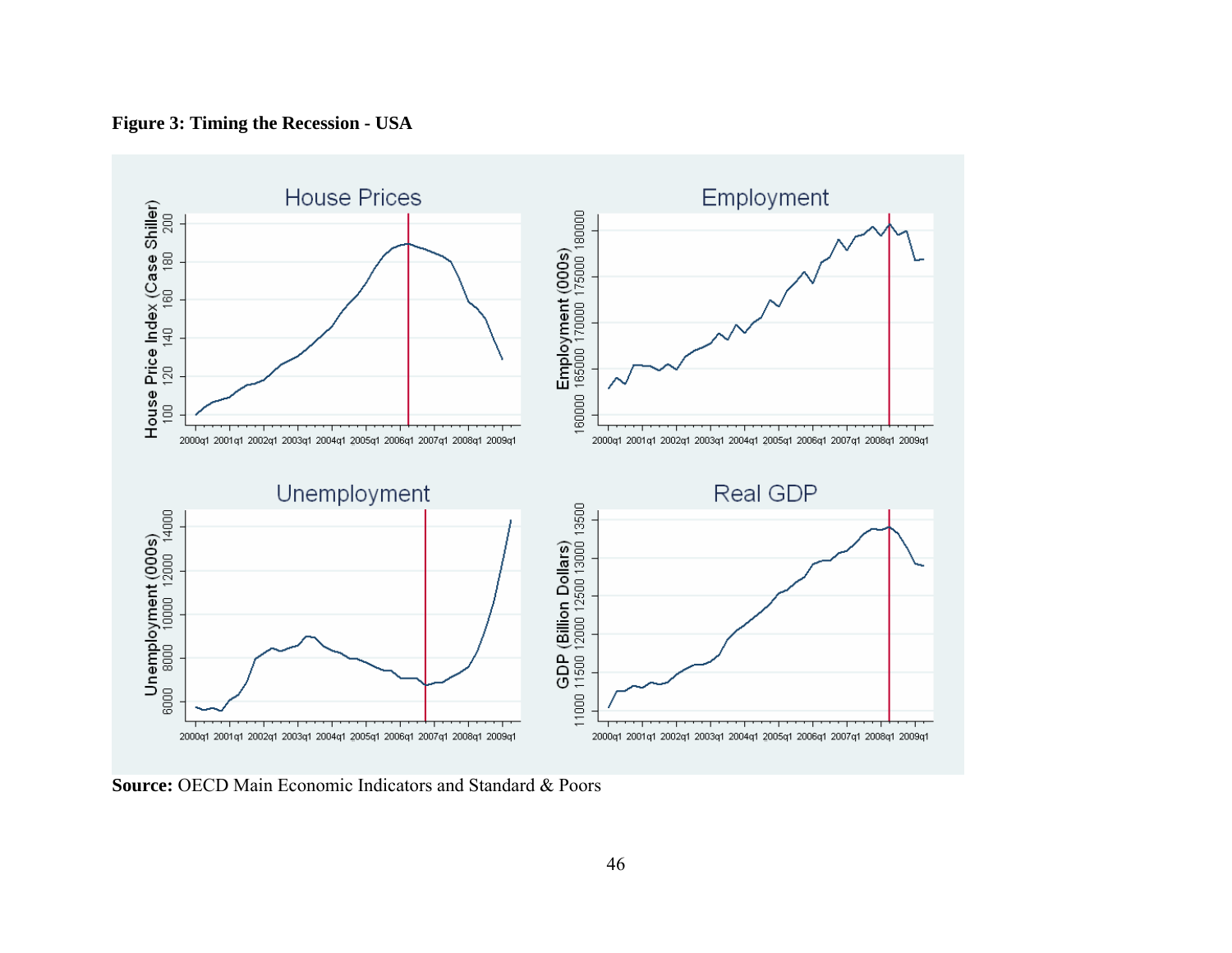

**Figure 4: Timing the Recession – Germany** 

**Source:** OECD Main Economic Indicators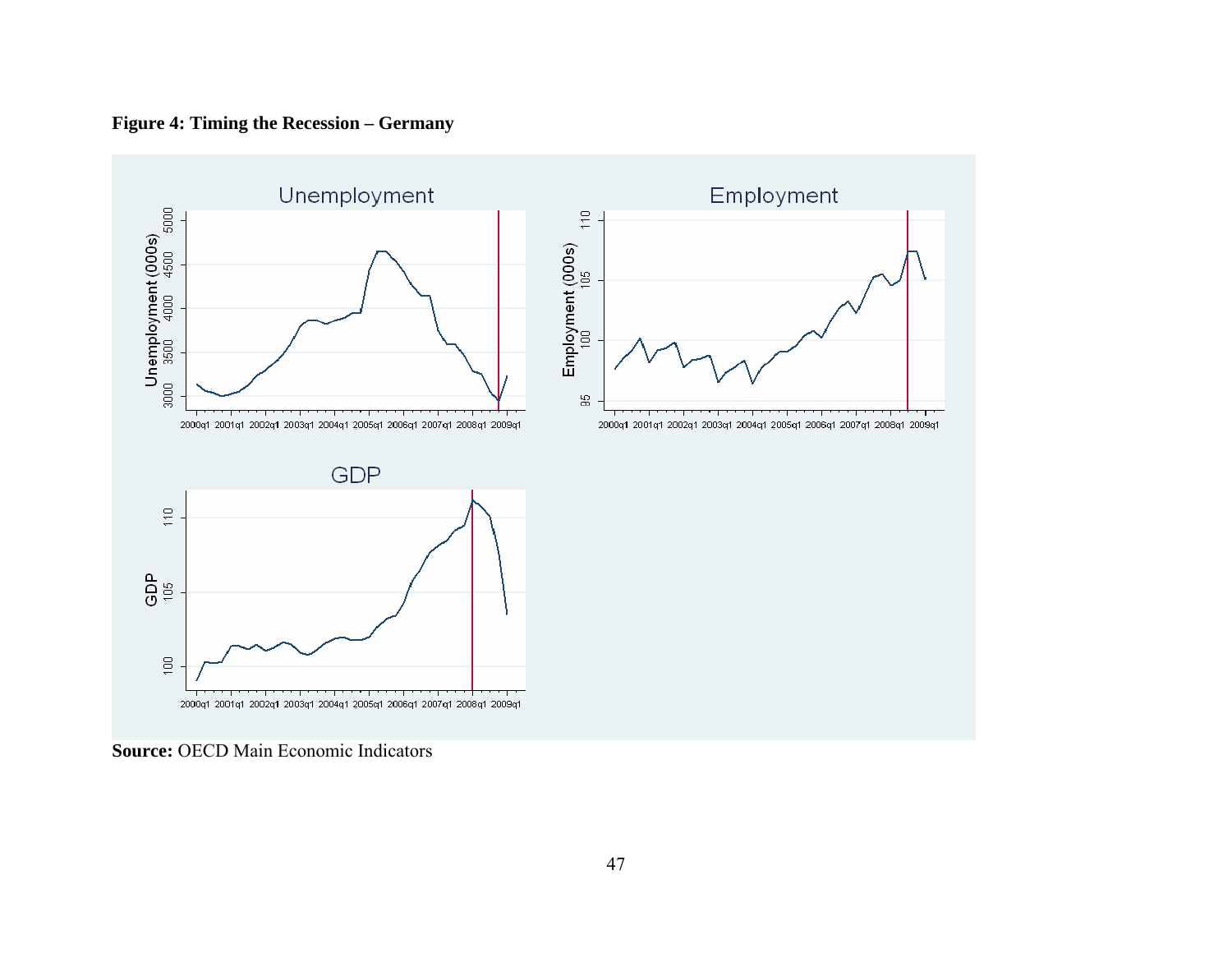

**Figure 5. Timing the recession – France**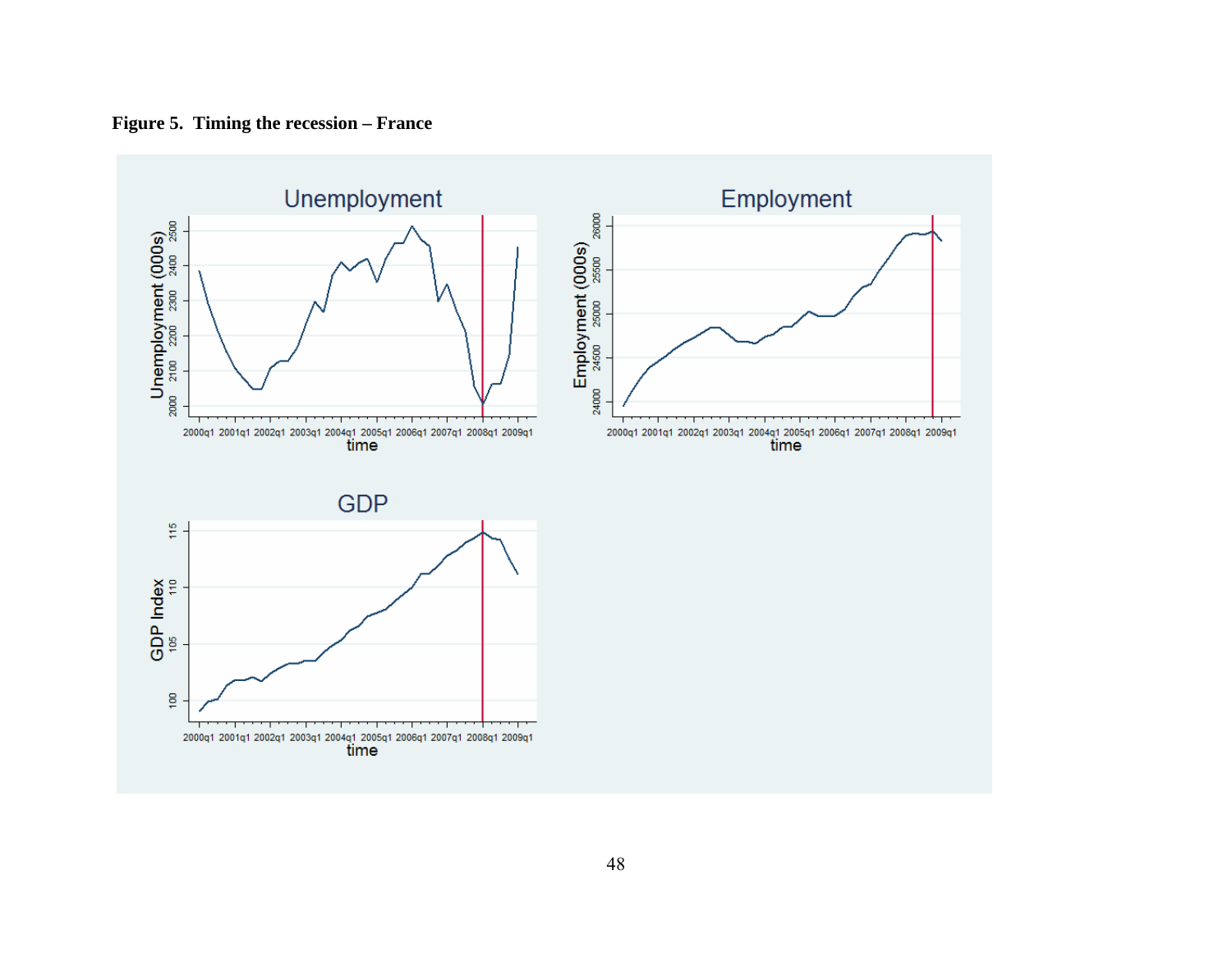